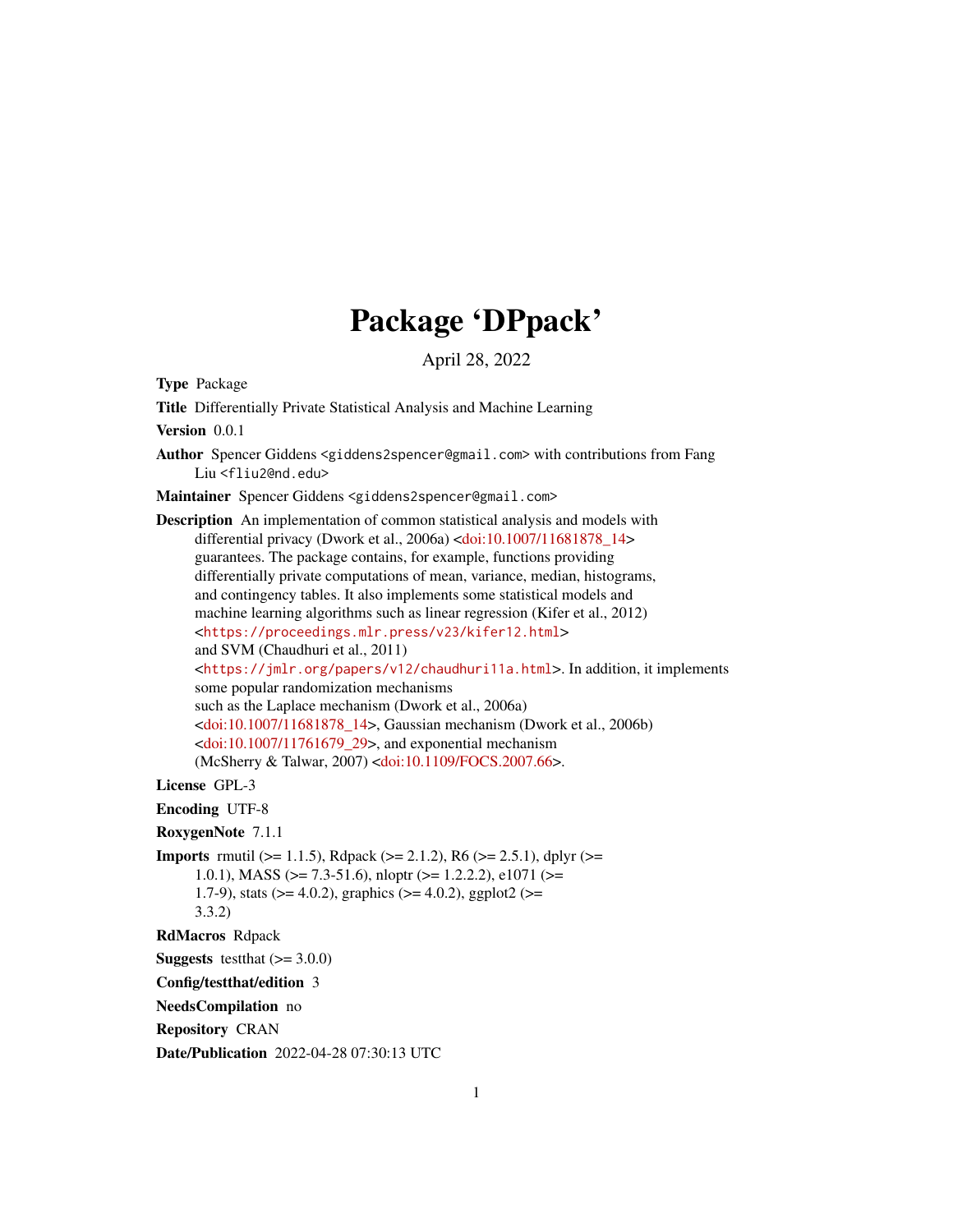# <span id="page-1-0"></span>R topics documented:

|       | tableDP |    |
|-------|---------|----|
|       |         |    |
|       |         |    |
|       |         |    |
| Index |         | 41 |

covDP *Differentially Private Covariance*

# Description

This function computes the differentially private covariance of a pair of vectors at user-specified privacy levels of epsilon and delta.

# Usage

```
covDP(
  x1,
 x2,
  eps,
  lower.bound1,
  upper.bound1,
  lower.bound2,
  upper.bound2,
 which.sensitivity = "bounded",
 mechanism = "Laplace",
 delta = 0,
  type.DP = "aDP")
```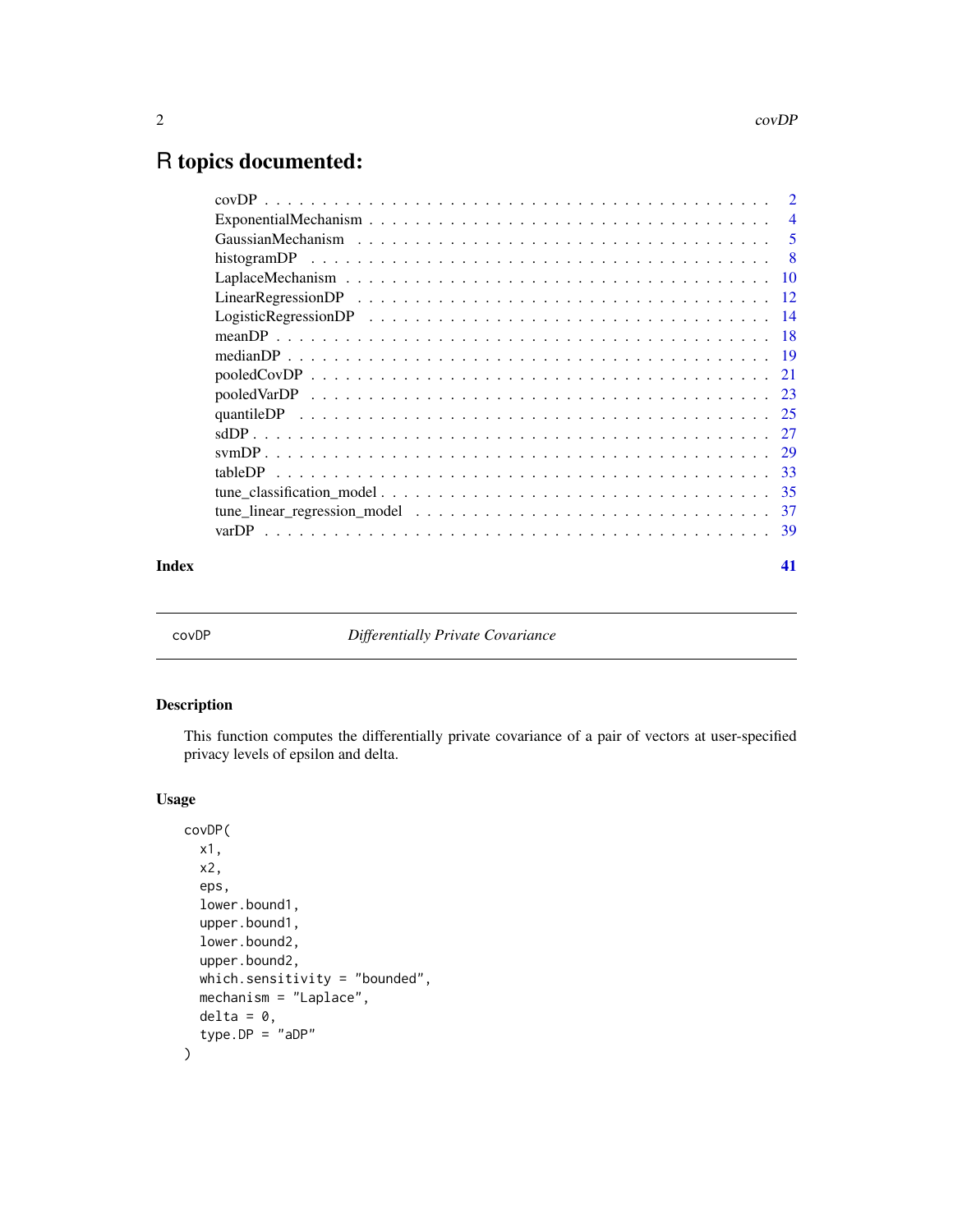# <span id="page-2-0"></span> $\text{covDP}$  3

# **Arguments**

| x1, x2                     | Numeric vectors whose covariance is desired.                                                                                                                                                                                                                                                                                                                                                                                                                                                                                                                                                    |
|----------------------------|-------------------------------------------------------------------------------------------------------------------------------------------------------------------------------------------------------------------------------------------------------------------------------------------------------------------------------------------------------------------------------------------------------------------------------------------------------------------------------------------------------------------------------------------------------------------------------------------------|
| eps                        | Positive real number defining the epsilon privacy budget.                                                                                                                                                                                                                                                                                                                                                                                                                                                                                                                                       |
| lower.bound1, lower.bound2 |                                                                                                                                                                                                                                                                                                                                                                                                                                                                                                                                                                                                 |
|                            | Real numbers giving the global or public lower bounds of x1 and x2, respec-<br>tively.                                                                                                                                                                                                                                                                                                                                                                                                                                                                                                          |
| upper.bound1, upper.bound2 |                                                                                                                                                                                                                                                                                                                                                                                                                                                                                                                                                                                                 |
|                            | Real numbers giving the global or public upper bounds of x1 and x2, respec-<br>tively.                                                                                                                                                                                                                                                                                                                                                                                                                                                                                                          |
| which.sensitivity          |                                                                                                                                                                                                                                                                                                                                                                                                                                                                                                                                                                                                 |
|                            | String indicating which type of sensitivity to use. Can be one of 'bounded',<br>'unbounded', 'both'. If 'bounded' (default), returns result based on bounded<br>definition for differential privacy. If 'unbounded', returns result based on un-<br>bounded definition. If 'both', returns result based on both methods (Kifer and<br>Machanavajjhala 2011). Note that if 'both' is chosen, each result individually<br>satisfies (eps, delta)-differential privacy, but may not do so collectively and in<br>composition. Care must be taken not to violate differential privacy in this case. |
| mechanism                  | String indicating which mechanism to use for differential privacy. Currently the<br>following mechanisms are supported: 'Laplace', 'Gaussian'. Default is Laplace.<br>See LaplaceMechanism and GaussianMechanism for a description of the sup-<br>ported mechanisms.                                                                                                                                                                                                                                                                                                                            |
| delta                      | Nonnegative real number defining the delta privacy parameter. If 0 (default),<br>reduces to eps-DP and the Laplace mechanism is used.                                                                                                                                                                                                                                                                                                                                                                                                                                                           |
| type.DP                    | String indicating the type of differential privacy desired for the Gaussian mecha-<br>nism (if selected). Can be either 'pDP' for probabilistic DP (Machanavajjhala et<br>al. 2008) or 'aDP' for approximate DP (Dwork et al. 2006). Note that if 'aDP'<br>is chosen, epsilon must be strictly less than 1.                                                                                                                                                                                                                                                                                     |

# Value

Sanitized covariance based on the bounded and/or unbounded definitions of differential privacy.

# References

Dwork C, McSherry F, Nissim K, Smith A (2006). "Calibrating Noise to Sensitivity in Private Data Analysis." In Halevi S, Rabin T (eds.), *Theory of Cryptography*, 265–284. ISBN 978-3-540-32732- 5, [https://doi.org/10.1007/11681878\\_14](https://doi.org/10.1007/11681878_14).

Kifer D, Machanavajjhala A (2011). "No Free Lunch in Data Privacy." In *Proceedings of the 2011 ACM SIGMOD International Conference on Management of Data*, SIGMOD '11, 193–204. ISBN 9781450306614, doi: [10.1145/1989323.1989345.](https://doi.org/10.1145/1989323.1989345)

Machanavajjhala A, Kifer D, Abowd J, Gehrke J, Vilhuber L (2008). "Privacy: Theory meets Practice on the Map." In *2008 IEEE 24th International Conference on Data Engineering*, 277-286. doi: [10.1109/ICDE.2008.4497436.](https://doi.org/10.1109/ICDE.2008.4497436)

Dwork C, Kenthapadi K, McSherry F, Mironov I, Naor M (2006). "Our Data, Ourselves: Privacy Via Distributed Noise Generation." In Vaudenay S (ed.), *Advances in Cryptology - EUROCRYPT 2006*, 486–503. ISBN 978-3-540-34547-3, doi: [10.1007/11761679\\_29.](https://doi.org/10.1007/11761679_29)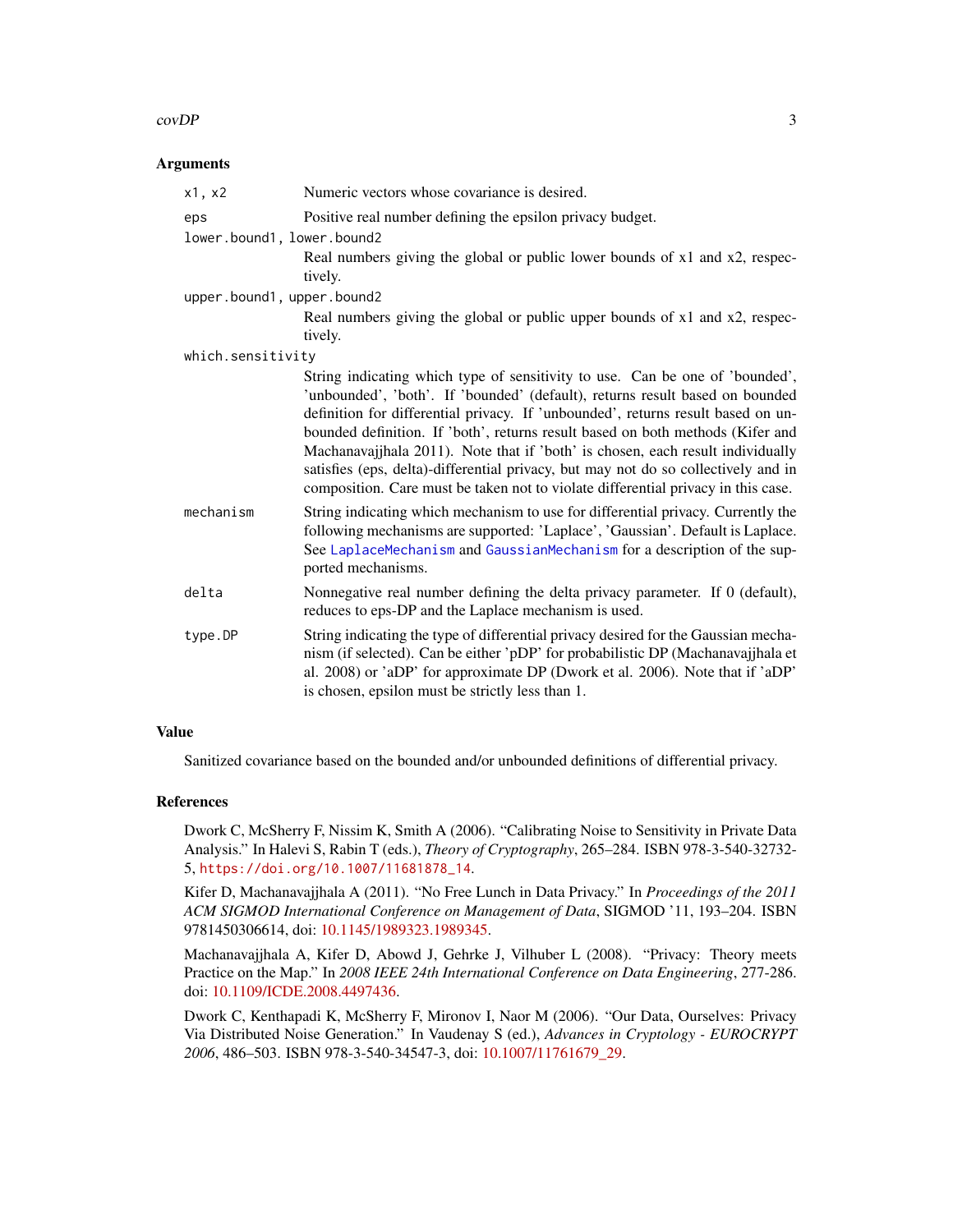<span id="page-3-0"></span>Liu F (2019). "Statistical Properties of Sanitized Results from Differentially Private Laplace Mechanism with Univariate Bounding Constraints." *Transactions on Data Privacy*, 12(3), 169-195. <http://www.tdp.cat/issues16/tdp.a316a18.pdf>.

# Examples

```
D1 <- sort(stats::rnorm(500, mean=3, sd=2))
D2 <- sort(stats::rnorm(500, mean=-1,sd=0.5))
1b1 \leftarrow -3 # 3 std devs below mean
1b2 \le -2.5 \# 3 std devs below mean
ub1 \leq 9 # 3 std devs above mean
ub2 < - .5 # 3 std devs above meancovDP(D1, D2, 1, lb1, ub1, lb2, ub2)
covDP(D1, D2, .5, lb1, ub1, lb2, ub2, which.sensitivity='unbounded',
  mechanism='Gaussian', delta=0.01)
```
<span id="page-3-1"></span>ExponentialMechanism *Exponential Mechanism*

# Description

This function implements the exponential mechanism for differential privacy by selecting the index of a vector of candidates to return according to a user-specified vector of utility function values, epsilon, and global sensitivity. Sensitivity calculated based either on bounded or unbounded differential privacy can be used (Kifer and Machanavajjhala 2011). If measure is provided, the probabilities of selecting each value are scaled according to the values in measure. If candidates is provided, the function returns the value of candidates at the selected index, rather than the index itself.

# Usage

```
ExponentialMechanism(
  utility,
  eps,
  sensitivity,
  measure = NULL,
  candidates = NULL
)
```
## Arguments

| utility     | Numeric vector giving the utilities of the possible values.                                                                                                |
|-------------|------------------------------------------------------------------------------------------------------------------------------------------------------------|
| eps         | Positive real number defining the epsilon privacy budget.                                                                                                  |
| sensitivity | Real number corresponding to the 11-global sensitivity of the function generat-<br>ing utility.                                                            |
| measure     | Optional numeric vector of scaling measures for the probabilities of selecting<br>each value. Should be same size as utility. Defaults to uniform scaling. |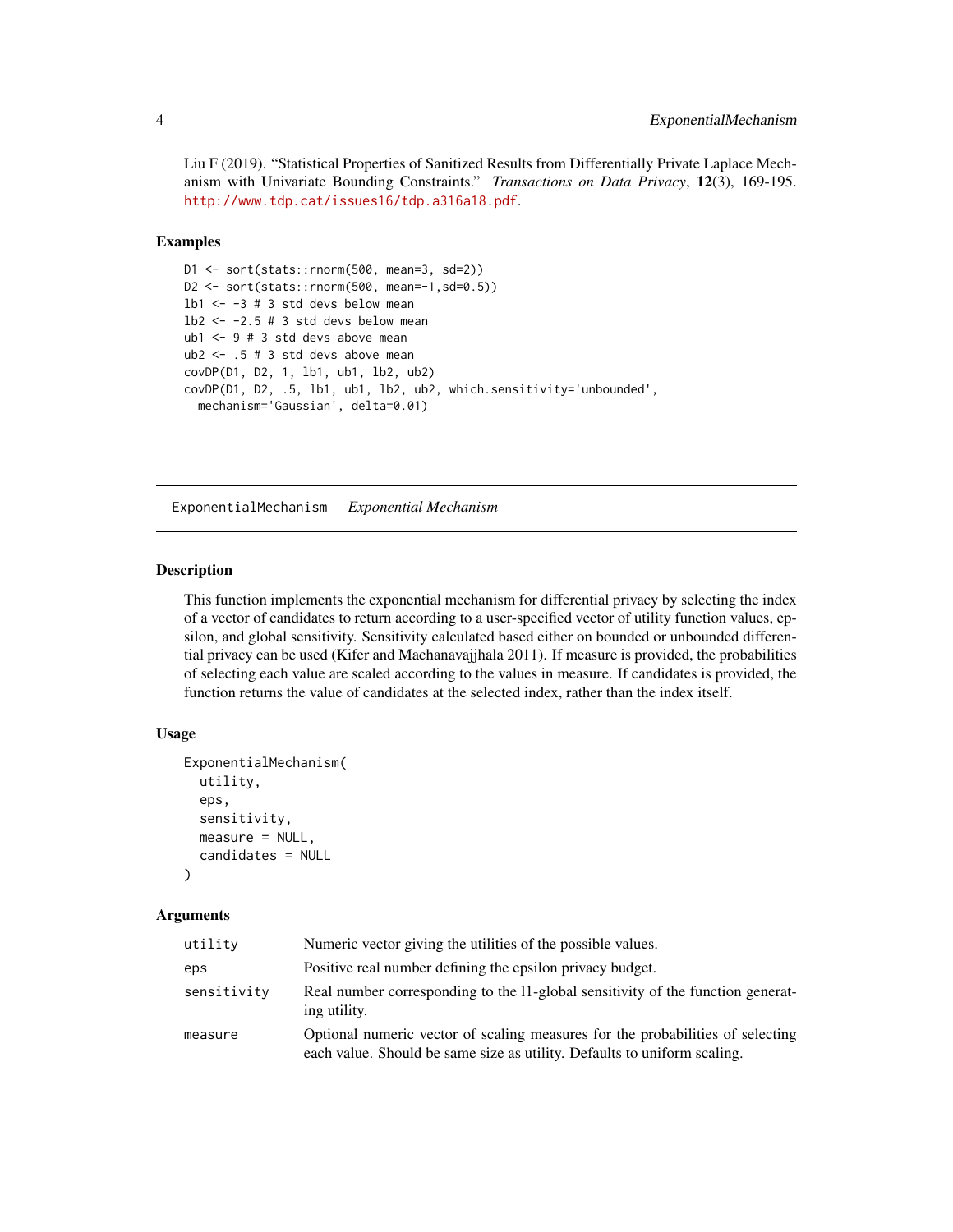<span id="page-4-0"></span>candidates Optional vector of candidates of same size as utility. If given, the function returns the candidate at the selected index rather than the index itself.

# Value

Indices (or values if candidates given) selected by the mechanism based on the bounded and/or unbounded definitions of differential privacy.

# References

Dwork C, McSherry F, Nissim K, Smith A (2006). "Calibrating Noise to Sensitivity in Private Data Analysis." In Halevi S, Rabin T (eds.), *Theory of Cryptography*, 265–284. ISBN 978-3-540-32732- 5, [https://doi.org/10.1007/11681878\\_14](https://doi.org/10.1007/11681878_14).

Kifer D, Machanavajjhala A (2011). "No Free Lunch in Data Privacy." In *Proceedings of the 2011 ACM SIGMOD International Conference on Management of Data*, SIGMOD '11, 193–204. ISBN 9781450306614, doi: [10.1145/1989323.1989345.](https://doi.org/10.1145/1989323.1989345)

McSherry F, Talwar K (2007). "Mechanism Design via Differential Privacy." In *48th Annual IEEE Symposium on Foundations of Computer Science (FOCS'07)*, 94-103. doi: [10.1109/FOCS.2007.66.](https://doi.org/10.1109/FOCS.2007.66)

#### Examples

```
candidates <- c('a','b','c','d','e','f','g')
# Release index
idx \leq ExponentialMechanism(c(0,1,2,3,2,1,0), 1, 1)candidates[idx] # Randomly chosen candidate
# Release candidate
ExponentialMechanism(c(0,1,2,3,2,1,0), 1, .5, measure=c(1,1,2,1,2,1,1),
 candidates=candidates)
```
<span id="page-4-1"></span>GaussianMechanism *Gaussian Mechanism*

#### Description

This function implements the Gaussian mechanism for differential privacy by adding noise to the true value(s) of a function according to specified values of epsilon, delta, and l2-global sensitivity( ies). Global sensitivity calculated based either on bounded or unbounded differential privacy can be used (Kifer and Machanavajjhala 2011). If true.values is a vector, the provided epsilon and delta are divided such that (epsilon, delta)-level differential privacy is satisfied across all function values. In the case that each element of true.values comes from its own function with different corresponding sensitivities, a vector of sensitivities may be provided. In this case, if desired, the user can specify how to divide epsilon and delta among the function values using alloc.proportions.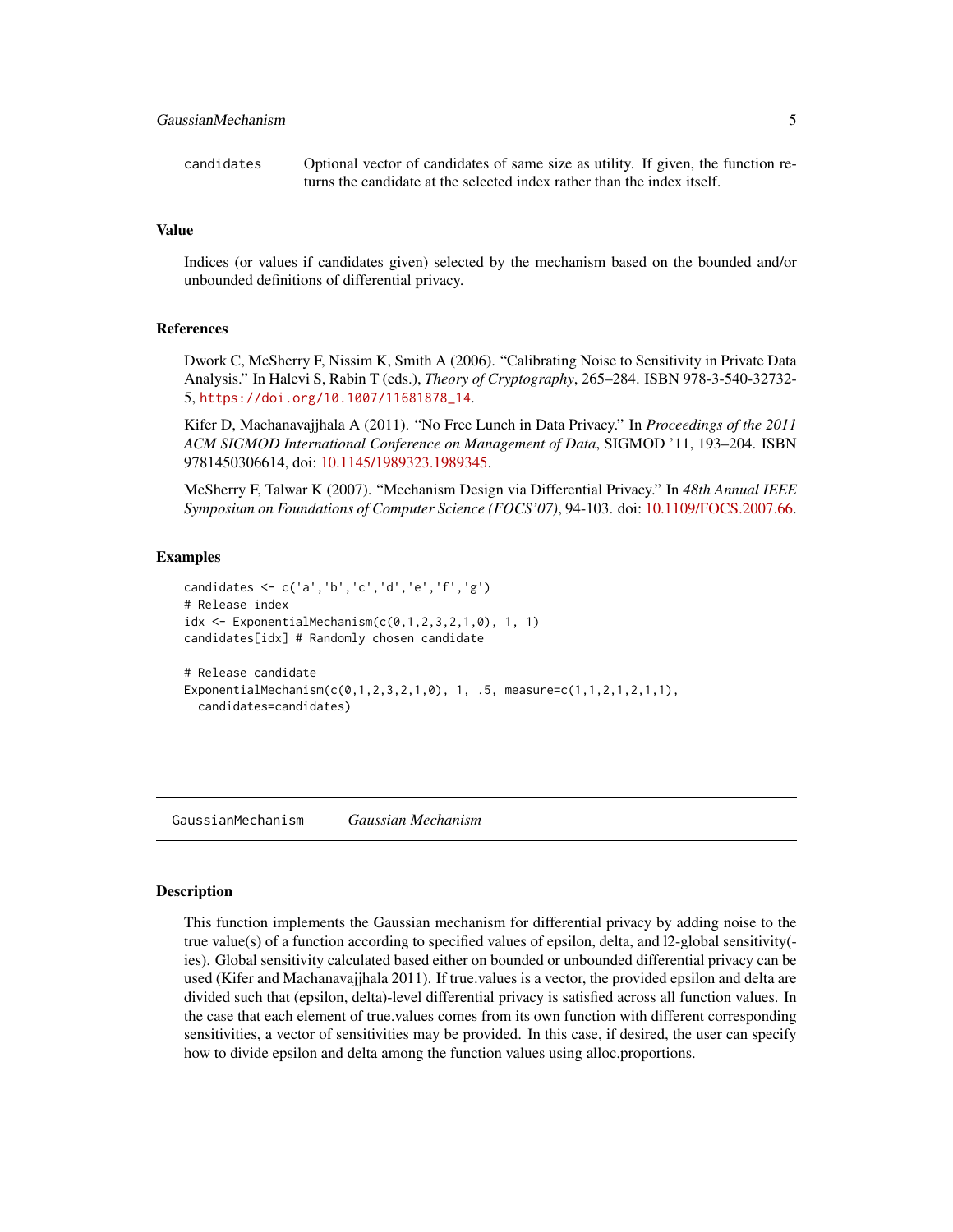# Usage

```
GaussianMechanism(
  true.values,
  eps,
  delta,
  sensitivities,
  type.DP = "aDP",alloc.proportions = NULL
)
```
# Arguments

| true.values       | Real number or numeric vector corresponding to the true value(s) of the desired<br>function.                                                                                                                                                                                                                                                                                                                                                                                                                                                                                                                                                                                                                                                 |
|-------------------|----------------------------------------------------------------------------------------------------------------------------------------------------------------------------------------------------------------------------------------------------------------------------------------------------------------------------------------------------------------------------------------------------------------------------------------------------------------------------------------------------------------------------------------------------------------------------------------------------------------------------------------------------------------------------------------------------------------------------------------------|
| eps               | Positive real number defining the epsilon privacy parameter.                                                                                                                                                                                                                                                                                                                                                                                                                                                                                                                                                                                                                                                                                 |
| delta             | Positive real number defining the delta privacy parameter.                                                                                                                                                                                                                                                                                                                                                                                                                                                                                                                                                                                                                                                                                   |
| sensitivities     | Real number or numeric vector corresponding to the 12-global sensitivity(-ies)<br>of the function(s) generating true values. This value must be of length 1 or of<br>the same length as true.values. If it is of length 1 and true.values is a vector,<br>this indicates that the given sensitivity applies simultaneously to all elements of<br>true.values and that the privacy budget need not be allocated (alloc.proportions<br>is unused in this case). If it is of the same length as true values, this indicates<br>that each element of true values comes from its own function with different cor-<br>responding sensitivities. In this case, the 12-norm of the provided sensitivities is<br>used to generate the Gaussian noise. |
| type.DP           | String indicating the type of differential privacy desired for the Gaussian mech-<br>anism. Can be either 'pDP' for probabilistic DP (Liu 2019) or 'aDP' for ap-<br>proximate DP (Dwork et al. 2006). Note that if 'aDP' is chosen, epsilon must<br>be strictly less than 1.                                                                                                                                                                                                                                                                                                                                                                                                                                                                 |
| alloc.proportions |                                                                                                                                                                                                                                                                                                                                                                                                                                                                                                                                                                                                                                                                                                                                              |
|                   | Optional numeric vector giving the allocation proportions of epsilon and delta<br>to the function values in the case of vector-valued sensitivities. For example,<br>if sensitivities is of length two and alloc.proportions = $c(.75, .25)$ , then 75%<br>of the privacy budget eps (and $75\%$ of delta) is allocated to the noise compu-                                                                                                                                                                                                                                                                                                                                                                                                  |

of the privacy budget eps (and 75% of delta) is allocated to the noise computation for the first element of true.values, and the remaining 25% is allocated to the noise computation for the second element of true.values. This ensures (eps, delta)-level privacy across all computations. Input does not need to be normalized, meaning alloc.proportions =  $c(3,1)$  produces the same result as the example above.

# Value

Sanitized function values based on the bounded and/or unbounded definitions of differential privacy, sanitized via the Gaussian mechanism.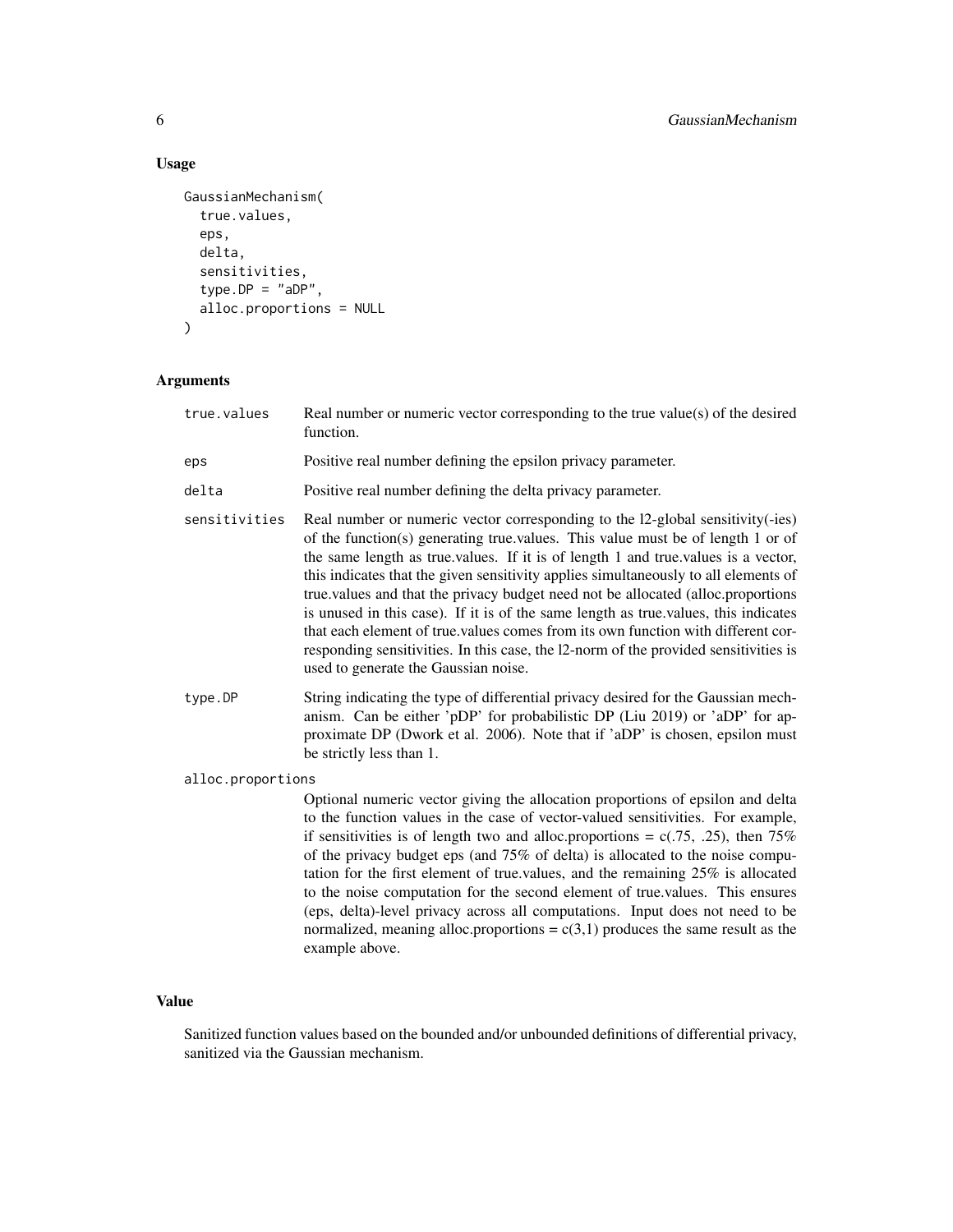#### References

Dwork C, McSherry F, Nissim K, Smith A (2006). "Calibrating Noise to Sensitivity in Private Data Analysis." In Halevi S, Rabin T (eds.), *Theory of Cryptography*, 265–284. ISBN 978-3-540-32732- 5, [https://doi.org/10.1007/11681878\\_14](https://doi.org/10.1007/11681878_14).

Kifer D, Machanavajjhala A (2011). "No Free Lunch in Data Privacy." In *Proceedings of the 2011 ACM SIGMOD International Conference on Management of Data*, SIGMOD '11, 193–204. ISBN 9781450306614, doi: [10.1145/1989323.1989345.](https://doi.org/10.1145/1989323.1989345)

Liu F (2019). "Generalized Gaussian Mechanism for Differential Privacy." *IEEE Transactions on Knowledge and Data Engineering*, 31(4), 747-756. [https://doi.org/10.1109/TKDE.2018.](https://doi.org/10.1109/TKDE.2018.2845388) [2845388](https://doi.org/10.1109/TKDE.2018.2845388).

Dwork C, Kenthapadi K, McSherry F, Mironov I, Naor M (2006). "Our Data, Ourselves: Privacy Via Distributed Noise Generation." In Vaudenay S (ed.), *Advances in Cryptology - EUROCRYPT 2006*, 486–503. ISBN 978-3-540-34547-3, doi: [10.1007/11761679\\_29.](https://doi.org/10.1007/11761679_29)

```
# Simulate dataset
n < -100c0 < -5 # Lower bound
c1 <- 10 # Upper bound
D1 <- stats::runif(n, c0, c1)
# Privacy budget
epsilon <- 0.9 # eps must be in (0, 1) for approximate differential privacy
delta <- 0.01
sensitivity <- (c1-c0)/n
# Approximate differential privacy
private.mean.approx <- GaussianMechanism(mean(D1), epsilon, delta,
                                           sensitivity)
private.mean.approx
# Probabilistic differential privacy
private.mean.prob <- GaussianMechanism(mean(D1), epsilon, delta, sensitivity,
                                         type.DP = 'pDP')private.mean.prob
# Simulate second dataset
d0 < -3 # Lower bound
d1 \le -6 # Upper bound
D2 \le - stats:: runif(n, d0, d1)
D \leftarrow \text{matrix}(c(D1, D2), \text{ncol=2})sensitivities \langle -c((c1-c0)/n, (d1-d0)/n) \rangleepsilon <- 0.9 # Total privacy budget for all means
delta <- 0.01
# Here, sensitivities are summed and the result is used to generate Laplace
# noise. This is essentially the same as allocating epsilon proportional to
# the corresponding sensitivity. The results satisfy (0.9,0.01)-approximate
```

```
# differential privacy.
```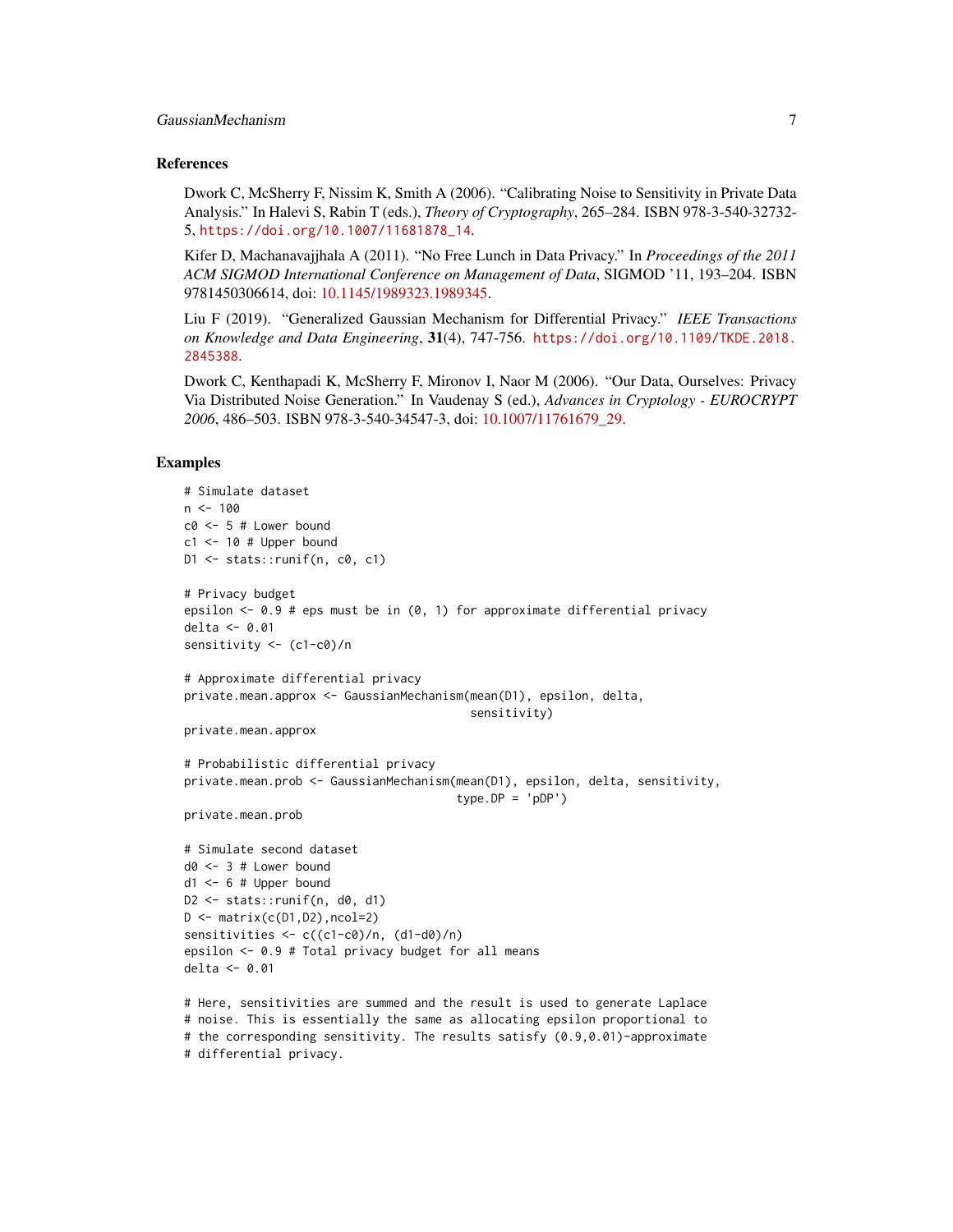```
private.means <- GaussianMechanism(apply(D, 2, mean), epsilon, delta,
                                   sensitivities)
private.means
# Here, privacy budget is explicitly split so that 75% is given to the first
# vector element and 25% is given to the second.
private.means <- GaussianMechanism(apply(D, 2, mean), epsilon, delta,
                                   sensitivities,
                                   alloc.proportions = c(0.75, 0.25)private.means
```
histogramDP *Differentially Private Histogram*

# Description

This function computes a differentially private histogram from a vector at user-specified privacy levels of epsilon and delta. A histogram object is returned with sanitized values for the counts for easy plotting.

# Usage

```
histogramDP(
  x,
  eps,
 breaks = "Sturges",
  normalize = FALSE,
  which.sensitivity = "bounded",
 mechanism = "Laplace",
  delta = 0,
  type.DP = "aDP",
  allow.negative = FALSE
\lambda
```
#### Arguments

| $\mathsf{x}$      | Numeric vector from which the histogram will be formed.                                                                                                                                   |  |
|-------------------|-------------------------------------------------------------------------------------------------------------------------------------------------------------------------------------------|--|
| eps               | Positive real number defining the epsilon privacy budget.                                                                                                                                 |  |
| breaks            | Identical to the argument with the same name from hist.                                                                                                                                   |  |
| normalize         | Logical value. If FALSE (default), returned histogram counts correspond to<br>frequencies. If TRUE, returned histogram counts correspond to densities (i.e.<br>area of histogram is one). |  |
| which.sensitivity |                                                                                                                                                                                           |  |
|                   | String indicating which type of sensitivity to use. Can be one of 'bounded',<br>'unbounded', 'both'. If 'bounded' (default), returns result based on bounded                              |  |

<span id="page-7-0"></span>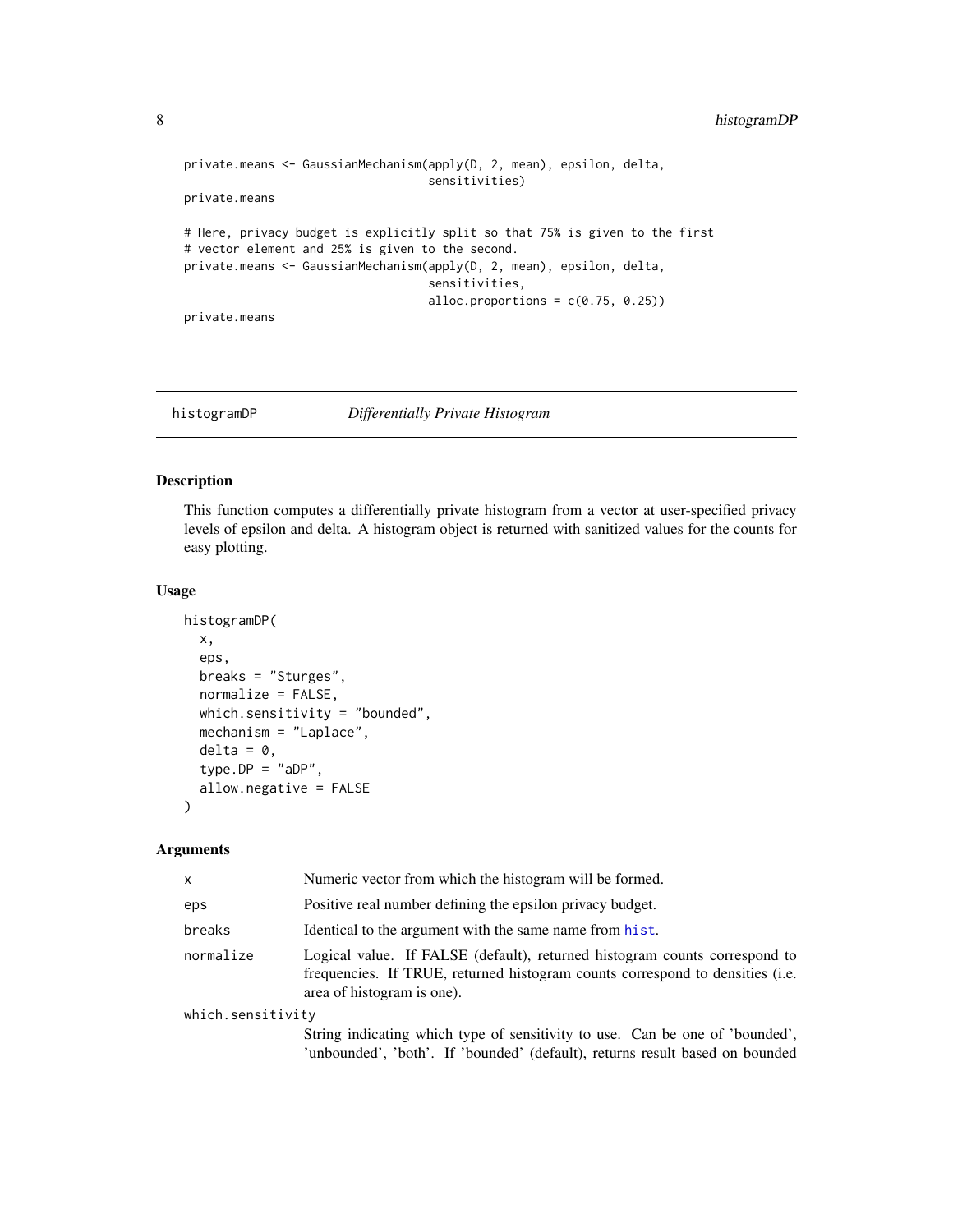<span id="page-8-0"></span>

|           | definition for differential privacy. If 'unbounded', returns result based on un-<br>bounded definition. If 'both', returns result based on both methods (Kifer and<br>Machanavajjhala 2011). Note that if 'both' is chosen, each result individually<br>satisfies (eps, delta)-differential privacy, but may not do so collectively and in<br>composition. Care must be taken not to violate differential privacy in this case. |
|-----------|---------------------------------------------------------------------------------------------------------------------------------------------------------------------------------------------------------------------------------------------------------------------------------------------------------------------------------------------------------------------------------------------------------------------------------|
| mechanism | String indicating which mechanism to use for differential privacy. Currently the<br>following mechanisms are supported: 'Laplace', 'Gaussian'. Default is Laplace.<br>See LaplaceMechanism and GaussianMechanism for a description of the sup-<br>ported mechanisms.                                                                                                                                                            |
| delta     | Nonnegative real number defining the delta privacy parameter. If 0 (default),<br>reduces to eps-DP and the Laplace mechanism is used.                                                                                                                                                                                                                                                                                           |
| type.DP   | String indicating the type of differential privacy desired for the Gaussian mecha-<br>nism (if selected). Can be either 'pDP' for probabilistic DP (Machanavajjhala et<br>al. 2008) or 'aDP' for approximate DP (Dwork et al. 2006). Note that if 'aDP'<br>is chosen, epsilon must be strictly less than 1.                                                                                                                     |
|           | allow negative Logical value. If FALSE (default), any negative values in the sanitized his-<br>togram due to the added noise will be set to 0. If TRUE, the negative values (if<br>any) will be returned.                                                                                                                                                                                                                       |

# Value

Sanitized histogram based on the bounded and/or unbounded definitions of differential privacy.

# References

Dwork C, McSherry F, Nissim K, Smith A (2006). "Calibrating Noise to Sensitivity in Private Data Analysis." In Halevi S, Rabin T (eds.), *Theory of Cryptography*, 265–284. ISBN 978-3-540-32732- 5, [https://doi.org/10.1007/11681878\\_14](https://doi.org/10.1007/11681878_14).

Kifer D, Machanavajjhala A (2011). "No Free Lunch in Data Privacy." In *Proceedings of the 2011 ACM SIGMOD International Conference on Management of Data*, SIGMOD '11, 193–204. ISBN 9781450306614, doi: [10.1145/1989323.1989345.](https://doi.org/10.1145/1989323.1989345)

Machanavajjhala A, Kifer D, Abowd J, Gehrke J, Vilhuber L (2008). "Privacy: Theory meets Practice on the Map." In *2008 IEEE 24th International Conference on Data Engineering*, 277-286. doi: [10.1109/ICDE.2008.4497436.](https://doi.org/10.1109/ICDE.2008.4497436)

Dwork C, Kenthapadi K, McSherry F, Mironov I, Naor M (2006). "Our Data, Ourselves: Privacy Via Distributed Noise Generation." In Vaudenay S (ed.), *Advances in Cryptology - EUROCRYPT 2006*, 486–503. ISBN 978-3-540-34547-3, doi: [10.1007/11761679\\_29.](https://doi.org/10.1007/11761679_29)

```
x <- stats::rnorm(500)
graphics::hist(x) # Non-private histogram
result <- histogramDP(x, 1)
plot(result) # Private histogram
graphics::hist(x, freq=FALSE) # Normalized non-private histogram
result <- histogramDP(x, .5, normalize=TRUE, which.sensitivity='unbounded',
 mechanism='Gaussian',delta=0.01, allow.negative=TRUE)
```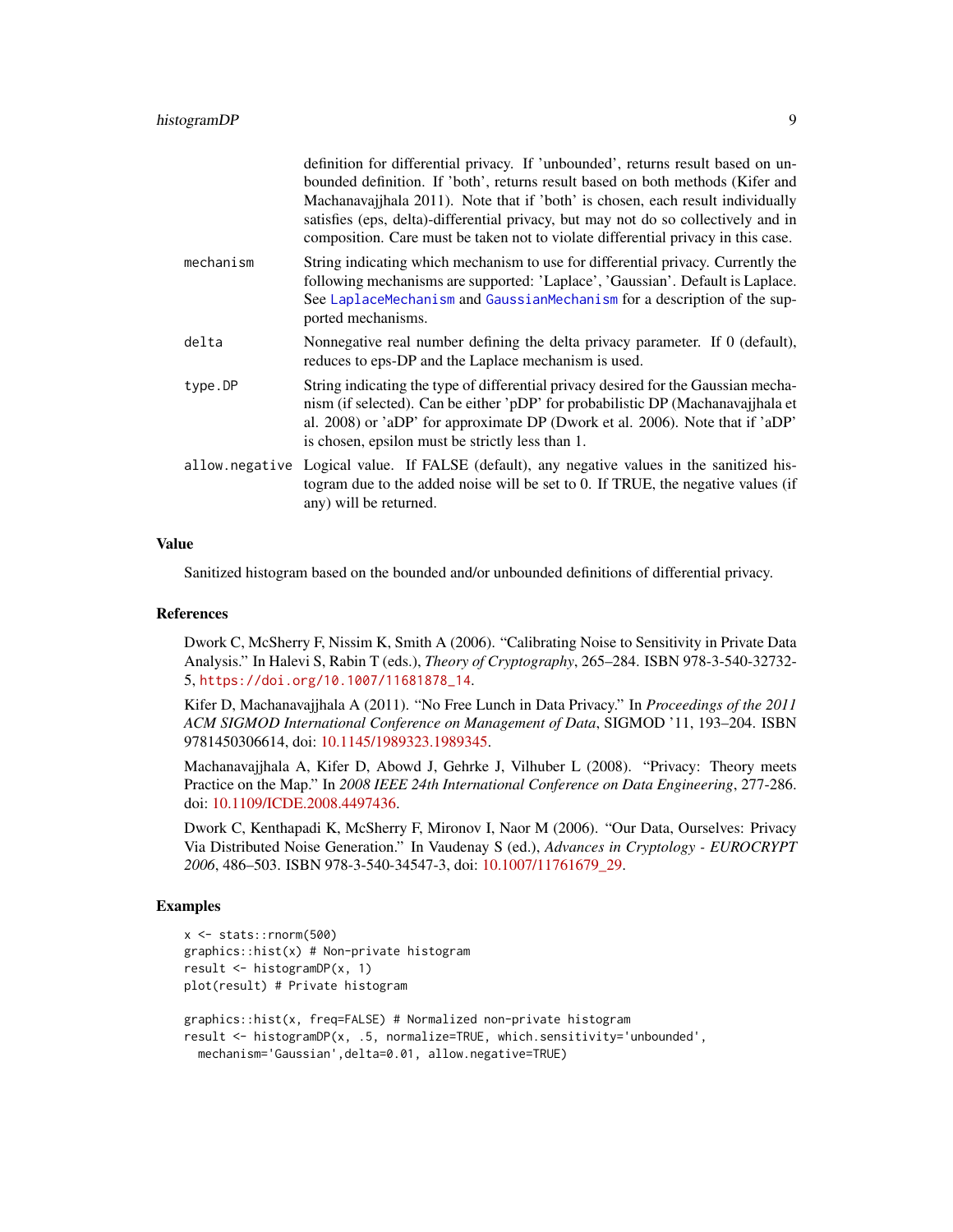<span id="page-9-0"></span>plot(result) # Normalized private histogram (note negative values allowed)

<span id="page-9-1"></span>LaplaceMechanism *Laplace Mechanism*

# Description

This function implements the Laplace mechanism for differential privacy by adding noise to the true value(s) of a function according to specified values of epsilon and l1-global sensitivity(-ies). Global sensitivity calculated based either on bounded or unbounded differential privacy can be used (Kifer and Machanavajjhala 2011). If true.values is a vector, the provided epsilon is divided such that epsilon-differential privacy is satisfied across all function values. In the case that each element of true.values comes from its own function with different corresponding sensitivities, a vector of sensitivities may be provided. In this case, if desired, the user can specify how to divide epsilon among the function values using alloc.proportions.

# Usage

```
LaplaceMechanism(true.values, eps, sensitivities, alloc.proportions = NULL)
```
# Arguments

| true.values       | Real number or numeric vector corresponding to the true value(s) of the desired<br>function.                                                                                                                                                                                                                                                                                                                                                                                                                                                                                                                                                                                                                                                 |
|-------------------|----------------------------------------------------------------------------------------------------------------------------------------------------------------------------------------------------------------------------------------------------------------------------------------------------------------------------------------------------------------------------------------------------------------------------------------------------------------------------------------------------------------------------------------------------------------------------------------------------------------------------------------------------------------------------------------------------------------------------------------------|
| eps               | Positive real number defining the epsilon privacy parameter.                                                                                                                                                                                                                                                                                                                                                                                                                                                                                                                                                                                                                                                                                 |
| sensitivities     | Real number or numeric vector corresponding to the 11-global sensitivity(-ies)<br>of the function(s) generating true values. This value must be of length 1 or of<br>the same length as true values. If it is of length 1 and true values is a vector,<br>this indicates that the given sensitivity applies simultaneously to all elements of<br>true values and that the privacy budget need not be allocated (alloc.proportions<br>is unused in this case). If it is of the same length as true values, this indicates<br>that each element of true, values comes from its own function with different cor-<br>responding sensitivities. In this case, the 11-norm of the provided sensitivities is<br>used to generate the Laplace noise. |
| alloc.proportions |                                                                                                                                                                                                                                                                                                                                                                                                                                                                                                                                                                                                                                                                                                                                              |
|                   | Optional numeric vector giving the allocation proportions of epsilon to the func-<br>tion values in the case of vector-valued sensitivities. For example, if sensitivities<br>is of length two and alloc.proportions = $c(.75, .25)$ , then 75% of the privacy bud-<br>get eps is allocated to the noise computation for the first element of true values,<br>and the remaining 25% is allocated to the noise computation for the second el-<br>ement of true.values. This ensures eps-level privacy across all computations.<br>Input does not need to be normalized, meaning alloc.proportions = $c(3,1)$ pro-<br>duces the same result as the example above.                                                                              |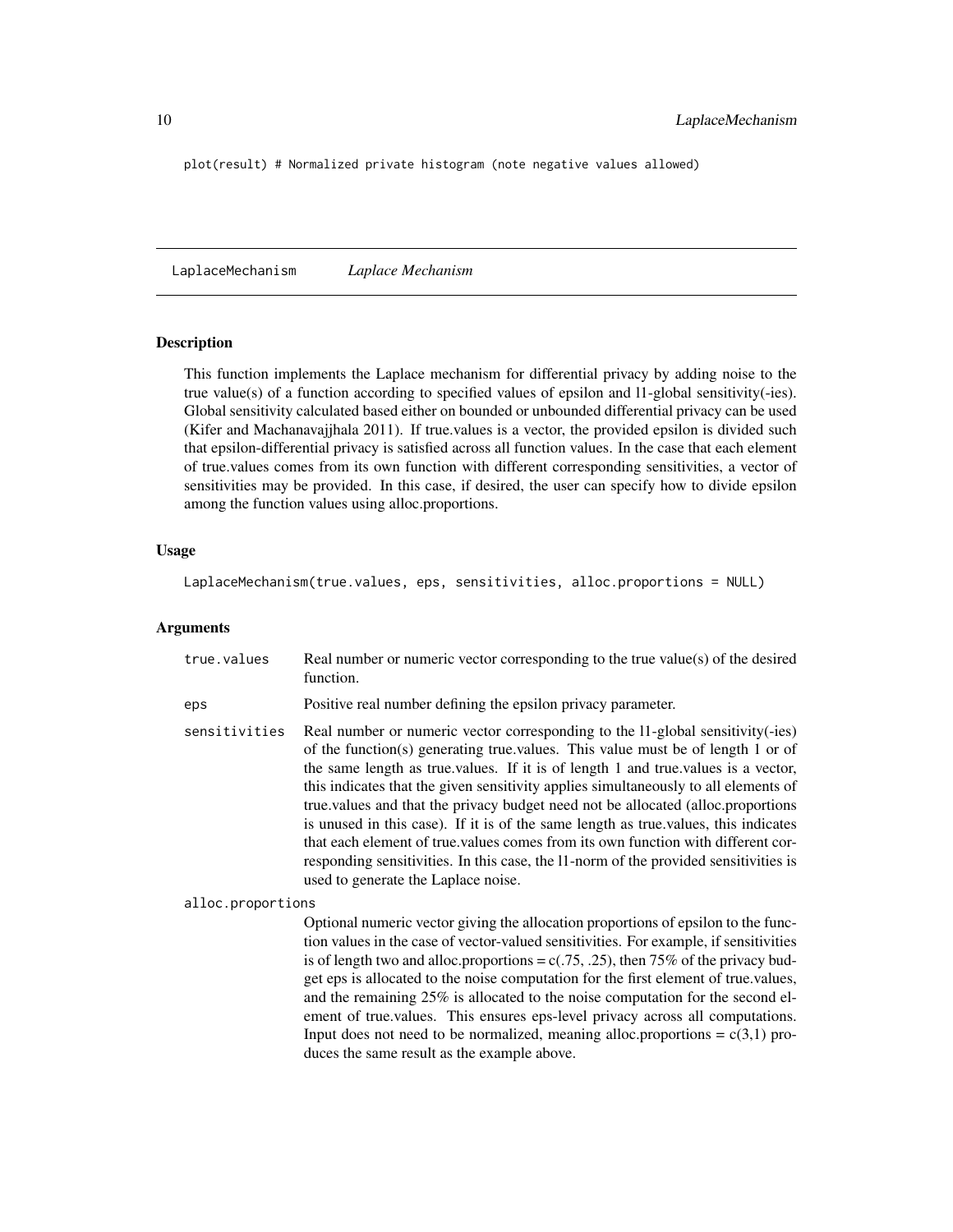# Value

Sanitized function values based on the bounded and/or unbounded definitions of differential privacy, sanitized via the Laplace mechanism.

# **References**

Dwork C, McSherry F, Nissim K, Smith A (2006). "Calibrating Noise to Sensitivity in Private Data Analysis." In Halevi S, Rabin T (eds.), *Theory of Cryptography*, 265–284. ISBN 978-3-540-32732- 5, [https://doi.org/10.1007/11681878\\_14](https://doi.org/10.1007/11681878_14).

Kifer D, Machanavajjhala A (2011). "No Free Lunch in Data Privacy." In *Proceedings of the 2011 ACM SIGMOD International Conference on Management of Data*, SIGMOD '11, 193–204. ISBN 9781450306614, doi: [10.1145/1989323.1989345.](https://doi.org/10.1145/1989323.1989345)

```
# Simulate dataset
n < -100c0 < -5 # Lower bound
c1 <- 10 # Upper bound
D1 \le stats:: runif(n, c0, c1)
epsilon <- 1 # Privacy budget
sensitivity <- (c1-c0)/n
private.mean <- LaplaceMechanism(mean(D1), epsilon, sensitivity)
private.mean
# Simulate second dataset
d0 <- 3 # Lower bound
d1 <- 6 # Upper bound
D2 \leq stats:: runif(n, d0, d1)
D \leftarrow matrix(c(D1, D2), ncol=2)sensitivities \langle -c((c1-c0)/n, (d1-d0)/n) \rangleepsilon <- 1 # Total privacy budget for all means
# Here, sensitivities are summed and the result is used to generate Laplace
# noise. This is essentially the same as allocating epsilon proportional to
# the corresponding sensitivity. The results satisfy 1-differential privacy.
private.means <- LaplaceMechanism(apply(D, 2, mean), epsilon, sensitivities)
private.means
# Here, privacy budget is explicitly split so that 75% is given to the first
# vector element and 25% is given to the second.
private.means <- LaplaceMechanism(apply(D, 2, mean), epsilon, sensitivities,
                                   alloc.proportions = c(0.75, 0.25))
private.means
```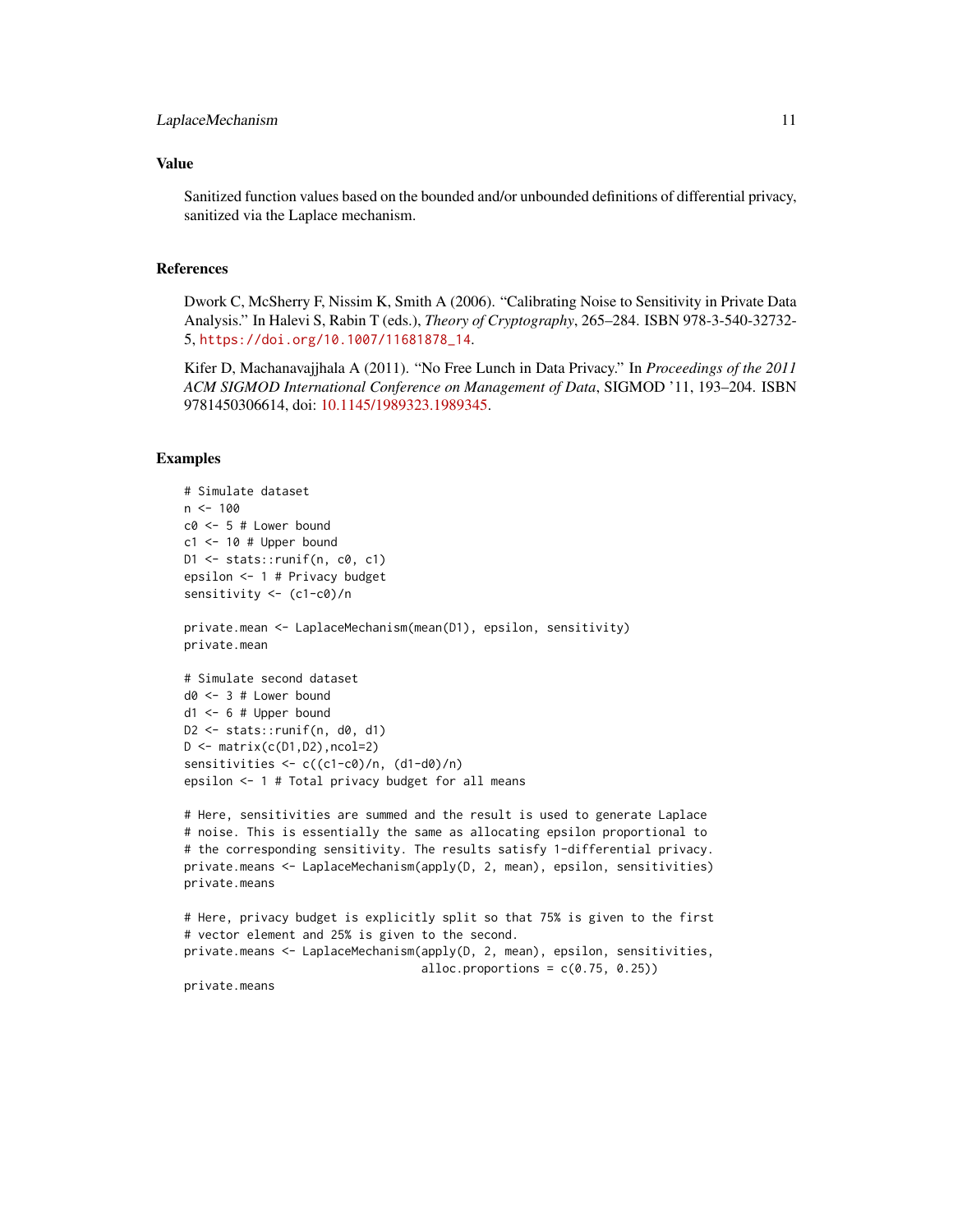<span id="page-11-0"></span>LinearRegressionDP *Privacy-preserving Linear Regression*

#### **Description**

This class implements differentially private linear regression using the objective perturbation technique (Kifer et al. 2012).

#### Details

To use this class for linear regression, first use the new method to construct an object of this class with the desired function values and hyperparameters. After constructing the object, the fit method can be applied with a provided dataset and data bounds to fit the model. In fitting, the model stores a vector of coefficients coeff which satisfy differential privacy. These can be released directly, or used in conjunction with the predict method to privately predict the outcomes of new datapoints.

Note that in order to guarantee differential privacy for linear regression, certain constraints must be satisfied for the values used to construct the object, as well as for the data used to fit. The regularizer must be convex. Additionally, it is assumed that if x represents a single row of the dataset  $X$ , then the 12-norm of x is at most p for all x, where p is the number of predictors (including any possible intercept term). In order to ensure this constraint is satisfied, the dataset is preprocessed and scaled, and the resulting coefficients are postprocessed and un-scaled so that the stored coefficients correspond to the original data. Due to this constraint on x, it is best to avoid using an intercept term in the model whenever possible. If an intercept term must be used, the issue can be partially circumvented by adding a constant column to X before fitting the model, which will be scaled along with the rest of X. The fit method contains functionality to add a column of constant 1s to X before scaling, if desired.

#### Super class

[DPpack::EmpiricalRiskMinimizationDP.KST](#page-0-0) -> LinearRegressionDP

#### Methods

# Public methods:

- [LinearRegressionDP\\$new\(\)](#page-11-1)
- [LinearRegressionDP\\$fit\(\)](#page-12-0)
- [LinearRegressionDP\\$clone\(\)](#page-12-1)

<span id="page-11-1"></span>Method new(): Create a new LinearRegressionDP object.

*Usage:*

LinearRegressionDP\$new(regularizer, eps, delta, gamma, regularizer.gr = NULL) *Arguments:*

regularizer String or regularization function. If a string, must be 'l2', indicating to use l2 regularization. If a function, must have form regularizer(coeff), where coeff is a vector or matrix, and return the value of the regularizer at coeff. See [regularizer.l2](#page-0-0) for an example. Additionally, in order to ensure differential privacy, the function must be convex.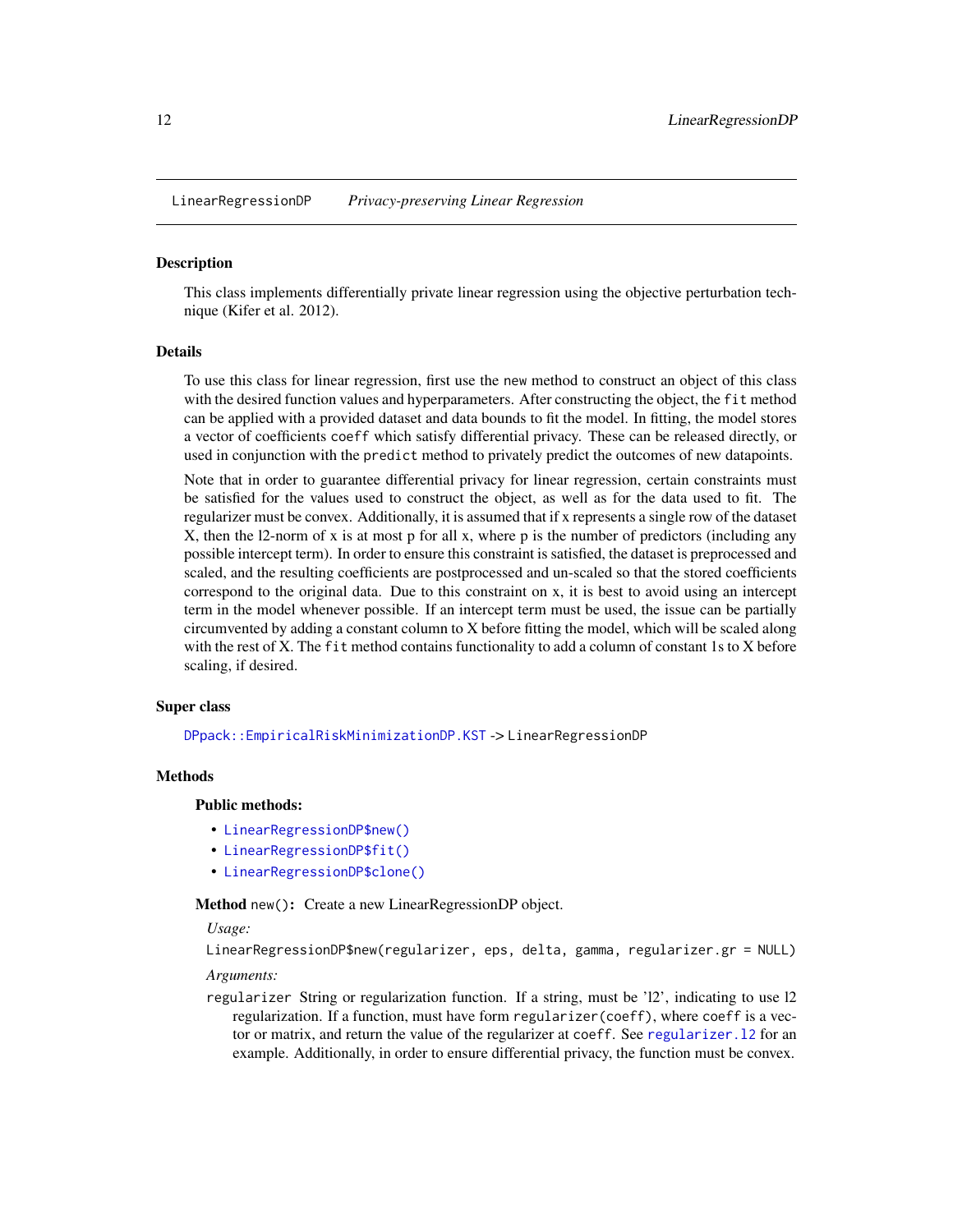- <span id="page-12-2"></span>eps Positive real number defining the epsilon privacy budget. If set to Inf, runs algorithm without differential privacy.
- delta Nonnegative real number defining the delta privacy parameter. If 0, reduces to pure eps-DP.
- gamma Nonnegative real number representing the regularization constant.
- regularizer.gr Optional function representing the gradient of the regularization function with respect to coeff and of the form regularizer.gr(coeff). Should return a vector. See [regularizer.gr.l2](#page-0-0) for an example. If regularizer is given as a string, this value is ignored. If not given and regularizer is a function, non-gradient based optimization methods are used to compute the coefficient values in fitting the model.

*Returns:* A new LinearRegressionDP object.

<span id="page-12-0"></span>Method fit(): Fit the differentially private linear regression model. The function runs the objective perturbation algorithm (Kifer et al. 2012) to generate an objective function. A numerical optimization method is then run to find optimal coefficients for fitting the model given the training data and hyperparameters. The [nloptr](#page-0-0) function is used. If regularizer is given as 'l2' or if regularizer.gr is given in the construction of the object, the gradient of the objective function and the Jacobian of the constraint function are utilized for the algorithm, and the NLOPT\_LD\_MMA method is used. If this is not the case, the NLOPT\_LN\_COBYLA method is used. The resulting privacy-preserving coefficients are stored in coeff.

*Usage:*

```
LinearRegressionDP$fit(X, y, upper.bounds, lower.bounds, add.bias = FALSE)
```
*Arguments:*

X Dataframe of data to be fit.

y Vector or matrix of true values for each row of X.

- upper. bounds Numeric vector of length  $\text{ncol}(X)$ +1 giving upper bounds on the values in each column of  $X$  and the values of y. The last value in the vector is assumed to be the upper bound on y, while the first  $ncol(X)$  values are assumed to be in the same order as the corresponding columns of X. Any value in the columns of X and in y larger than the corresponding upper bound is clipped at the bound.
- lower.bounds Numeric vector of length ncol(X)+1 giving lower bounds on the values in each column of X and the values of y. The last value in the vector is assumed to be the lower bound on y, while the first  $ncol(X)$  values are assumed to be in the same order as the corresponding columns of X. Any value in the columns of X and in y larger than the corresponding lower bound is clipped at the bound.
- add.bias Boolean indicating whether to add a bias term to X. Defaults to FALSE.

<span id="page-12-1"></span>Method clone(): The objects of this class are cloneable with this method.

*Usage:*

LinearRegressionDP\$clone(deep = FALSE)

*Arguments:*

deep Whether to make a deep clone.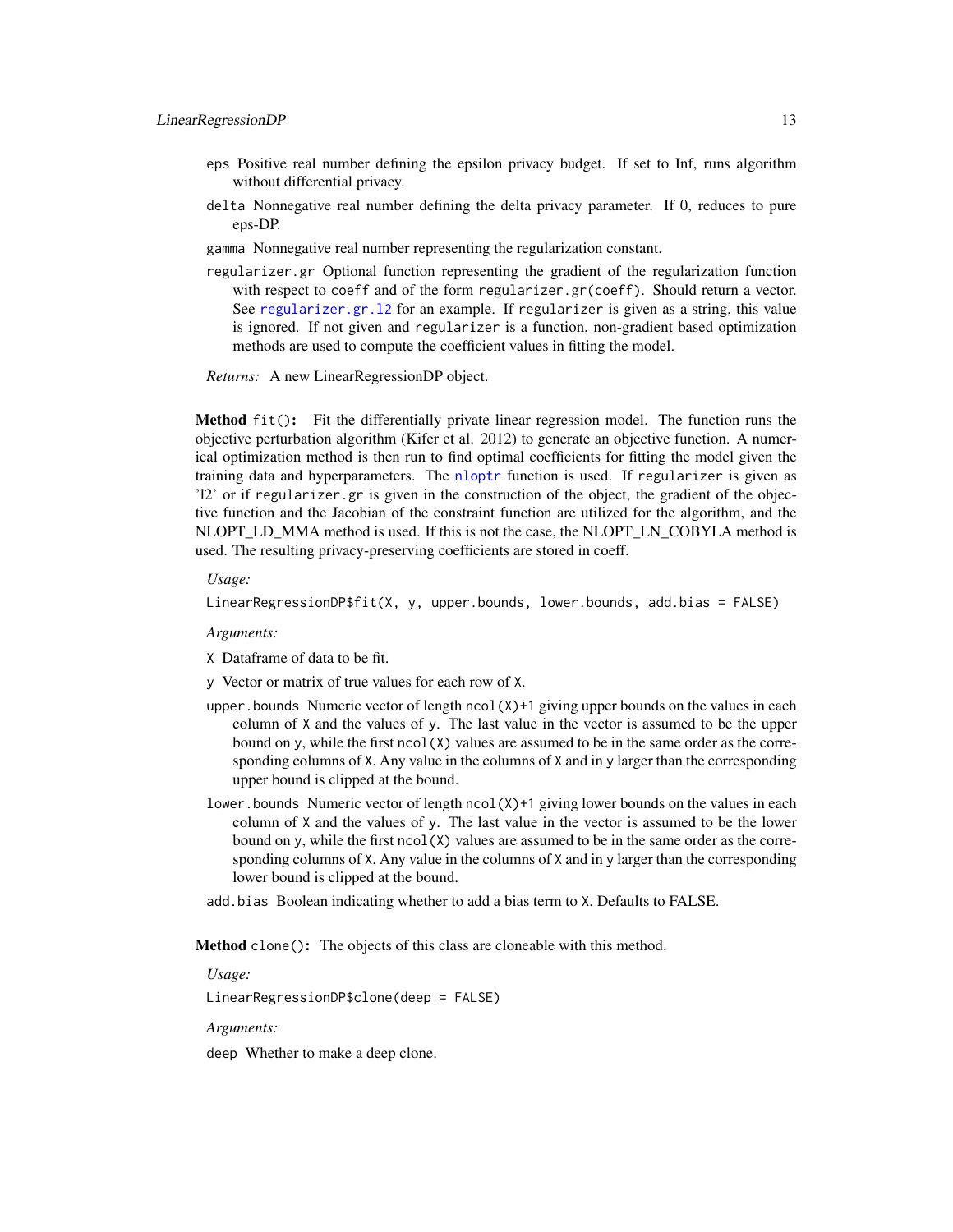# <span id="page-13-0"></span>References

Kifer D, Smith A, Thakurta A (2012). "Private Convex Empirical Risk Minimization and Highdimensional Regression." In Mannor S, Srebro N, Williamson RC (eds.), *Proceedings of the 25th Annual Conference on Learning Theory*, volume 23 of *Proceedings of Machine Learning Research*, 25.1–25.40. <https://proceedings.mlr.press/v23/kifer12.html>.

# Examples

```
# Build example dataset
n <- 500
X \leq - data.frame(X=seq(-1,1,length.out = n))
true.theta \leq c(-.3,.5) # First element is bias term
p <- length(true.theta)
y <- true.theta[1] + as.matrix(X)%*%true.theta[2:p] + stats::rnorm(n=n,sd=.1)
# Construct object for linear regression
regularizer <- 'l2' # Alternatively, function(coeff) coeff%*%coeff/2
eps <- 1
delta <- 0 # Indicates to use pure eps-DP
gamma <-1regularizer.gr <- function(coeff) coeff
lrdp <- LinearRegressionDP$new('l2', eps, delta, gamma, regularizer.gr)
# Fit with data
# We must assume y is a matrix with values between -p and p (-2 and 2
# for this example)
upper.bounds \leq -c(1, 2) # Bounds for X and y
lower.bounds \leq c(-1, -2) # Bounds for X and y
lrdp$fit(X, y, upper.bounds, lower.bounds, add.bias=TRUE)
lrdp$coeff # Gets private coefficients
# Predict new data points
# Build a test dataset
Xtest <- data.frame(X=c(-.5, -.25, .1, .4))
predicted.y <- lrdp$predict(Xtest, add.bias=TRUE)
```
LogisticRegressionDP *Privacy-preserving Logistic Regression*

# Description

This class implements differentially private logistic regression (Chaudhuri et al. 2011). Either the output or the objective perturbation method can be used.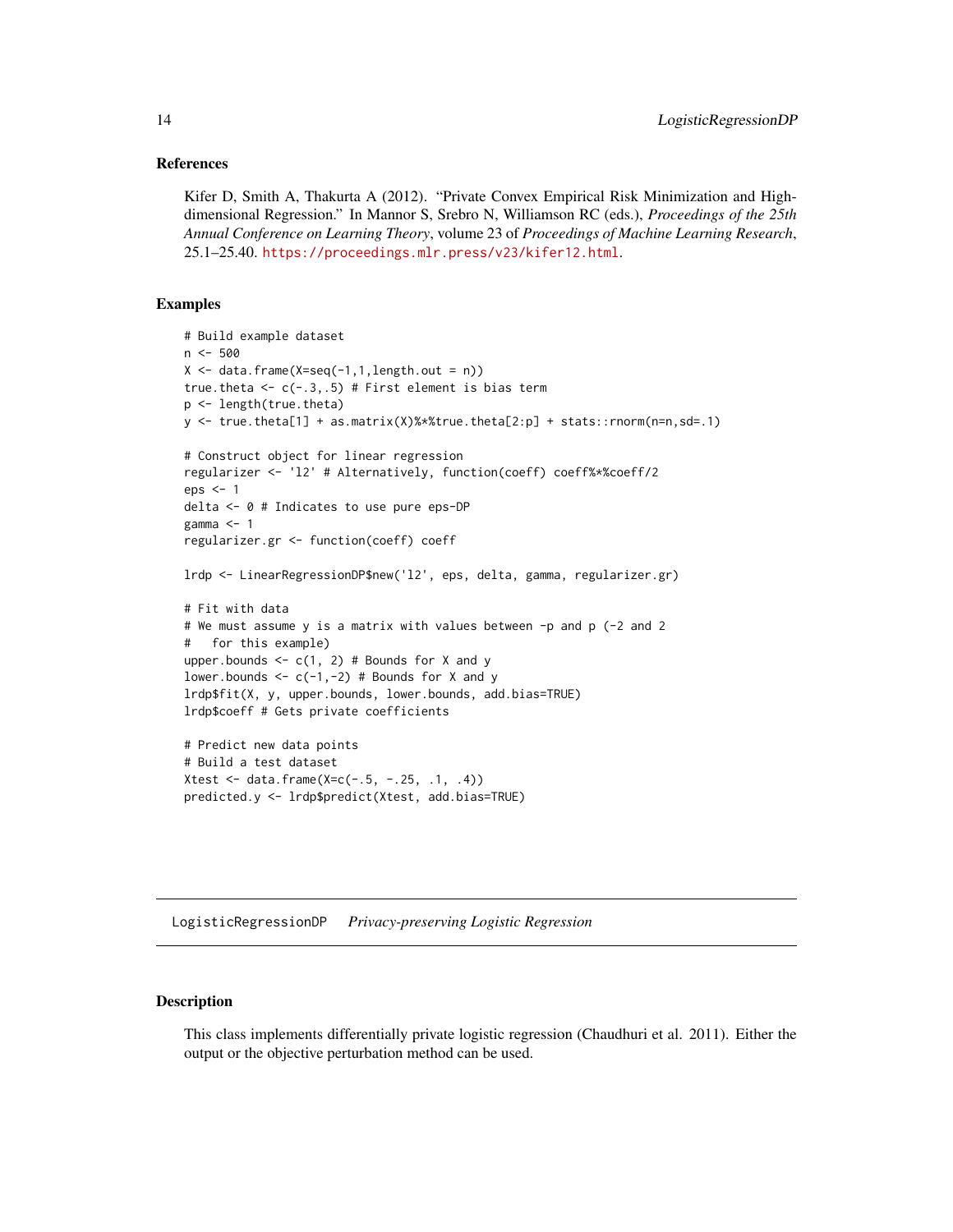#### <span id="page-14-0"></span>Details

To use this class for logistic regression, first use the new method to construct an object of this class with the desired function values and hyperparameters. After constructing the object, the fit method can be applied with a provided dataset and data bounds to fit the model. In fitting, the model stores a vector of coefficients coeff which satisfy differential privacy. These can be released directly, or used in conjunction with the predict method to privately predict the outcomes of new datapoints.

Note that in order to guarantee differential privacy for logistic regression, certain constraints must be satisfied for the values used to construct the object, as well as for the data used to fit. These conditions depend on the chosen perturbation method. The regularizer must be 1-strongly convex and differentiable. It also must be doubly differentiable if objective perturbation is chosen. Additionally, it is assumed that if x represents a single row of the dataset X, then the l2-norm of x is at most 1 for all x. In order to ensure this constraint is satisfied, the dataset is preprocessed and scaled, and the resulting coefficients are postprocessed and un-scaled so that the stored coefficients correspond to the original data. Due to this constraint on x, it is best to avoid using a bias term in the model whenever possible. If a bias term must be used, the issue can be partially circumvented by adding a constant column to X before fitting the model, which will be scaled along with the rest of X. The fit method contains functionality to add a column of constant 1s to X before scaling, if desired.

# Super class

[DPpack::EmpiricalRiskMinimizationDP.CMS](#page-0-0) -> LogisticRegressionDP

#### Methods

# Public methods:

- [LogisticRegressionDP\\$new\(\)](#page-11-1)
- [LogisticRegressionDP\\$fit\(\)](#page-12-0)
- [LogisticRegressionDP\\$predict\(\)](#page-15-0)
- [LogisticRegressionDP\\$clone\(\)](#page-12-1)

Method new(): Create a new LogisticRegressionDP object.

```
Usage:
LogisticRegressionDP$new(
  regularizer,
  eps,
  gamma,
  perturbation.method = "objective",
  regularizer.gr = NULL
)
```
#### *Arguments:*

regularizer String or regularization function. If a string, must be 'l2', indicating to use l2 regularization. If a function, must have form regularizer(coeff), where coeff is a vector or matrix, and return the value of the regularizer at coeff. See [regularizer.l2](#page-0-0) for an example. Additionally, in order to ensure differential privacy, the function must be 1-strongly convex and doubly differentiable.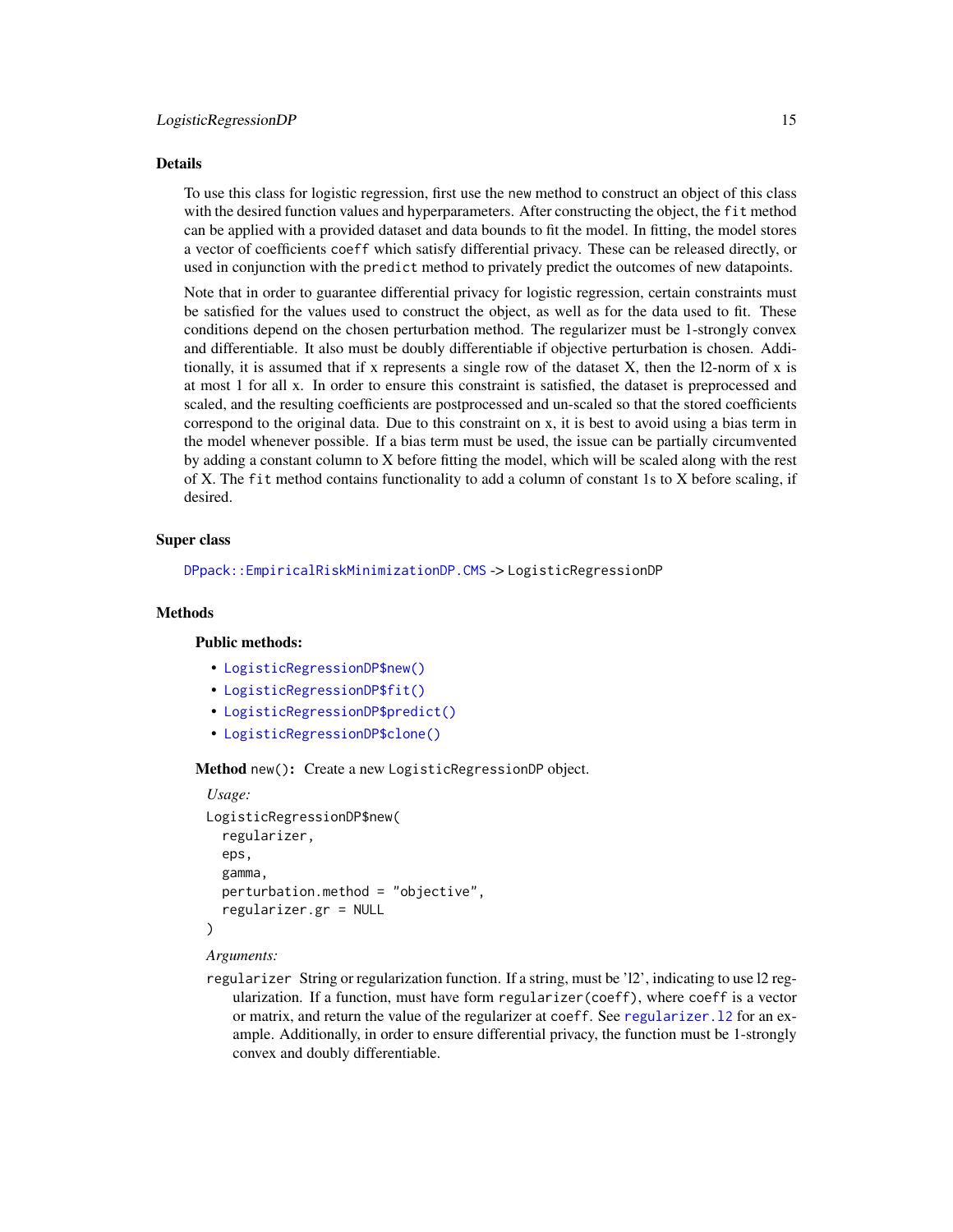- <span id="page-15-1"></span>eps Positive real number defining the epsilon privacy budget. If set to Inf, runs algorithm without differential privacy.
- gamma Nonnegative real number representing the regularization constant.
- perturbation.method String indicating whether to use the 'output' or the 'objective' perturbation methods (Chaudhuri et al. 2011). Defaults to 'objective'.
- regularizer.gr Optional function representing the gradient of the regularization function with respect to coeff and of the form regularizer.gr(coeff). Should return a vector. See regularizer.gr.12 for an example. If regularizer is given as a string, this value is ignored. If not given and regularizer is a function, non-gradient based optimization methods are used to compute the coefficient values in fitting the model.

*Returns:* A new LogisticRegressionDP object.

Method fit(): Fit the differentially private logistic regression model. This method runs either the output perturbation or the objective perturbation algorithm (Chaudhuri et al. 2011), depending on the value of perturbation.method used to construct the object, to generate an objective function. A numerical optimization method is then run to find optimal coefficients for fitting the model given the training data and hyperparameters. The built-in [optim](#page-0-0) function using the "BFGS" optimization method is used. If regularizer is given as 'l2' or if regularizer.gr is given in the construction of the object, the gradient of the objective function is utilized by optim as well. Otherwise, non-gradient based optimization methods are used. The resulting privacy-preserving coefficients are stored in coeff.

*Usage:*

```
LogisticRegressionDP$fit(X, y, upper.bounds, lower.bounds, add.bias = FALSE)
```
*Arguments:*

- X Dataframe of data to be fit.
- y Vector or matrix of true labels for each row of X.
- upper. bounds Numeric vector of length  $ncol(X)$  giving upper bounds on the values in each column of X. The  $ncol(X)$  values are assumed to be in the same order as the corresponding columns of X. Any value in the columns of X larger than the corresponding upper bound is clipped at the bound.
- lower.bounds Numeric vector of length  $ncol(X)$  giving lower bounds on the values in each column of  $X$ . The ncol $(X)$  values are assumed to be in the same order as the corresponding columns of X. Any value in the columns of X larger than the corresponding upper bound is clipped at the bound.
- add.bias Boolean indicating whether to add a bias term to X. Defaults to FALSE.

<span id="page-15-0"></span>Method predict(): Predict label(s) for given X using the fitted coefficients.

*Usage:*

```
LogisticRegressionDP$predict(X, add.bias = FALSE, raw.value = FALSE)
```
*Arguments:*

- X Dataframe of data on which to make predictions. Must be of same form as X used to fit coefficients.
- add.bias Boolean indicating whether to add a bias term to X. Defaults to FALSE. If add.bias was set to TRUE when fitting the coefficients, add.bias should be set to TRUE for predictions.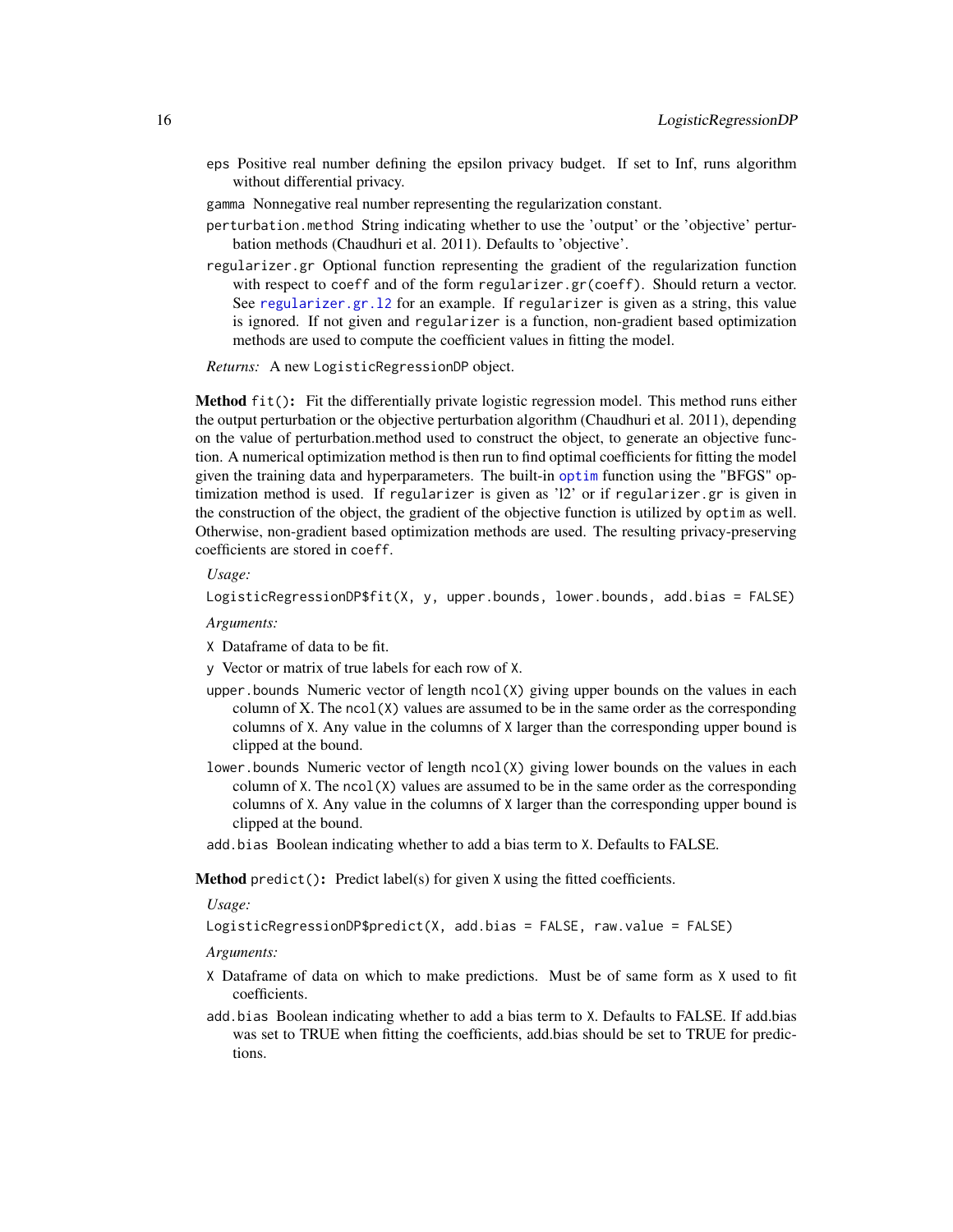raw.value Boolean indicating whether to return the raw predicted value or the rounded class label. If FALSE (default), outputs the predicted labels 0 or 1. If TRUE, returns the raw score from the logistic regression.

*Returns:* Matrix of predicted labels or scores corresponding to each row of X.

Method clone(): The objects of this class are cloneable with this method.

*Usage:*

LogisticRegressionDP\$clone(deep = FALSE)

*Arguments:*

deep Whether to make a deep clone.

# References

Chaudhuri K, Monteleoni C, Sarwate AD (2011). "Differentially Private Empirical Risk Minimization." *Journal of Machine Learning Research*, 12(29), 1069-1109. [https://jmlr.org/papers/](https://jmlr.org/papers/v12/chaudhuri11a.html) [v12/chaudhuri11a.html](https://jmlr.org/papers/v12/chaudhuri11a.html).

Chaudhuri K, Monteleoni C (2009). "Privacy-preserving logistic regression." In Koller D, Schuurmans D, Bengio Y, Bottou L (eds.), *Advances in Neural Information Processing Systems*, volume 21. [https://proceedings.neurips.cc/paper/2008/file/8065d07da4a77621450aa84fee5656](https://proceedings.neurips.cc/paper/2008/file/8065d07da4a77621450aa84fee5656d9-Paper.pdf)d9-Paper. [pdf](https://proceedings.neurips.cc/paper/2008/file/8065d07da4a77621450aa84fee5656d9-Paper.pdf).

```
# Build train dataset X and y, and test dataset Xtest and ytest
N < -200K < -2X \leftarrow data . frame()y <- data.frame()
for (j in (1:K)){
  t <- seq(-.25, .25, length.out = N)
  if (j==1) m \leq - stats::rnorm(N, -.2, .1)if (j == 2) m <- stats::rnorm(N, .2, .1)Xtemp <- data.frame(x1 = 3*t, x2 = m - t)
  ytemp <- data.frame(matrix(j-1, N, 1))
  X <- rbind(X, Xtemp)
  y <- rbind(y, ytemp)
}
Xtest \leq X[seq(1, (N*K), 10), ]ytest <- y[seq(1,(N*K),10),,drop=FALSE]
X \leftarrow X[-seq(1, (N*K), 10), ]y <- y[-seq(1,(N*K),10),,drop=FALSE]
# Construct object for logistic regression
regularizer <- 'l2' # Alternatively, function(coeff) coeff%*%coeff/2
eps <- 1
gamma <- 0.1
lrdp <- LogisticRegressionDP$new(regularizer, eps, gamma)
# Fit with data
# Bounds for X based on construction
```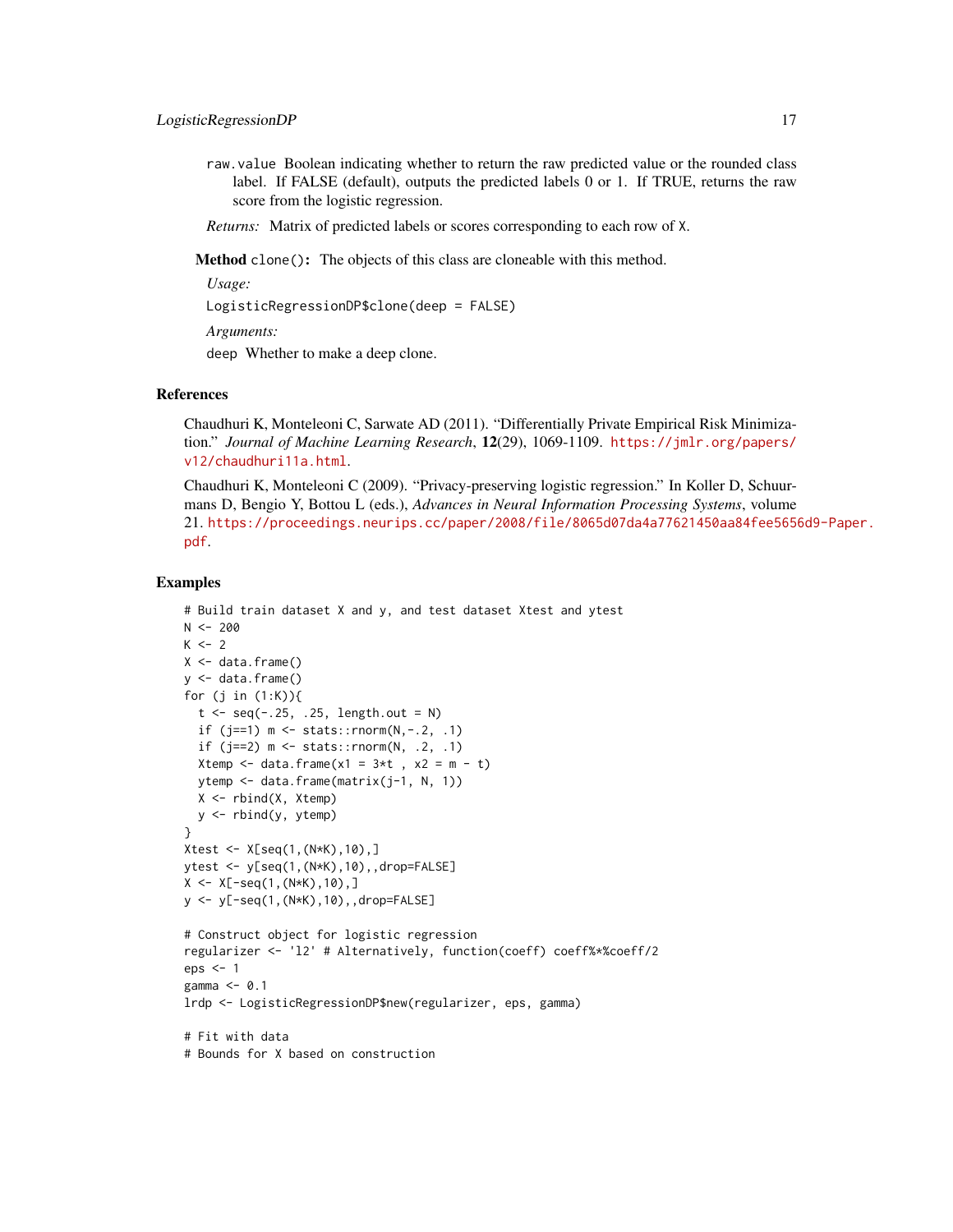#### 18 meanDP

```
upper.bounds \leq c( 1, 1)
lower.bounds \leq c(-1, -1)lrdp$fit(X, y, upper.bounds, lower.bounds) # No bias term
lrdp$coeff # Gets private coefficients
# Predict new data points
predicted.y <- lrdp$predict(Xtest)
n.errors <- sum(predicted.y!=ytest)
```
# meanDP *Differentially Private Mean*

# Description

This function computes the differentially private mean of a given dataset at user-specified privacy levels of epsilon and delta.

# Usage

```
meanDP(
  x,
  eps,
  lower.bound,
  upper.bound,
  which.sensitivity = "bounded",
  mechanism = "Laplace",
  delta = 0,
  type.DP = "aDP"\mathcal{L}
```
# Arguments

| $\mathsf{x}$      | Dataset whose mean is desired.                                                                                                                                                                                                                                                                                                                                                                                                                                                                                                                                                                  |
|-------------------|-------------------------------------------------------------------------------------------------------------------------------------------------------------------------------------------------------------------------------------------------------------------------------------------------------------------------------------------------------------------------------------------------------------------------------------------------------------------------------------------------------------------------------------------------------------------------------------------------|
| eps               | Positive real number defining the epsilon privacy budget.                                                                                                                                                                                                                                                                                                                                                                                                                                                                                                                                       |
| lower.bound       | Scalar representing the global or public lower bound on values of x.                                                                                                                                                                                                                                                                                                                                                                                                                                                                                                                            |
| upper.bound       | Scalar representing the global or public upper bound on values of x.                                                                                                                                                                                                                                                                                                                                                                                                                                                                                                                            |
| which.sensitivity |                                                                                                                                                                                                                                                                                                                                                                                                                                                                                                                                                                                                 |
|                   | String indicating which type of sensitivity to use. Can be one of 'bounded',<br>'unbounded', 'both'. If 'bounded' (default), returns result based on bounded<br>definition for differential privacy. If 'unbounded', returns result based on un-<br>bounded definition. If 'both', returns result based on both methods (Kifer and<br>Machanavajjhala 2011). Note that if 'both' is chosen, each result individually<br>satisfies (eps, delta)-differential privacy, but may not do so collectively and in<br>composition. Care must be taken not to violate differential privacy in this case. |

<span id="page-17-0"></span>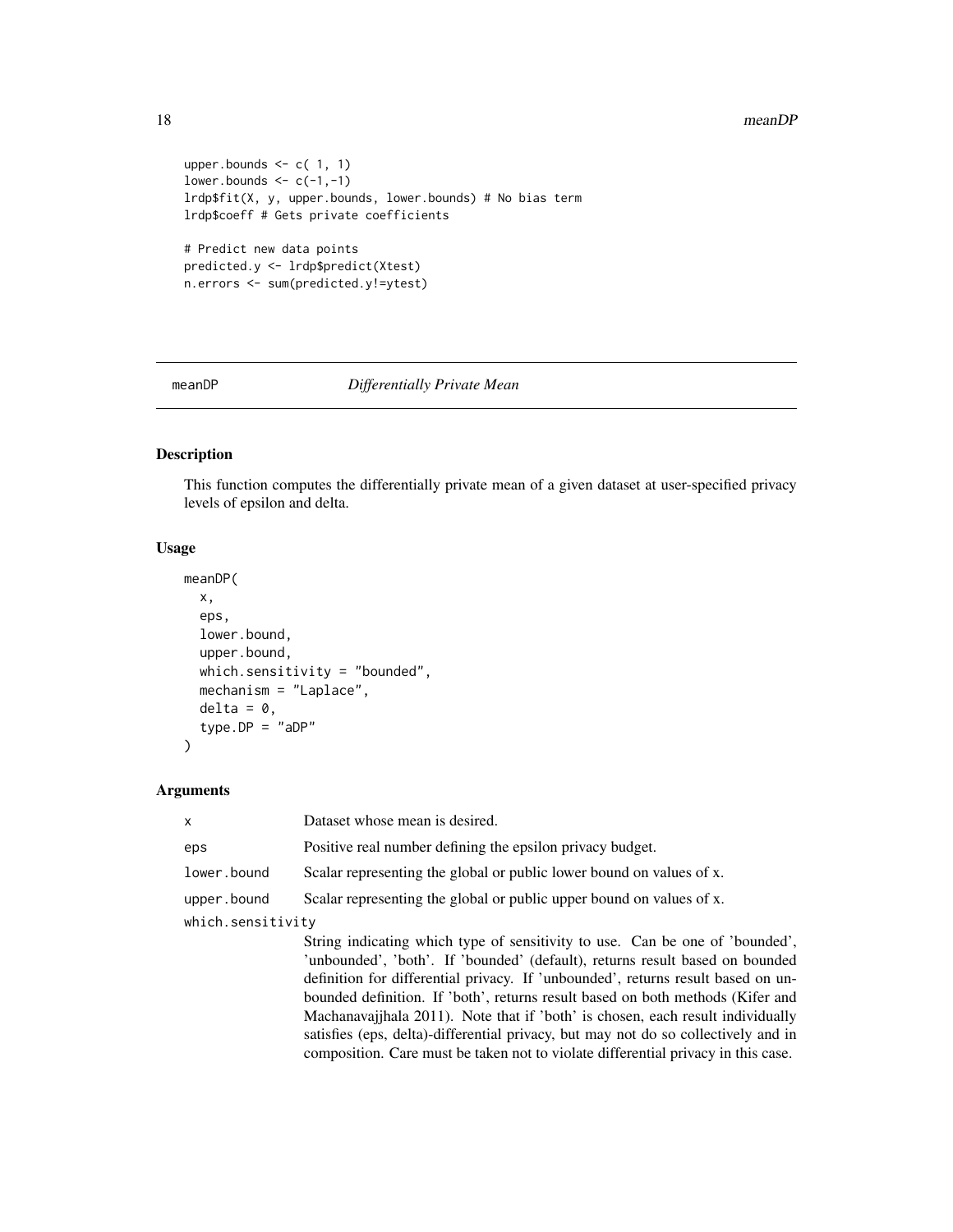## <span id="page-18-0"></span>medianDP 19

| mechanism | String indicating which mechanism to use for differential privacy. Currently the<br>following mechanisms are supported: 'Laplace', 'Gaussian'. Default is Laplace.<br>See LaplaceMechanism and GaussianMechanism for a description of the sup-<br>ported mechanisms.                                        |
|-----------|-------------------------------------------------------------------------------------------------------------------------------------------------------------------------------------------------------------------------------------------------------------------------------------------------------------|
| delta     | Nonnegative real number defining the delta privacy parameter. If 0 (default),<br>reduces to eps-DP and the Laplace mechanism is used.                                                                                                                                                                       |
| type.DP   | String indicating the type of differential privacy desired for the Gaussian mecha-<br>nism (if selected). Can be either 'pDP' for probabilistic DP (Machanavajjhala et<br>al. 2008) or 'aDP' for approximate DP (Dwork et al. 2006). Note that if 'aDP'<br>is chosen, epsilon must be strictly less than 1. |

# Value

Sanitized mean based on the bounded and/or unbounded definitions of differential privacy.

# References

Dwork C, McSherry F, Nissim K, Smith A (2006). "Calibrating Noise to Sensitivity in Private Data Analysis." In Halevi S, Rabin T (eds.), *Theory of Cryptography*, 265–284. ISBN 978-3-540-32732- 5, [https://doi.org/10.1007/11681878\\_14](https://doi.org/10.1007/11681878_14).

Kifer D, Machanavajjhala A (2011). "No Free Lunch in Data Privacy." In *Proceedings of the 2011 ACM SIGMOD International Conference on Management of Data*, SIGMOD '11, 193–204. ISBN 9781450306614, doi: [10.1145/1989323.1989345.](https://doi.org/10.1145/1989323.1989345)

Machanavajjhala A, Kifer D, Abowd J, Gehrke J, Vilhuber L (2008). "Privacy: Theory meets Practice on the Map." In *2008 IEEE 24th International Conference on Data Engineering*, 277-286. doi: [10.1109/ICDE.2008.4497436.](https://doi.org/10.1109/ICDE.2008.4497436)

Dwork C, Kenthapadi K, McSherry F, Mironov I, Naor M (2006). "Our Data, Ourselves: Privacy Via Distributed Noise Generation." In Vaudenay S (ed.), *Advances in Cryptology - EUROCRYPT 2006*, 486–503. ISBN 978-3-540-34547-3, doi: [10.1007/11761679\\_29.](https://doi.org/10.1007/11761679_29)

# Examples

```
D <- stats::rnorm(500, mean=3, sd=2)
1b <- -3 # 3 std devs below mean
ub <- 9 # 3 std devs above mean
meanDP(D, 1, lb, ub)
meanDP(D, .5, lb, ub, which.sensitivity='unbounded', mechanism='Gaussian',
  delta=0.01)
```
medianDP *Differentially Private Median*

# **Description**

This function computes the differentially private median of an input vector at a user-specified privacy level of epsilon.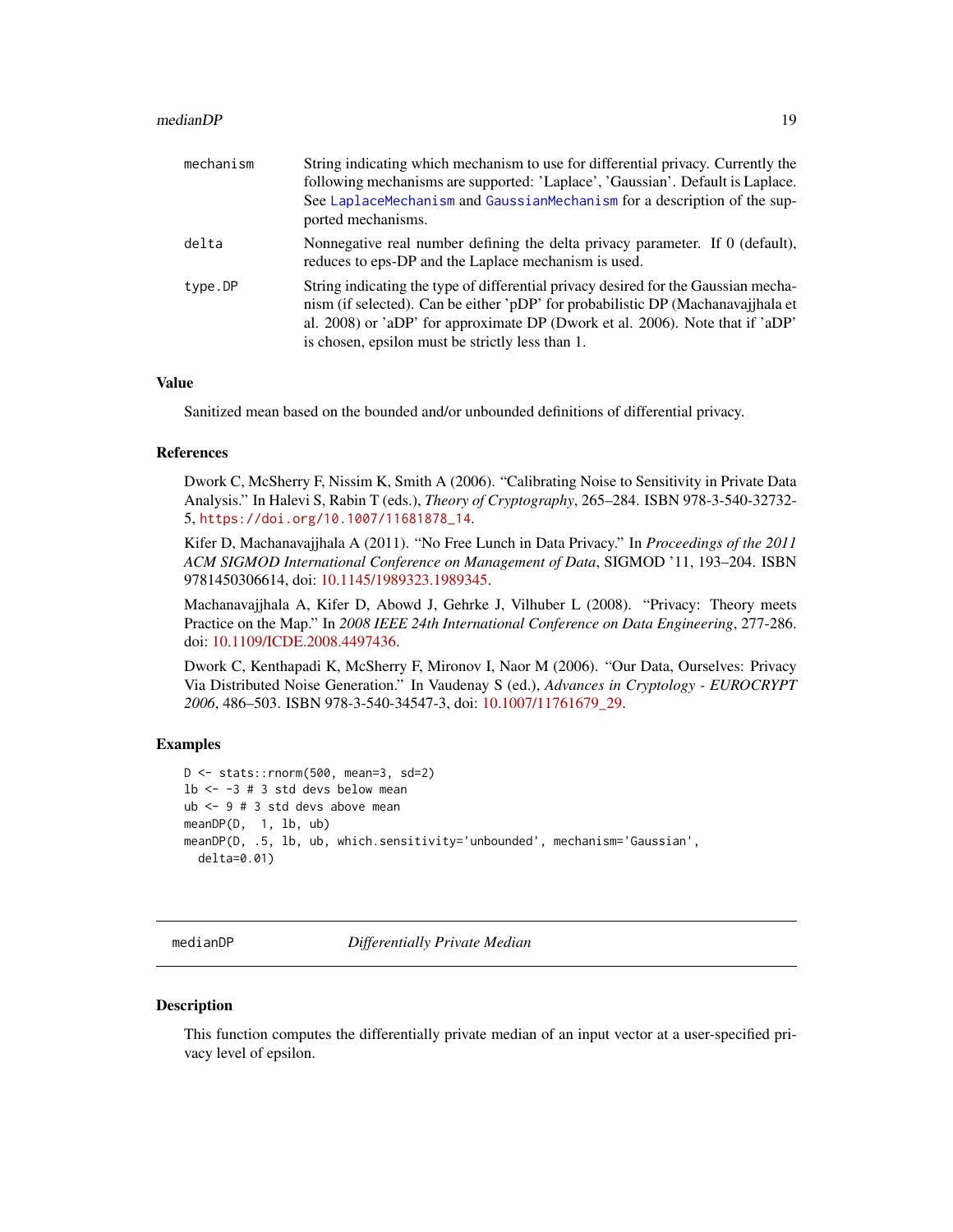# Usage

```
medianDP(
  x,
  eps,
  lower.bound,
  upper.bound,
  which.sensitivity = "bounded",
  mechanism = "exponential",
  uniform.sampling = TRUE
\mathcal{L}
```
# Arguments

| X                 | Numeric vector of which the median will be taken.                                                                                                                                                                                                                                                                                                                                                                                                                                                                                                                                             |
|-------------------|-----------------------------------------------------------------------------------------------------------------------------------------------------------------------------------------------------------------------------------------------------------------------------------------------------------------------------------------------------------------------------------------------------------------------------------------------------------------------------------------------------------------------------------------------------------------------------------------------|
| eps               | Positive real number defining the epsilon privacy budget.                                                                                                                                                                                                                                                                                                                                                                                                                                                                                                                                     |
| lower.bound       | Real number giving the global or public lower bound of x.                                                                                                                                                                                                                                                                                                                                                                                                                                                                                                                                     |
| upper.bound       | Real number giving the global or public upper bound of x.                                                                                                                                                                                                                                                                                                                                                                                                                                                                                                                                     |
| which.sensitivity |                                                                                                                                                                                                                                                                                                                                                                                                                                                                                                                                                                                               |
|                   | String indicating which type of sensitivity to use. Can be one of 'bounded',<br>'unbounded', 'both'. If 'bounded' (default), returns result based on bounded<br>definition for differential privacy. If 'unbounded', returns result based on un-<br>bounded definition. If 'both', returns result based on both methods (Kifer and<br>Machanavajjhala 2011). Note that if 'both' is chosen, each result individually<br>satisfies (eps, 0)-differential privacy, but may not do so collectively and in com-<br>position. Care must be taken not to violate differential privacy in this case. |
| mechanism         | String indicating which mechanism to use for differential privacy. Currently the<br>following mechanisms are supported: 'exponential'. See ExponentialMechanism<br>for a description of the supported mechanisms.                                                                                                                                                                                                                                                                                                                                                                             |
| uniform.sampling  |                                                                                                                                                                                                                                                                                                                                                                                                                                                                                                                                                                                               |
|                   | Boolean indicating whether to sample uniformly between sorted dataset values<br>when returning the private quantile. If TRUE, it is possible for this function to<br>return any number between lower.bound and upper.bound. If FALSE, only a<br>value present in the dataset or the lower bound can be returned.                                                                                                                                                                                                                                                                              |

# Value

Sanitized median based on the bounded and/or unbounded definitions of differential privacy.

# References

Dwork C, McSherry F, Nissim K, Smith A (2006). "Calibrating Noise to Sensitivity in Private Data Analysis." In Halevi S, Rabin T (eds.), *Theory of Cryptography*, 265–284. ISBN 978-3-540-32732- 5, [https://doi.org/10.1007/11681878\\_14](https://doi.org/10.1007/11681878_14).

Kifer D, Machanavajjhala A (2011). "No Free Lunch in Data Privacy." In *Proceedings of the 2011 ACM SIGMOD International Conference on Management of Data*, SIGMOD '11, 193–204. ISBN 9781450306614, doi: [10.1145/1989323.1989345.](https://doi.org/10.1145/1989323.1989345)

<span id="page-19-0"></span>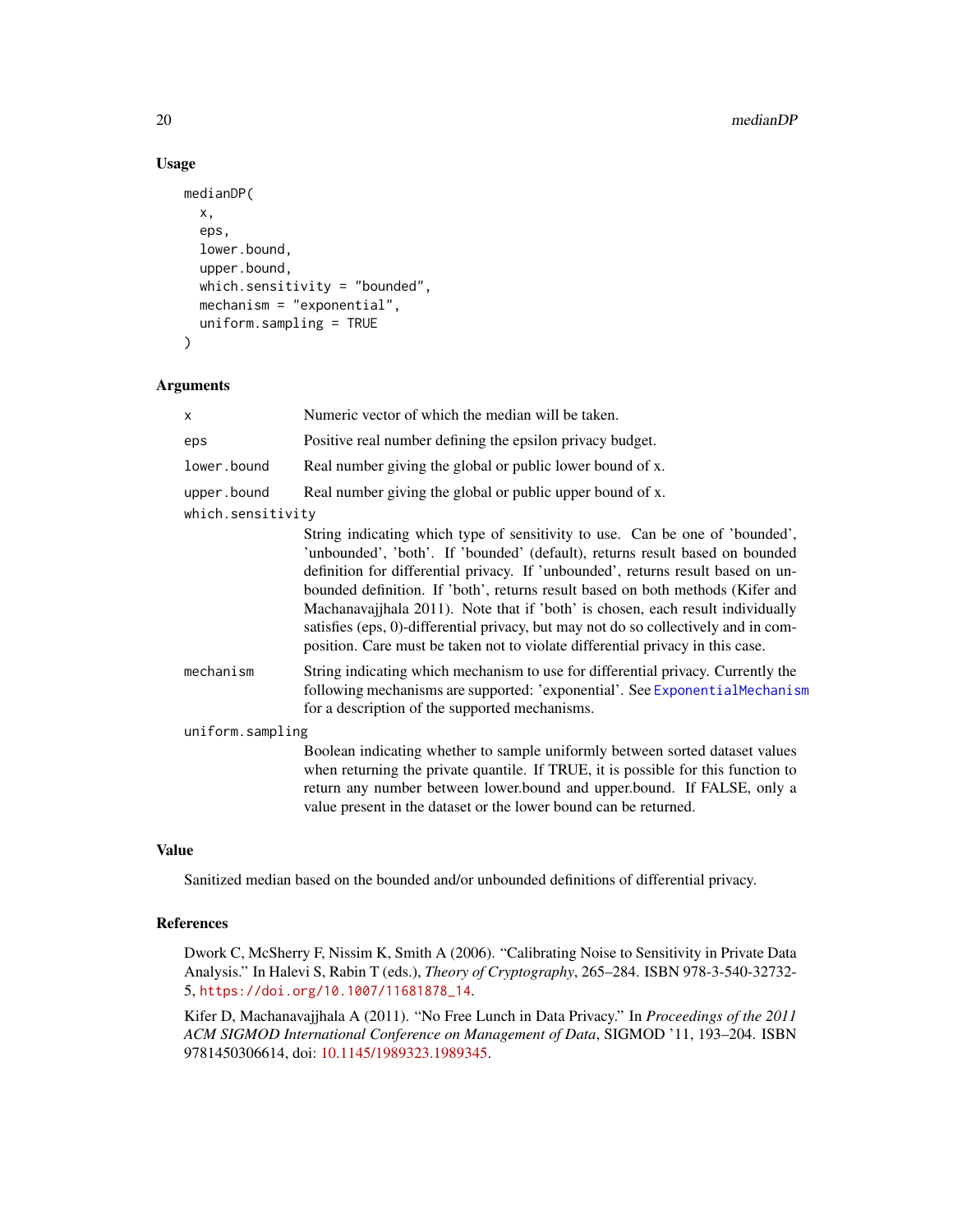# <span id="page-20-0"></span>pooledCovDP 21

Smith A (2011). "Privacy-Preserving Statistical Estimation with Optimal Convergence Rates." In *Proceedings of the Forty-Third Annual ACM Symposium on Theory of Computing*, STOC '11, 813–822. ISBN 9781450306911, doi: [10.1145/1993636.1993743.](https://doi.org/10.1145/1993636.1993743)

# Examples

```
D <- stats::rnorm(500)
lower.bound \le -3 # 3 standard deviations below mean
upper.bound \leq -3 # 3 standard deviations above mean
eps < -1# Get median satisfying pure 1-differential privacy
private.median <- medianDP(D, eps, lower.bound, upper.bound)
private.median
# Require released value to be in dataset
private.median <- medianDP(c(1,0,3,3,2), eps, 0, 4, uniform.sampling = FALSE)
private.median
```
pooledCovDP *Differentially Private Pooled Covariance*

#### Description

This function computes the differentially private pooled covariance from two or more two-column matrices of data at user-specified privacy levels of epsilon and delta.

# Usage

```
pooledCovDP(
  ...,
  eps = 1,
  lower.bound1,
  upper.bound1,
  lower.bound2,
  upper.bound2,
  which.sensitivity = "bounded",
  mechanism = "Laplace",
  delta = 0,type.DP = "aDP",
  approx.n.max = FALSE)
```
#### Arguments

... Two or more matrices, each with two columns from which to compute the pooled covariance.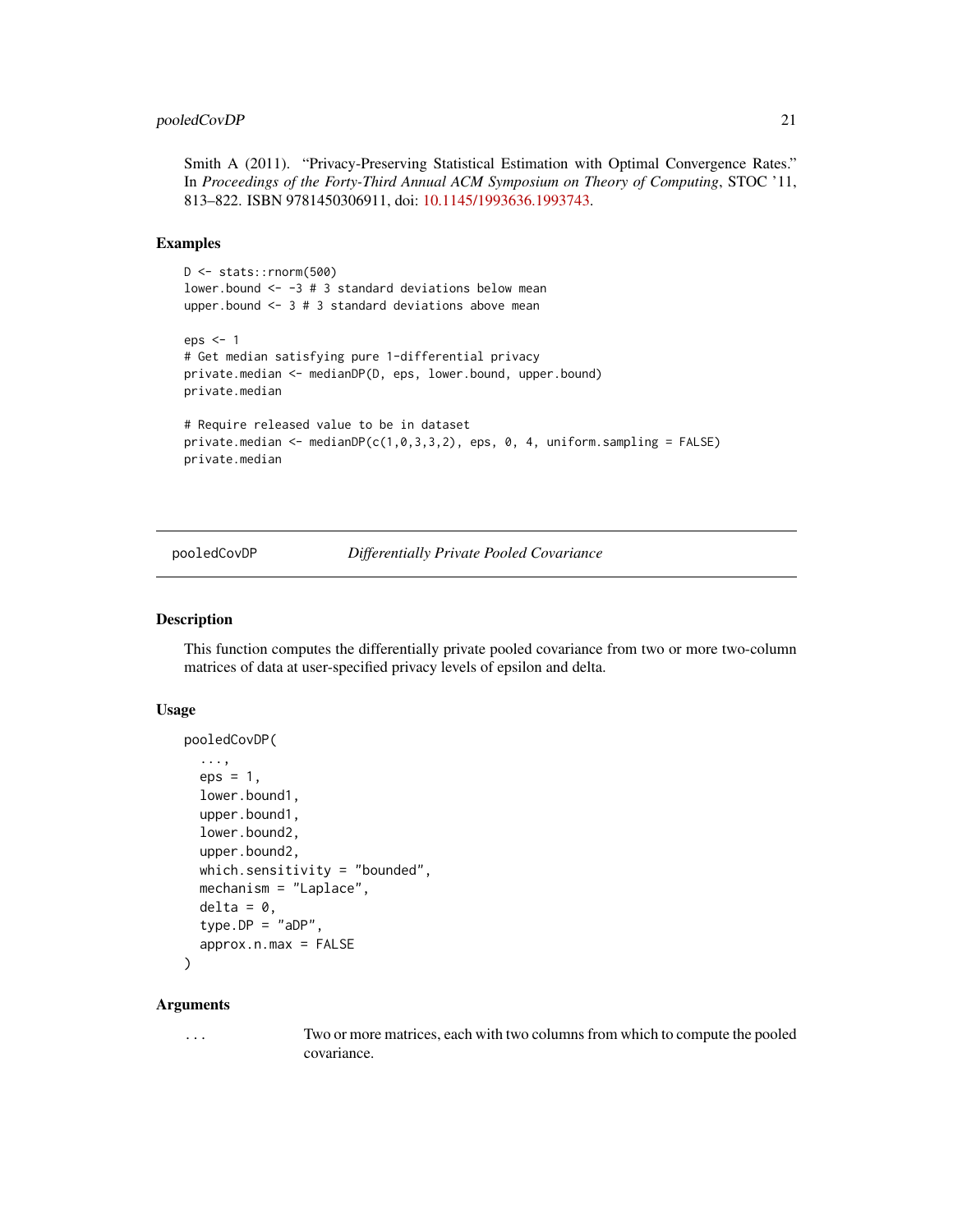<span id="page-21-0"></span>

| eps                        | Positive real number defining the epsilon privacy budget.                                                                                                                                                                                                                                                                                                                                                                                                                                                                                                                                       |
|----------------------------|-------------------------------------------------------------------------------------------------------------------------------------------------------------------------------------------------------------------------------------------------------------------------------------------------------------------------------------------------------------------------------------------------------------------------------------------------------------------------------------------------------------------------------------------------------------------------------------------------|
| lower.bound1, lower.bound2 | Real numbers giving the global or public lower bounds over the first and second<br>columns of all input data, respectively.                                                                                                                                                                                                                                                                                                                                                                                                                                                                     |
| upper.bound1, upper.bound2 |                                                                                                                                                                                                                                                                                                                                                                                                                                                                                                                                                                                                 |
|                            | Real numbers giving the global or public upper bounds over the first and second<br>columns of all input data, respectively.                                                                                                                                                                                                                                                                                                                                                                                                                                                                     |
| which.sensitivity          |                                                                                                                                                                                                                                                                                                                                                                                                                                                                                                                                                                                                 |
|                            | String indicating which type of sensitivity to use. Can be one of 'bounded',<br>'unbounded', 'both'. If 'bounded' (default), returns result based on bounded<br>definition for differential privacy. If 'unbounded', returns result based on un-<br>bounded definition. If 'both', returns result based on both methods (Kifer and<br>Machanavajjhala 2011). Note that if 'both' is chosen, each result individually<br>satisfies (eps, delta)-differential privacy, but may not do so collectively and in<br>composition. Care must be taken not to violate differential privacy in this case. |
| mechanism                  | String indicating which mechanism to use for differential privacy. Currently the<br>following mechanisms are supported: 'Laplace', 'Gaussian'. Default is Laplace.<br>See LaplaceMechanism and GaussianMechanism for a description of the sup-<br>ported mechanisms.                                                                                                                                                                                                                                                                                                                            |
| delta                      | Nonnegative real number defining the delta privacy parameter. If 0 (default),<br>reduces to eps-DP and the Laplace mechanism is used.                                                                                                                                                                                                                                                                                                                                                                                                                                                           |
| type.DP                    | String indicating the type of differential privacy desired for the Gaussian mecha-<br>nism (if selected). Can be either 'pDP' for probabilistic DP (Machanavajjhala et<br>al. 2008) or 'aDP' for approximate DP (Dwork et al. 2006). Note that if 'aDP'<br>is chosen, epsilon must be strictly less than 1.                                                                                                                                                                                                                                                                                     |
| approx.n.max               | Logical indicating whether to approximate n.max (defined to be the length of<br>the largest input vector) in the computation of the global sensitivity based on the<br>upper and lower bounds of the data (Liu 2019). Approximation is best if n.max<br>is very large.                                                                                                                                                                                                                                                                                                                          |

# Value

Sanitized pooled covariance based on the bounded and/or unbounded definitions of differential privacy.

# References

Dwork C, McSherry F, Nissim K, Smith A (2006). "Calibrating Noise to Sensitivity in Private Data Analysis." In Halevi S, Rabin T (eds.), *Theory of Cryptography*, 265–284. ISBN 978-3-540-32732- 5, [https://doi.org/10.1007/11681878\\_14](https://doi.org/10.1007/11681878_14).

Kifer D, Machanavajjhala A (2011). "No Free Lunch in Data Privacy." In *Proceedings of the 2011 ACM SIGMOD International Conference on Management of Data*, SIGMOD '11, 193–204. ISBN 9781450306614, doi: [10.1145/1989323.1989345.](https://doi.org/10.1145/1989323.1989345)

Machanavajjhala A, Kifer D, Abowd J, Gehrke J, Vilhuber L (2008). "Privacy: Theory meets Practice on the Map." In *2008 IEEE 24th International Conference on Data Engineering*, 277-286. doi: [10.1109/ICDE.2008.4497436.](https://doi.org/10.1109/ICDE.2008.4497436)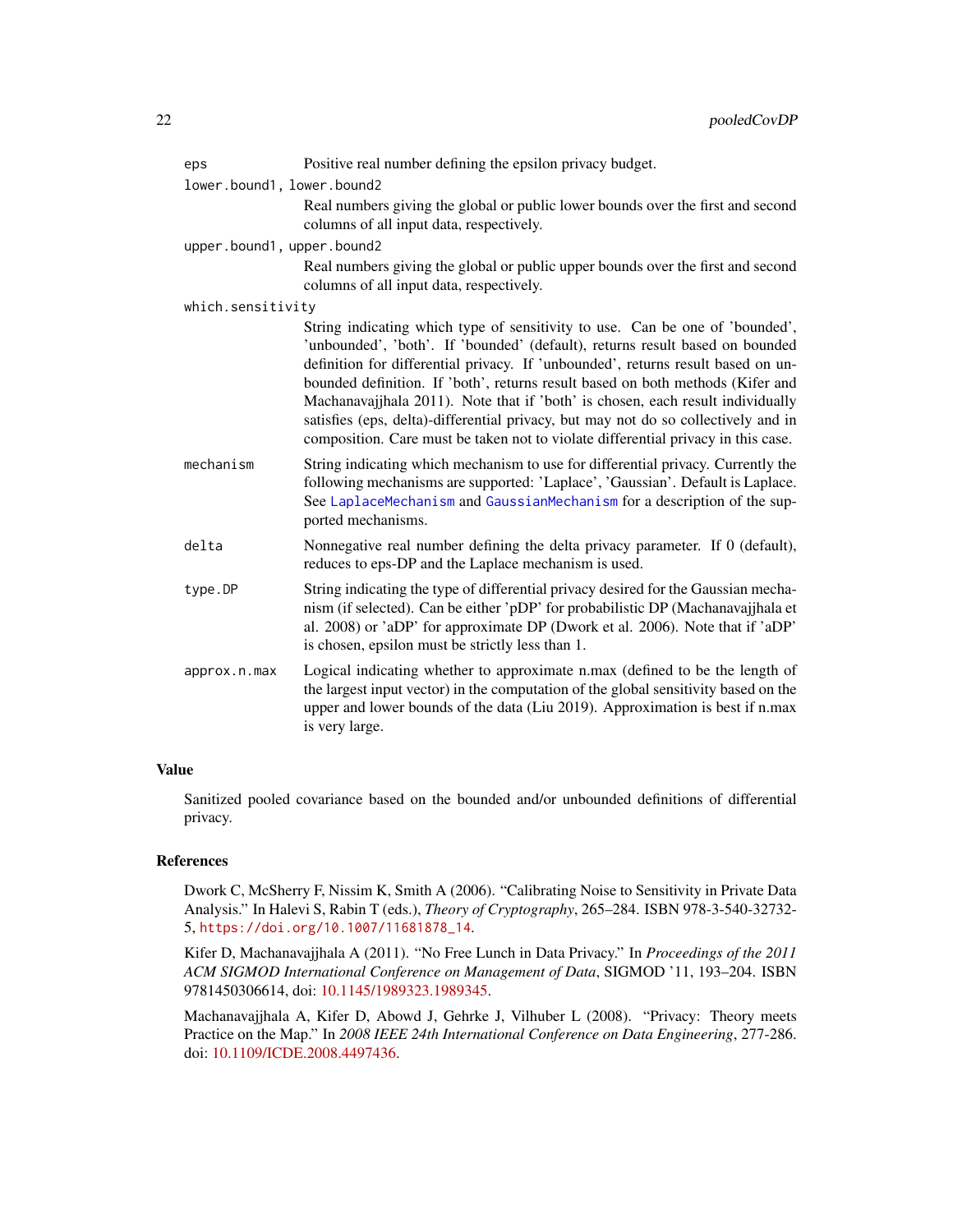<span id="page-22-0"></span>Dwork C, Kenthapadi K, McSherry F, Mironov I, Naor M (2006). "Our Data, Ourselves: Privacy Via Distributed Noise Generation." In Vaudenay S (ed.), *Advances in Cryptology - EUROCRYPT 2006*, 486–503. ISBN 978-3-540-34547-3, doi: [10.1007/11761679\\_29.](https://doi.org/10.1007/11761679_29)

Liu F (2019). "Statistical Properties of Sanitized Results from Differentially Private Laplace Mechanism with Univariate Bounding Constraints." *Transactions on Data Privacy*, 12(3), 169-195. <http://www.tdp.cat/issues16/tdp.a316a18.pdf>.

# Examples

```
# Build datasets
D1 <- sort(stats::rnorm(500, mean=3, sd=2))
D2 <- sort(stats::rnorm(500, mean=-1, sd=0.5))
D3 <- sort(stats::rnorm(200, mean=3, sd=2))
D4 <- sort(stats::rnorm(200, mean=-1, sd=0.5))
M1 <- matrix(c(D1, D2), ncol=2)
M2 \leq -\text{matrix}(c(D3, D4), ncol=2)1b1 \leftarrow -3 # 3 std devs below mean
1b2 < -2.5 # 3 std devs below mean
ub1 <- 9 # 3 std devs above mean
ub2 < - .5 # 3 std devs above mean# Pooled covariance satisfying (1,0)-differential privacy
private.pooled.cov <- pooledCovDP(M1, M2, eps = 1, lower.bound1 = lb1,
                                   lower.bound2 = lb2, upper.bound1 = ub1,upper.bound2 = ub2)
private.pooled.cov
# Pooled covariance satisfying approximate (0.9, 0.01)-differential privacy
# and approximating n.max in the sensitivity calculation
private.pooled.cov <- pooledCovDP(M1, M2, eps = 0.9, lower.bound1 = lb1,
                                   lower.bound2 = lb2, upper.bound1 = ub1,upper.bound2 = ub2, mechanism = 'Gaussian',
                                  delta = 0.01, approx.n.max = TRUE)
private.pooled.cov
```
pooledVarDP *Differentially Private Pooled Variance*

# **Description**

This function computes the differentially private pooled variance from two or more vectors of data at user-specified privacy levels of epsilon and delta.

#### Usage

pooledVarDP( ...,  $eps = 1$ ,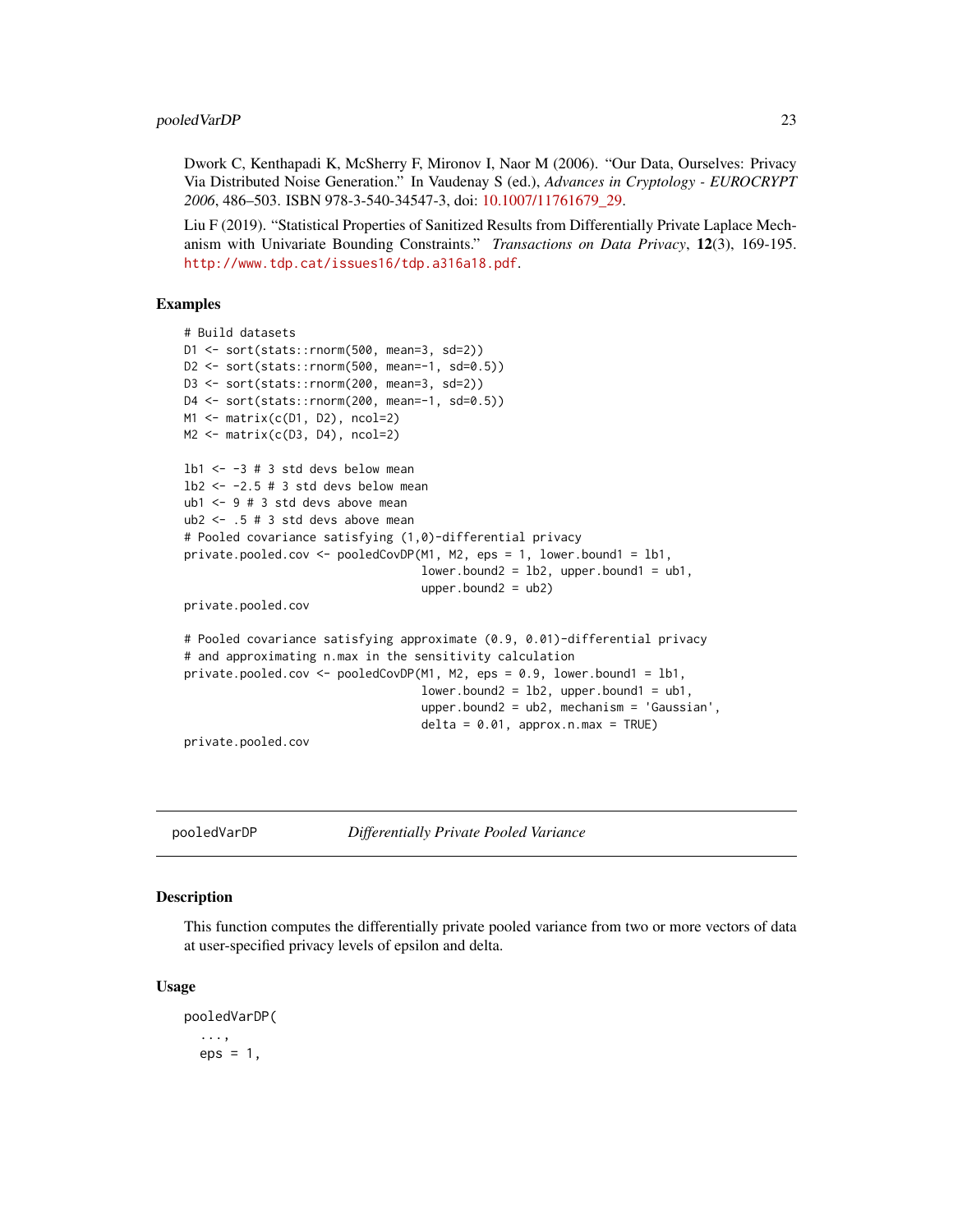```
lower.bound,
 upper.bound,
 which.sensitivity = "bounded",
 mechanism = "Laplace",
 delta = 0,
  type.DP = "aDP",approx.n.max = FALSE
)
```
# Arguments

| .                 | Two or more vectors from which to compute the pooled variance.                                                                                                                                                                                                                                                                                                                                                                                                                                                                                                                                  |
|-------------------|-------------------------------------------------------------------------------------------------------------------------------------------------------------------------------------------------------------------------------------------------------------------------------------------------------------------------------------------------------------------------------------------------------------------------------------------------------------------------------------------------------------------------------------------------------------------------------------------------|
| eps               | Positive real number defining the epsilon privacy budget.                                                                                                                                                                                                                                                                                                                                                                                                                                                                                                                                       |
| lower.bound       | Real number giving the global or public lower bound of the input data.                                                                                                                                                                                                                                                                                                                                                                                                                                                                                                                          |
| upper.bound       | Real number giving the global or public upper bound of the input data.                                                                                                                                                                                                                                                                                                                                                                                                                                                                                                                          |
| which.sensitivity |                                                                                                                                                                                                                                                                                                                                                                                                                                                                                                                                                                                                 |
|                   | String indicating which type of sensitivity to use. Can be one of 'bounded',<br>'unbounded', 'both'. If 'bounded' (default), returns result based on bounded<br>definition for differential privacy. If 'unbounded', returns result based on un-<br>bounded definition. If 'both', returns result based on both methods (Kifer and<br>Machanavajjhala 2011). Note that if 'both' is chosen, each result individually<br>satisfies (eps, delta)-differential privacy, but may not do so collectively and in<br>composition. Care must be taken not to violate differential privacy in this case. |
| mechanism         | String indicating which mechanism to use for differential privacy. Currently the<br>following mechanisms are supported: 'Laplace', 'Gaussian'. Default is Laplace.<br>See LaplaceMechanism and GaussianMechanism for a description of the sup-<br>ported mechanisms.                                                                                                                                                                                                                                                                                                                            |
| delta             | Nonnegative real number defining the delta privacy parameter. If 0 (default),<br>reduces to eps-DP and the Laplace mechanism is used.                                                                                                                                                                                                                                                                                                                                                                                                                                                           |
| type.DP           | String indicating the type of differential privacy desired for the Gaussian mecha-<br>nism (if selected). Can be either 'pDP' for probabilistic DP (Machanavajjhala et<br>al. 2008) or 'aDP' for approximate DP (Dwork et al. 2006). Note that if 'aDP'<br>is chosen, epsilon must be strictly less than 1.                                                                                                                                                                                                                                                                                     |
| approx.n.max      | Logical indicating whether to approximate n.max (defined to be the length of<br>the largest input vector) in the computation of the global sensitivity based on the<br>upper and lower bounds of the data (Liu 2019). Approximation is best if n.max<br>is very large.                                                                                                                                                                                                                                                                                                                          |

# Value

Sanitized pooled variance based on the bounded and/or unbounded definitions of differential privacy.

# References

Dwork C, McSherry F, Nissim K, Smith A (2006). "Calibrating Noise to Sensitivity in Private Data Analysis." In Halevi S, Rabin T (eds.), *Theory of Cryptography*, 265–284. ISBN 978-3-540-32732- 5, [https://doi.org/10.1007/11681878\\_14](https://doi.org/10.1007/11681878_14).

<span id="page-23-0"></span>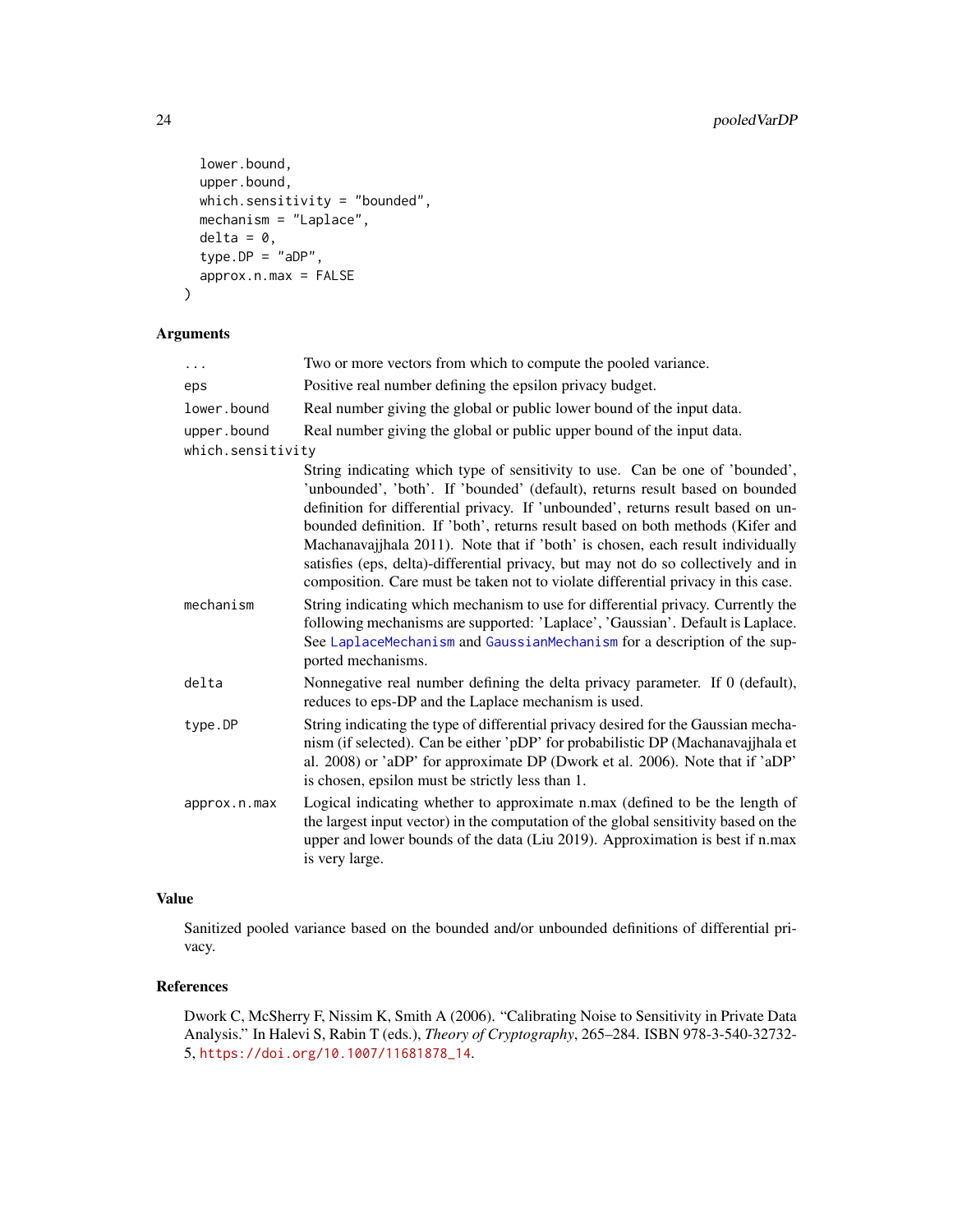# <span id="page-24-0"></span>quantileDP 25

Kifer D, Machanavajjhala A (2011). "No Free Lunch in Data Privacy." In *Proceedings of the 2011 ACM SIGMOD International Conference on Management of Data*, SIGMOD '11, 193–204. ISBN 9781450306614, doi: [10.1145/1989323.1989345.](https://doi.org/10.1145/1989323.1989345)

Machanavajjhala A, Kifer D, Abowd J, Gehrke J, Vilhuber L (2008). "Privacy: Theory meets Practice on the Map." In *2008 IEEE 24th International Conference on Data Engineering*, 277-286. doi: [10.1109/ICDE.2008.4497436.](https://doi.org/10.1109/ICDE.2008.4497436)

Dwork C, Kenthapadi K, McSherry F, Mironov I, Naor M (2006). "Our Data, Ourselves: Privacy Via Distributed Noise Generation." In Vaudenay S (ed.), *Advances in Cryptology - EUROCRYPT 2006*, 486–503. ISBN 978-3-540-34547-3, doi: [10.1007/11761679\\_29.](https://doi.org/10.1007/11761679_29)

Liu F (2019). "Statistical Properties of Sanitized Results from Differentially Private Laplace Mechanism with Univariate Bounding Constraints." *Transactions on Data Privacy*, 12(3), 169-195. <http://www.tdp.cat/issues16/tdp.a316a18.pdf>.

#### Examples

```
# Build datasets
D1 <- stats::rnorm(500, mean=3, sd=2)
D2 <- stats::rnorm(200, mean=3, sd=2)
D3 <- stats::rnorm(100, mean=3, sd=2)
lower.bound <- -3 # 3 standard deviations below mean
upper.bound <- 9 # 3 standard deviations above mean
# Get private pooled variance without approximating n.max
private.pooled.var <- pooledVarDP(D1, D2, D3, eps=1, lower.bound=lower.bound,
                                  upper.bound = upper.bound)
private.pooled.var
# If n.max is sensitive, we can also use
private.pooled.var <- pooledVarDP(D1, D2, D3, eps=1, lower.bound=lower.bound,
                                  upper.bound = upper.bound,
                                  approx.n.max = TRUE)
```
private.pooled.var

quantileDP *Differentially Private Quantile*

# **Description**

This function computes the differentially private quantile of an input vector at a user-specified privacy level of epsilon.

#### Usage

quantileDP( x, quant, eps,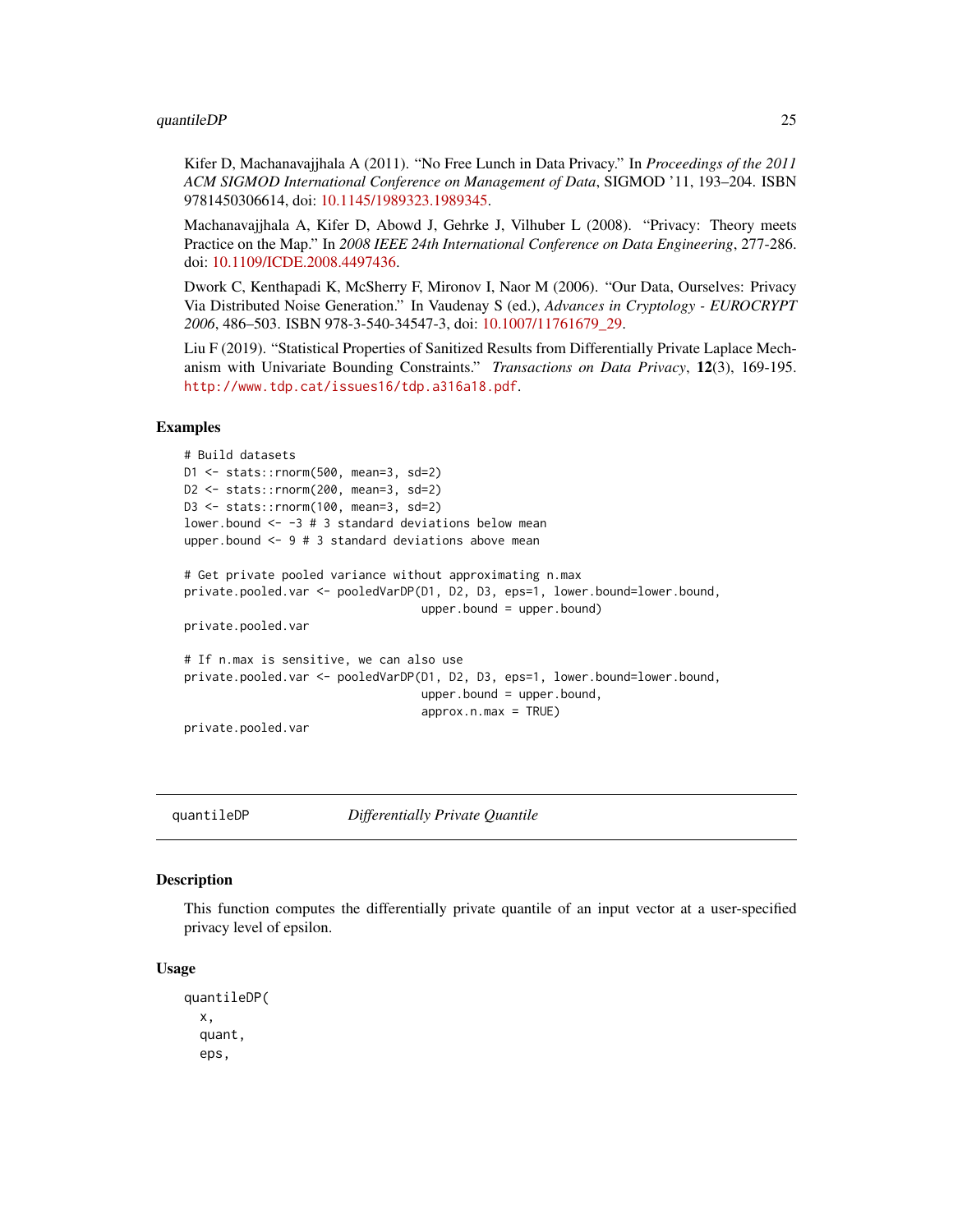```
lower.bound,
  upper.bound,
 which.sensitivity = "bounded",
 mechanism = "exponential",
  uniform.sampling = TRUE
)
```
## Arguments

| x                 | Numeric vector of which the quantile will be taken.              |
|-------------------|------------------------------------------------------------------|
| quant             | Real number between 0 and 1 indicating which quantile to return. |
| eps               | Positive real number defining the epsilon privacy budget.        |
| lower.bound       | Real number giving the global or public lower bound of x.        |
| upper.bound       | Real number giving the global or public upper bound of x.        |
| which.sensitivity |                                                                  |

|                  | String indicating which type of sensitivity to use. Can be one of 'bounded',                                                                                                                                      |  |  |
|------------------|-------------------------------------------------------------------------------------------------------------------------------------------------------------------------------------------------------------------|--|--|
|                  | 'unbounded', 'both'. If 'bounded' (default), returns result based on bounded                                                                                                                                      |  |  |
|                  | definition for differential privacy. If 'unbounded', returns result based on un-                                                                                                                                  |  |  |
|                  | bounded definition. If 'both', returns result based on both methods (Kifer and                                                                                                                                    |  |  |
|                  | Machanavajjhala 2011). Note that if 'both' is chosen, each result individually                                                                                                                                    |  |  |
|                  | satisfies (eps, 0)-differential privacy, but may not do so collectively and in com-<br>position. Care must be taken not to violate differential privacy in this case.                                             |  |  |
| mechanism        | String indicating which mechanism to use for differential privacy. Currently the<br>following mechanisms are supported: 'exponential'. See ExponentialMechanism<br>for a description of the supported mechanisms. |  |  |
| uniform.sampling |                                                                                                                                                                                                                   |  |  |
|                  | Boolean indicating whether to sample uniformly between sorted dataset values                                                                                                                                      |  |  |
|                  | when returning the private quantile. If TRUE, it is possible for this function to                                                                                                                                 |  |  |
|                  | return any number between lower.bound and upper.bound. If FALSE, only a                                                                                                                                           |  |  |
|                  | value present in the dataset or the lower bound can be returned.                                                                                                                                                  |  |  |

# Value

Sanitized quantile based on the bounded and/or unbounded definitions of differential privacy.

# References

Dwork C, McSherry F, Nissim K, Smith A (2006). "Calibrating Noise to Sensitivity in Private Data Analysis." In Halevi S, Rabin T (eds.), *Theory of Cryptography*, 265–284. ISBN 978-3-540-32732- 5, [https://doi.org/10.1007/11681878\\_14](https://doi.org/10.1007/11681878_14).

Kifer D, Machanavajjhala A (2011). "No Free Lunch in Data Privacy." In *Proceedings of the 2011 ACM SIGMOD International Conference on Management of Data*, SIGMOD '11, 193–204. ISBN 9781450306614, doi: [10.1145/1989323.1989345.](https://doi.org/10.1145/1989323.1989345)

Smith A (2011). "Privacy-Preserving Statistical Estimation with Optimal Convergence Rates." In *Proceedings of the Forty-Third Annual ACM Symposium on Theory of Computing*, STOC '11, 813–822. ISBN 9781450306911, doi: [10.1145/1993636.1993743.](https://doi.org/10.1145/1993636.1993743)

<span id="page-25-0"></span>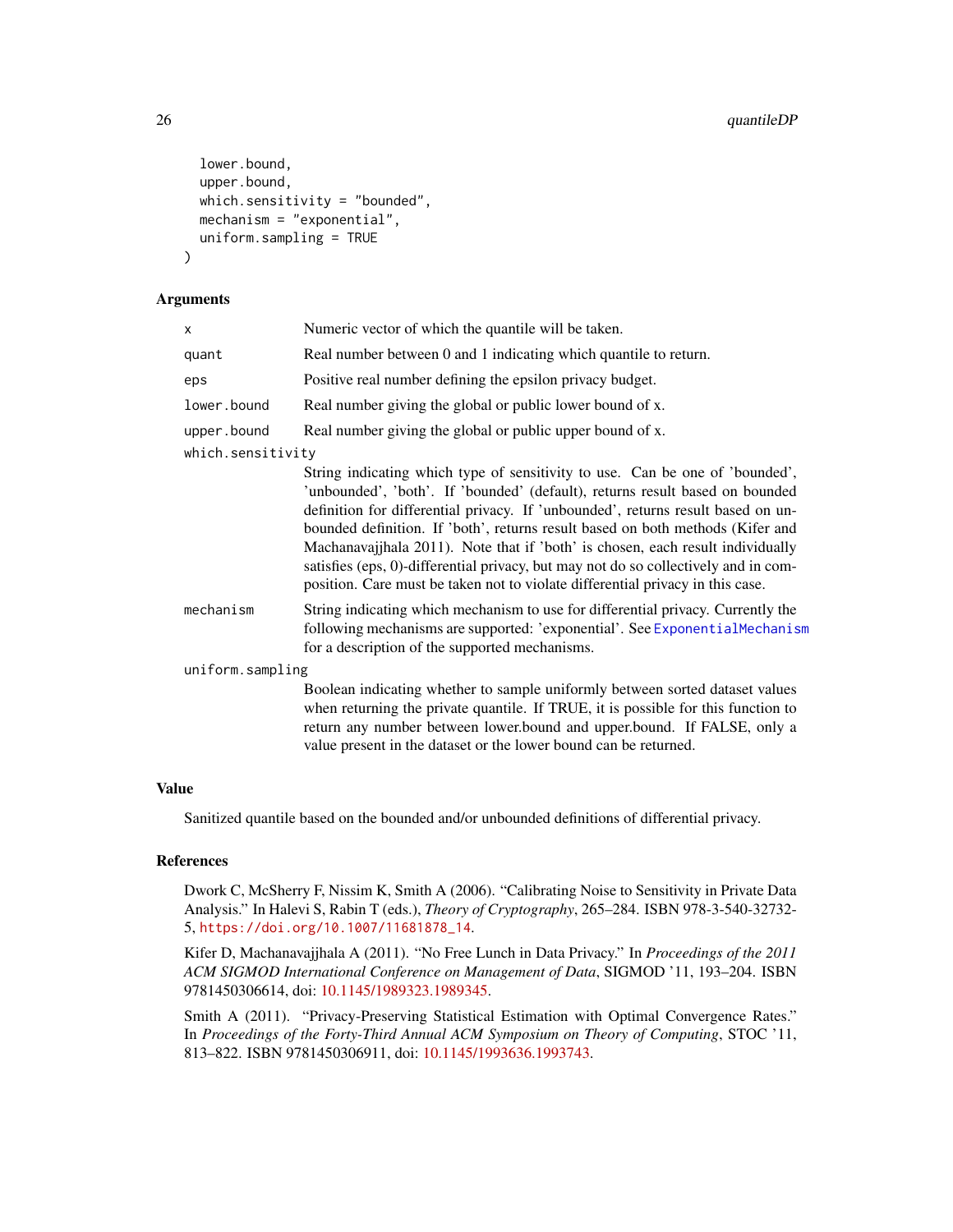# <span id="page-26-0"></span> $s$ dDP  $27$

# Examples

```
D <- stats::rnorm(500)
lower.bound <- -3 # 3 standard deviations below mean
upper.bound \leq -3 # 3 standard deviations above mean
quant <- 0.25
eps <- 1
# Get 25th quantile satisfying pure 1-differential privacy
private.quantile <- quantileDP(D, quant, eps, lower.bound, upper.bound)
private.quantile
# Get 75th quantile requiring released value to be in dataset
quant <- 0.75
private.quantile <- quantileDP(D, quant, eps, lower.bound, upper.bound,
                               uniform.sampling = FALSE)
private.quantile
```
sdDP *Differentially Private Standard Deviation*

# Description

This function computes the differentially private standard deviation of a given dataset at userspecified privacy levels of epsilon and delta.

# Usage

```
sdDP(
  x,
  eps,
  lower.bound,
 upper.bound,
 which.sensitivity = "bounded",
 mechanism = "Laplace",
 delta = 0,
  type.DP = "aDP")
```
# Arguments

| x.          | Numeric vector whose variance is desired.                            |
|-------------|----------------------------------------------------------------------|
| eps         | Positive real number defining the epsilon privacy budget.            |
| lower.bound | Scalar representing the global or public lower bound on values of x. |
| upper.bound | Scalar representing the global or public upper bound on values of x. |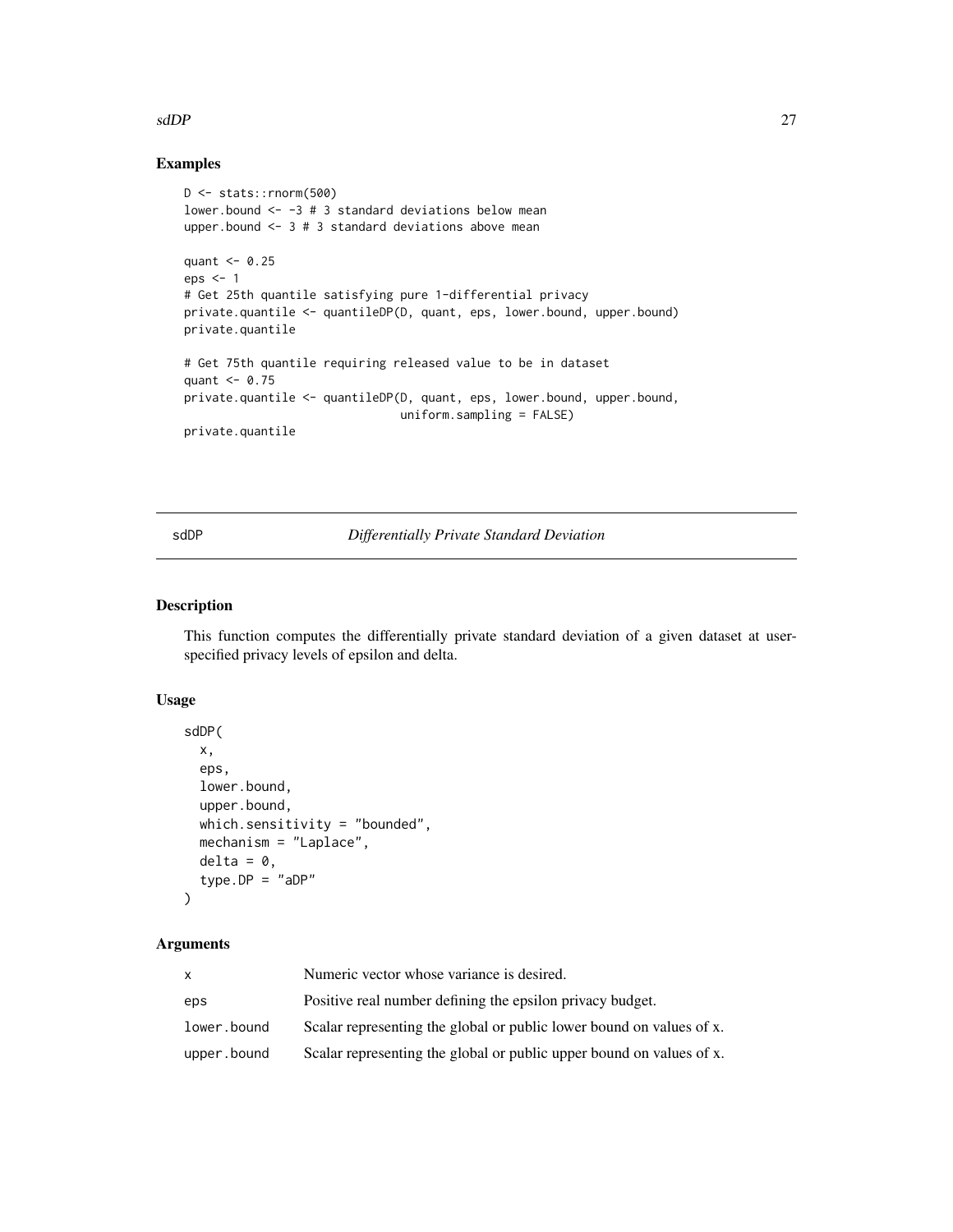<span id="page-27-0"></span>

| which.sensitivity |               |  |
|-------------------|---------------|--|
|                   | String indica |  |

ating which type of sensitivity to use. Can be one of 'bounded', 'unbounded', 'both'. If 'bounded' (default), returns result based on bounded definition for differential privacy. If 'unbounded', returns result based on unbounded definition. If 'both', returns result based on both methods (Kifer and Machanavajjhala 2011). Note that if 'both' is chosen, each result individually satisfies (eps, delta)-differential privacy, but may not do so collectively and in composition. Care must be taken not to violate differential privacy in this case.

- mechanism String indicating which mechanism to use for differential privacy. Currently the following mechanisms are supported: 'Laplace', 'Gaussian'. Default is Laplace. See [LaplaceMechanism](#page-9-1) and [GaussianMechanism](#page-4-1) for a description of the supported mechanisms.
- delta Nonnegative real number defining the delta privacy parameter. If 0 (default), reduces to eps-DP and the Laplace mechanism is used.
- type.DP String indicating the type of differential privacy desired for the Gaussian mechanism (if selected). Can be either 'pDP' for probabilistic DP (Machanavajjhala et al. 2008) or 'aDP' for approximate DP (Dwork et al. 2006). Note that if 'aDP' is chosen, epsilon must be strictly less than 1.

# Value

Sanitized standard deviation based on the bounded and/or unbounded definitions of differential privacy.

# References

Dwork C, McSherry F, Nissim K, Smith A (2006). "Calibrating Noise to Sensitivity in Private Data Analysis." In Halevi S, Rabin T (eds.), *Theory of Cryptography*, 265–284. ISBN 978-3-540-32732- 5, [https://doi.org/10.1007/11681878\\_14](https://doi.org/10.1007/11681878_14).

Kifer D, Machanavajjhala A (2011). "No Free Lunch in Data Privacy." In *Proceedings of the 2011 ACM SIGMOD International Conference on Management of Data*, SIGMOD '11, 193–204. ISBN 9781450306614, doi: [10.1145/1989323.1989345.](https://doi.org/10.1145/1989323.1989345)

Machanavajjhala A, Kifer D, Abowd J, Gehrke J, Vilhuber L (2008). "Privacy: Theory meets Practice on the Map." In *2008 IEEE 24th International Conference on Data Engineering*, 277-286. doi: [10.1109/ICDE.2008.4497436.](https://doi.org/10.1109/ICDE.2008.4497436)

Dwork C, Kenthapadi K, McSherry F, Mironov I, Naor M (2006). "Our Data, Ourselves: Privacy Via Distributed Noise Generation." In Vaudenay S (ed.), *Advances in Cryptology - EUROCRYPT 2006*, 486–503. ISBN 978-3-540-34547-3, doi: [10.1007/11761679\\_29.](https://doi.org/10.1007/11761679_29)

Liu F (2019). "Statistical Properties of Sanitized Results from Differentially Private Laplace Mechanism with Univariate Bounding Constraints." *Transactions on Data Privacy*, 12(3), 169-195. <http://www.tdp.cat/issues16/tdp.a316a18.pdf>.

# Examples

D <- stats::rnorm(500, mean=3, sd=2)  $1b$  <- -3 # 3 std devs below mean ub <- 9 # 3 std devs above mean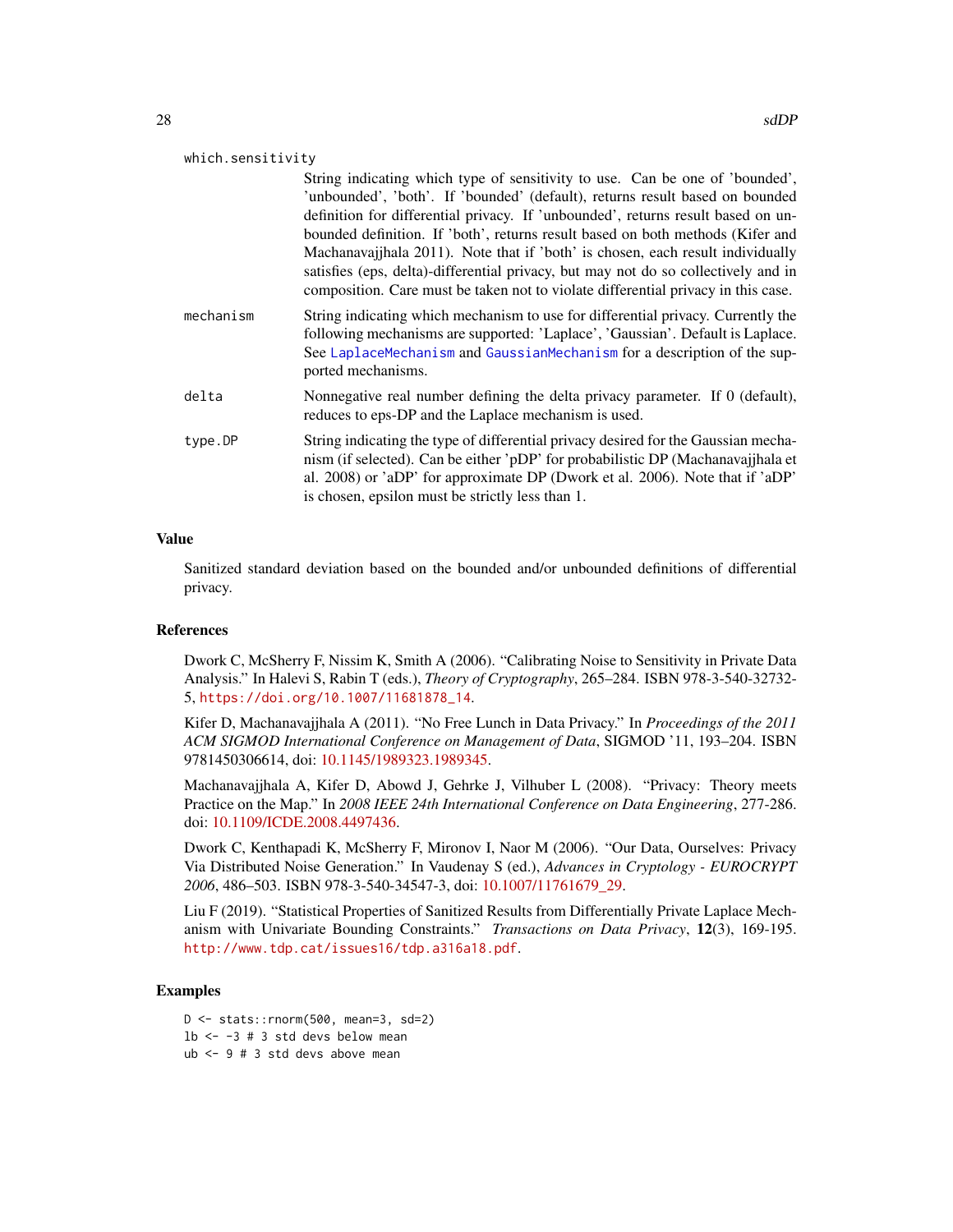#### <span id="page-28-0"></span>svmDP 29

```
sdDP(D, 1, lb, ub)
sdDP(D,.5, lb, ub, which.sensitivity='unbounded', mechanism='Gaussian',
 delta=0.01)
```
#### svmDP *Privacy-preserving Support Vector Machine*

# **Description**

This class implements differentially private support vector machine (SVM) (Chaudhuri et al. 2011). Either the output or the objective perturbation method can be used.

# Details

To use this class for SVM, first use the new method to construct an object of this class with the desired function values and hyperparameters, including a choice of the desired kernel. After constructing the object, the fit method can be applied with a provided dataset and data bounds to fit the model. In fitting, the model stores a vector of coefficients coeff which satisfy differential privacy. Additionally, if a nonlinear kernel is chosen, the models stores a mapping function from the input data X to a higher dimensional embedding V in the form of a method XtoV as required (Chaudhuri et al. 2011). These can be released directly, or used in conjunction with the predict method to privately predict the label of new datapoints. Note that the mapping function XtoV is based on an approximation method via Fourier transforms (Rahimi and Recht 2007; Rahimi and Recht 2008).

Note that in order to guarantee differential privacy for the SVM model, certain constraints must be satisfied for the values used to construct the object, as well as for the data used to fit. These conditions depend on the chosen perturbation method. First, the loss function is assumed to be differentiable (and doubly differentiable if the objective perturbation method is used). The hinge loss, which is typically used for SVM, is not differentiable at 1. Thus, to satisfy this constraint, this class utilizes the Huber loss, a smooth approximation to the hinge loss (Chapelle 2007). The level of approximation to the hinge loss is determined by a user-specified constant, h, which defaults to 0.5, a typical value. Additionally, the regularizer must be 1-strongly convex and differentiable. It also must be doubly differentiable if objective perturbation is chosen. Finally, it is assumed that if x represents a single row of the dataset X, then the l2-norm of x is at most 1 for all x. In order to ensure this constraint is satisfied, the dataset is preprocessed and scaled, and the resulting coefficients are postprocessed and un-scaled so that the stored coefficients correspond to the original data. Due to this constraint on x, it is best to avoid using a bias term in the model whenever possible. If a bias term must be used, the issue can be partially circumvented by adding a constant column to X before fitting the model, which will be scaled along with the rest of X. The fit method contains functionality to add a column of constant 1s to X before scaling, if desired.

#### Super class

[DPpack::EmpiricalRiskMinimizationDP.CMS](#page-0-0) -> svmDP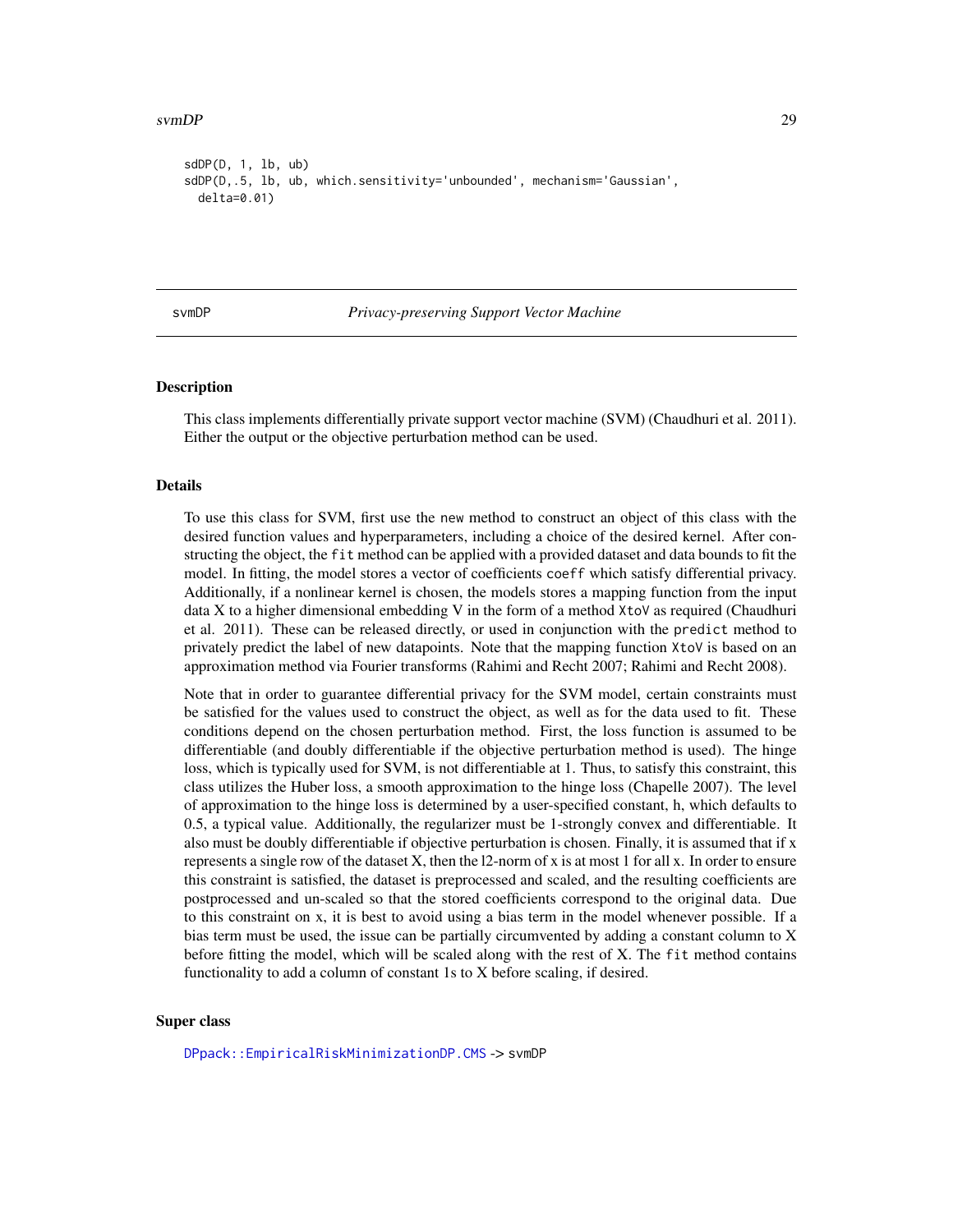30 svmDP

# Methods

## Public methods:

- [svmDP\\$new\(\)](#page-11-1)
- [svmDP\\$fit\(\)](#page-12-0)
- [svmDP\\$XtoV\(\)](#page-30-0)
- [svmDP\\$predict\(\)](#page-15-0)
- [svmDP\\$clone\(\)](#page-12-1)

# Method new(): Create a new svmDP object.

```
Usage:
svmDP$new(
  regularizer,
  eps,
  gamma,
  perturbation.method = "objective",
 kernel = "linear",
 D = NULL,kernel.param = NULL,
  regularizer.gr = NULL,
  huber.h = 0.5\mathcal{L}
```
*Arguments:*

- regularizer String or regularization function. If a string, must be 'l2', indicating to use l2 regularization. If a function, must have form regularizer(coeff), where coeff is a vector or matrix, and return the value of the regularizer at coeff. See [regularizer.l2](#page-0-0) for an example. Additionally, in order to ensure differential privacy, the function must be 1-strongly convex and doubly differentiable.
- eps Positive real number defining the epsilon privacy budget. If set to Inf, runs algorithm without differential privacy.
- gamma Nonnegative real number representing the regularization constant.
- perturbation.method String indicating whether to use the 'output' or the 'objective' perturbation methods (Chaudhuri et al. 2011). Defaults to 'objective'.
- kernel String indicating which kernel to use for SVM. Must be one of 'linear', 'Gaussian'. If 'linear' (default), linear SVM is used. If 'Gaussian,' uses the sampling function corresponding to the Gaussian (radial) kernel approximation.
- D Nonnegative integer indicating the dimensionality of the transform space approximating the kernel if a nonlinear kernel is used. Higher values of D provide better kernel approximations at a cost of computational efficiency. This value must be specified if a nonlinear kernel is used.
- kernel.param Positive real number corresponding to the Gaussian kernel parameter. Defaults to 1/p, where p is the number of predictors.
- regularizer.gr Optional function representing the gradient of the regularization function with respect to coeff and of the form regularizer.gr(coeff). Should return a vector. See [regularizer.gr.l2](#page-0-0) for an example. If regularizer is given as a string, this value is ignored. If not given and regularizer is a function, non-gradient based optimization methods are used to compute the coefficient values in fitting the model.

<span id="page-29-0"></span>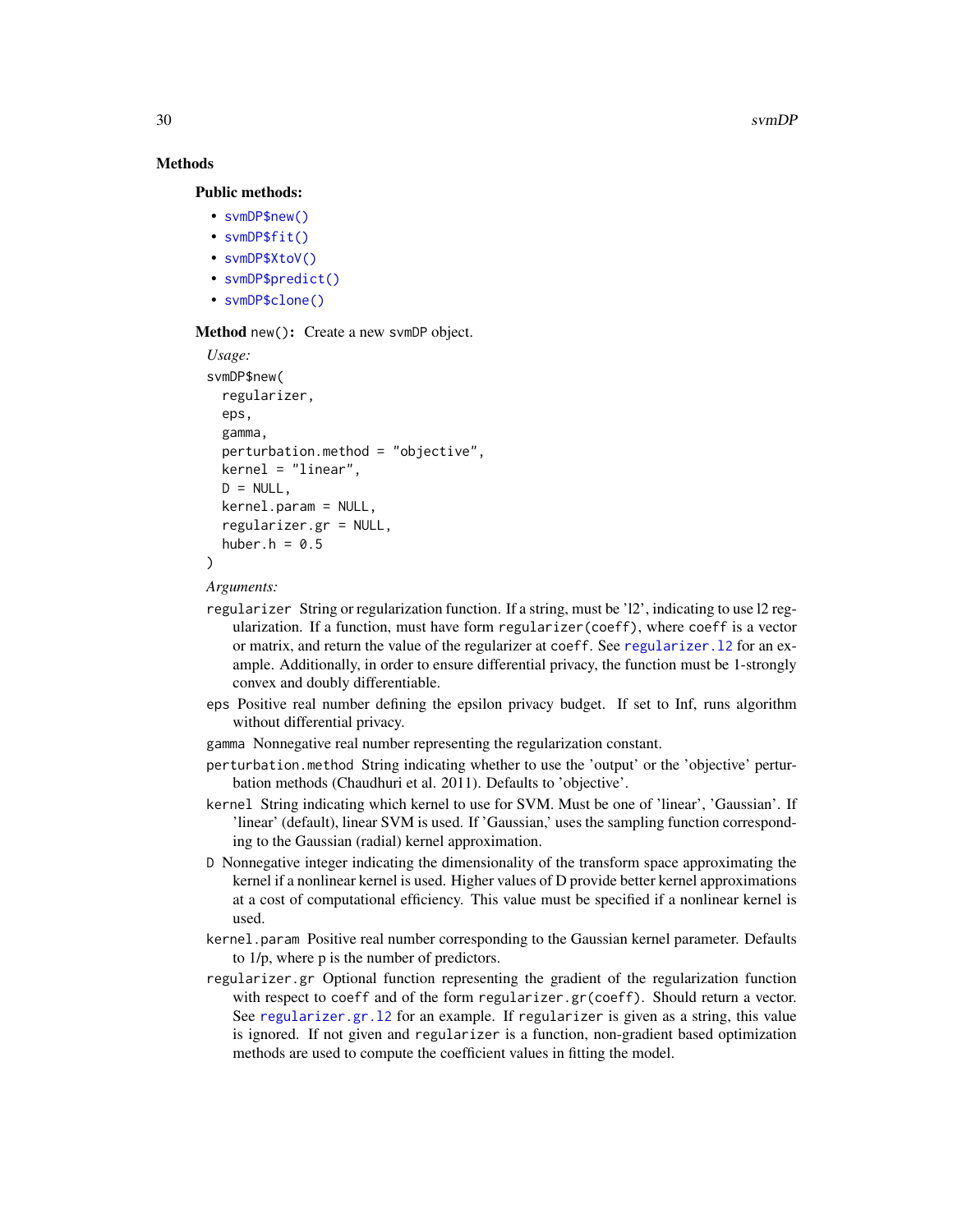<span id="page-30-1"></span>huber.h Positive real number indicating the degree to which the Huber loss approximates the hinge loss. Defaults to 0.5 (Chapelle 2007).

*Returns:* A new svmDP object.

Method fit(): Fit the differentially private SVM model. This method runs either the output perturbation or the objective perturbation algorithm (Chaudhuri et al. 2011), depending on the value of perturbation.method used to construct the object, to generate an objective function. A numerical optimization method is then run to find optimal coefficients for fitting the model given the training data and hyperparameters. The built-in [optim](#page-0-0) function using the "BFGS" optimization method is used. If regularizer is given as 'l2' or if regularizer.gr is given in the construction of the object, the gradient of the objective function is utilized by optim as well. Otherwise, non-gradient based optimization methods are used. The resulting privacy-preserving coefficients are stored in coeff.

*Usage:*

svmDP\$fit(X, y, upper.bounds, lower.bounds, add.bias = FALSE)

*Arguments:*

X Dataframe of data to be fit.

y Vector or matrix of true labels for each row of X.

- upper. bounds Numeric vector of length  $ncol(X)$  giving upper bounds on the values in each column of X. The  $ncol(X)$  values are assumed to be in the same order as the corresponding columns of X. Any value in the columns of X larger than the corresponding upper bound is clipped at the bound.
- lower. bounds Numeric vector of length ncol(X) giving lower bounds on the values in each column of  $X$ . The ncol( $X$ ) values are assumed to be in the same order as the corresponding columns of X. Any value in the columns of X larger than the corresponding upper bound is clipped at the bound.
- add.bias Boolean indicating whether to add a bias term to X. Defaults to FALSE.

<span id="page-30-0"></span>Method XtoV(): Convert input data X into transformed data V. Uses sampled pre-filter values and a mapping function based on the chosen kernel to produce D-dimensional data V on which to train the model or predict future values. This method is only used if the kernel is nonlinear. See Chaudhuri et al. (2011) for more details.

*Usage:* svmDP\$XtoV(X)

*Arguments:*

X Matrix corresponding to the original dataset.

*Returns:* Matrix V of size n by D representing the transformed dataset, where n is the number of rows of X, and D is the provided transformed space dimension.

Method predict(): Predict label(s) for given X using the fitted coefficients.

*Usage:*

 $svmDP$predict(X, add.bias = FALSE, raw.value = FALSE)$ 

*Arguments:*

X Dataframe of data on which to make predictions. Must be of same form as X used to fit coefficients.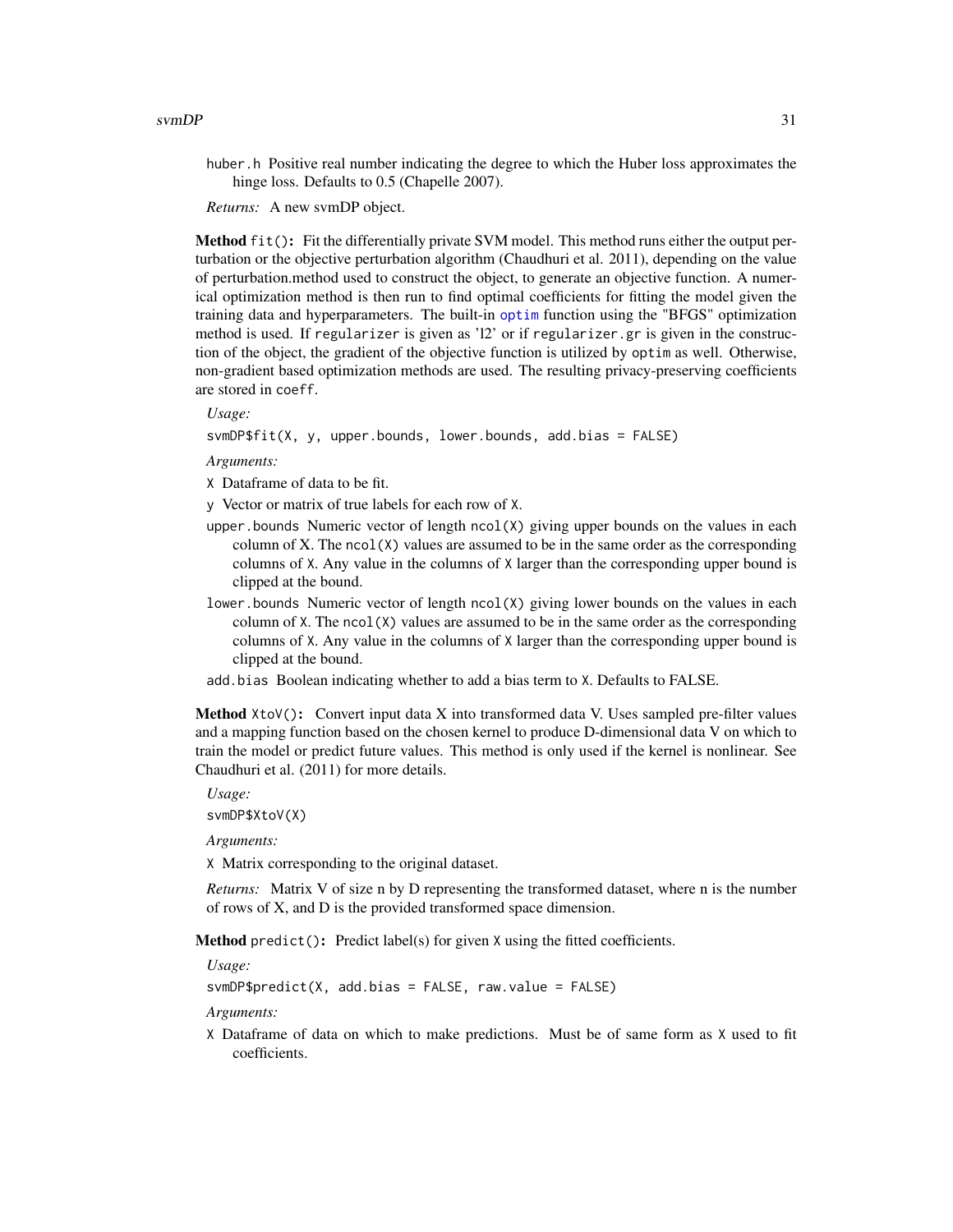- add.bias Boolean indicating whether to add a bias term to X. Defaults to FALSE. If add.bias was set to TRUE when fitting the coefficients, add.bias should be set to TRUE for predictions.
- raw.value Boolean indicating whether to return the raw predicted value or the rounded class label. If FALSE (default), outputs the predicted labels 0 or 1. If TRUE, returns the raw score from the SVM model.
- *Returns:* Matrix of predicted labels or scores corresponding to each row of X.

Method clone(): The objects of this class are cloneable with this method.

*Usage:*

svmDP\$clone(deep = FALSE)

*Arguments:*

deep Whether to make a deep clone.

#### References

Chaudhuri K, Monteleoni C, Sarwate AD (2011). "Differentially Private Empirical Risk Minimization." *Journal of Machine Learning Research*, 12(29), 1069-1109. [https://jmlr.org/papers/](https://jmlr.org/papers/v12/chaudhuri11a.html) [v12/chaudhuri11a.html](https://jmlr.org/papers/v12/chaudhuri11a.html).

Chapelle O (2007). "Training a Support Vector Machine in the Primal." *Neural Computation*, 19(5), 1155-1178. doi: [10.1162/neco.2007.19.5.1155.](https://doi.org/10.1162/neco.2007.19.5.1155)

Rahimi A, Recht B (2007). "Random Features for Large-Scale Kernel Machines." In Platt J, Koller D, Singer Y, Roweis S (eds.), *Advances in Neural Information Processing Systems*, volume 20. [https://proceedings.neurips.cc/paper/2007/file/013a006f03dbc5392effeb8f18fda755-](https://proceedings.neurips.cc/paper/2007/file/013a006f03dbc5392effeb8f18fda755-Paper.pdf)Paper. [pdf](https://proceedings.neurips.cc/paper/2007/file/013a006f03dbc5392effeb8f18fda755-Paper.pdf).

Rahimi A, Recht B (2008). "Weighted Sums of Random Kitchen Sinks: Replacing minimization with randomization in learning." In Koller D, Schuurmans D, Bengio Y, Bottou L (eds.), *Advances in Neural Information Processing Systems*, volume 21. [https://proceedings.neurips.](https://proceedings.neurips.cc/paper/2008/file/0efe32849d230d7f53049ddc4a4b0c60-Paper.pdf) [cc/paper/2008/file/0efe32849d230d7f53049ddc4a4b0c60-Paper.pdf](https://proceedings.neurips.cc/paper/2008/file/0efe32849d230d7f53049ddc4a4b0c60-Paper.pdf).

```
# Build train dataset X and y, and test dataset Xtest and ytest
N < -400X \leftarrow data . frame()y \le - data.frame()
for (i in (1:N)){
  Xtemp \le data.frame(x1 = stats::rnorm(1,sd=.28), x2 = stats::rnorm(1,sd=.28))
  if (sum(Xtemp^2) < .15) ytemp \le data.frame(y=0)
  else ytemp <- data.frame(y=1)
  X <- rbind(X, Xtemp)
  y \le - rbind(y, ytemp)
}
Xtest \leftarrow X[seq(1, N, 10), ]ytest <- y[seq(1,N,10),,drop=FALSE]
X \leq X[-seq(1, N, 10), ]y <- y[-seq(1,N,10),,drop=FALSE]
```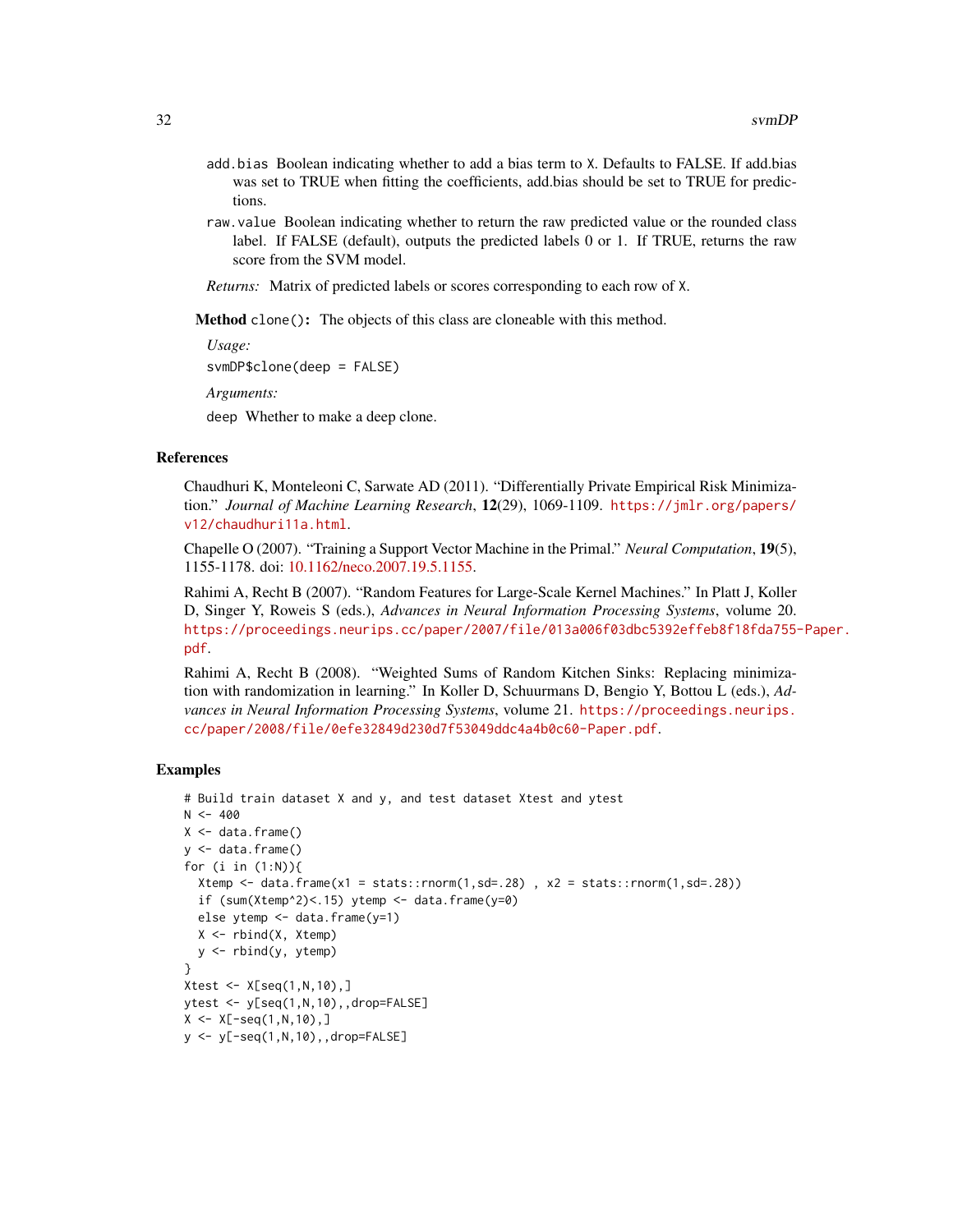## <span id="page-32-0"></span>tableDP 33

```
# Construct object for SVM
regularizer <- 'l2' # Alternatively, function(coeff) coeff%*%coeff/2
eps <- 1
gamma \leq -0.1kernel <- 'Gaussian'
D < -20svmdp <- svmDP$new(regularizer, eps, gamma, kernel=kernel, D=D)
# Fit with data
# Bounds for X based on construction
upper.bounds \leq c(1, 1)lower.bounds \leq c(-1, -1)svmdp$fit(X, y, upper.bounds, lower.bounds) # No bias term
# Predict new data points
predicted.y <- svmdp$predict(Xtest)
n.errors <- sum(predicted.y!=ytest)
```
# tableDP *Differentially Private Contingency Table*

# Description

This function computes a differentially private contingency table from given vectors of data at userspecified privacy levels of epsilon and delta.

### Usage

```
tableDP(
  ...,
 eps = 1,
 which.sensitivity = "bounded",
 mechanism = "Laplace",
  delta = 0,
  type.DP = "aDP",allow.negative = FALSE
)
```
# Arguments

| $\cdots$ |  |  | Vectors of data from which to create the contingency table. |  |
|----------|--|--|-------------------------------------------------------------|--|
|          |  |  |                                                             |  |

eps Positive real number defining the epsilon privacy budget.

which.sensitivity

String indicating which type of sensitivity to use. Can be one of 'bounded', 'unbounded', 'both'. If 'bounded' (default), returns result based on bounded definition for differential privacy. If 'unbounded', returns result based on unbounded definition. If 'both', returns result based on both methods (Kifer and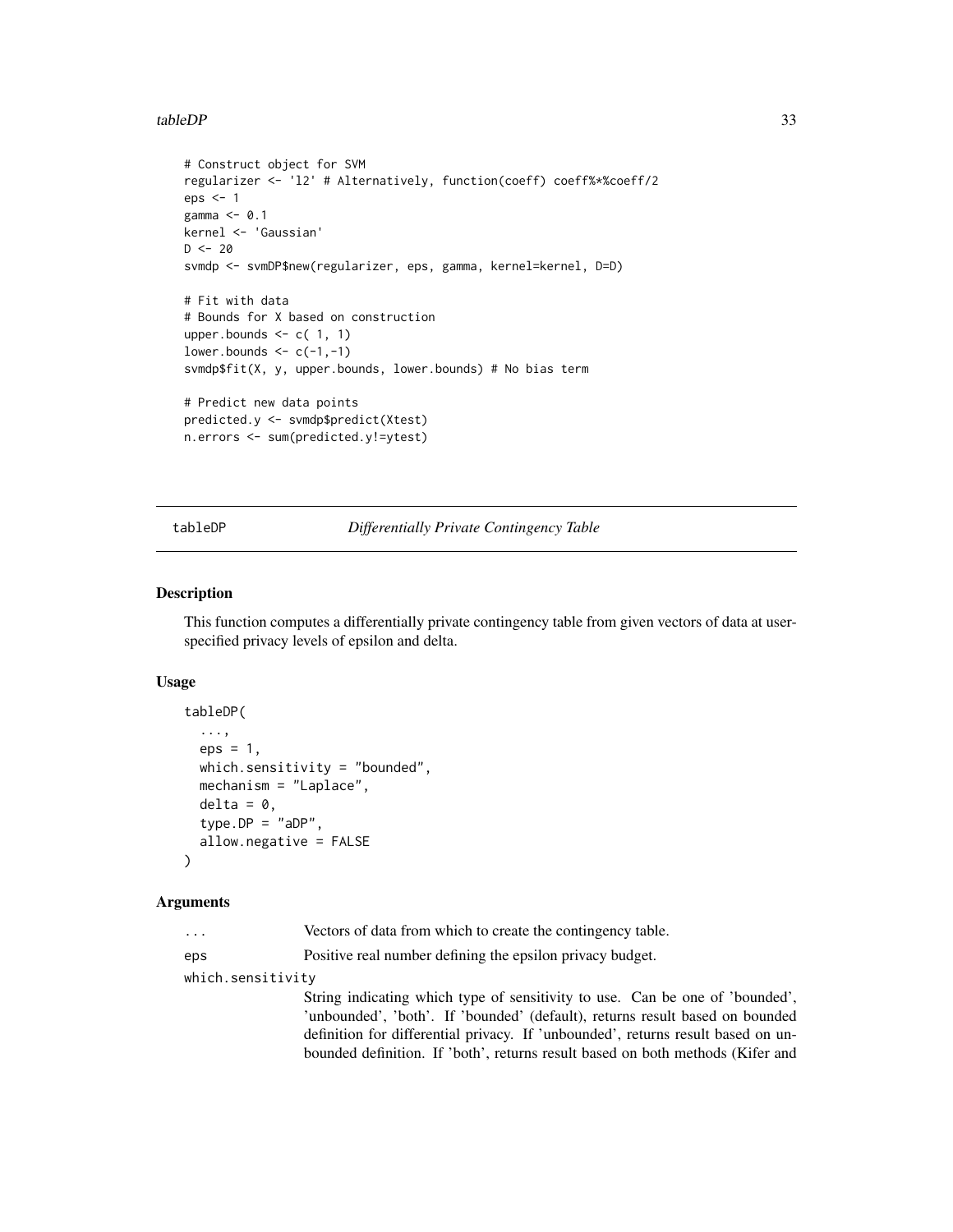<span id="page-33-0"></span>

|           | Machanavajjhala 2011). Note that if 'both' is chosen, each result individually<br>satisfies (eps, delta)-differential privacy, but may not do so collectively and in<br>composition. Care must be taken not to violate differential privacy in this case.                                                   |
|-----------|-------------------------------------------------------------------------------------------------------------------------------------------------------------------------------------------------------------------------------------------------------------------------------------------------------------|
| mechanism | String indicating which mechanism to use for differential privacy. Currently the<br>following mechanisms are supported: 'Laplace', 'Gaussian'. Default is Laplace.<br>See LaplaceMechanism and GaussianMechanism for a description of the sup-<br>ported mechanisms.                                        |
| delta     | Nonnegative real number defining the delta privacy parameter. If 0 (default),<br>reduces to eps-DP and the Laplace mechanism is used.                                                                                                                                                                       |
| type.DP   | String indicating the type of differential privacy desired for the Gaussian mecha-<br>nism (if selected). Can be either 'pDP' for probabilistic DP (Machanavajjhala et<br>al. 2008) or 'aDP' for approximate DP (Dwork et al. 2006). Note that if 'aDP'<br>is chosen, epsilon must be strictly less than 1. |
|           | allow.negative Logical value. If FALSE (default), any negative values in the sanitized table due<br>to the added noise will be set to 0. If TRUE, the negative values (if any) will be<br>returned.                                                                                                         |

#### Value

Sanitized contingency table based on the bounded and/or unbounded definitions of differential privacy.

#### References

Dwork C, McSherry F, Nissim K, Smith A (2006). "Calibrating Noise to Sensitivity in Private Data Analysis." In Halevi S, Rabin T (eds.), *Theory of Cryptography*, 265–284. ISBN 978-3-540-32732- 5, [https://doi.org/10.1007/11681878\\_14](https://doi.org/10.1007/11681878_14).

Kifer D, Machanavajjhala A (2011). "No Free Lunch in Data Privacy." In *Proceedings of the 2011 ACM SIGMOD International Conference on Management of Data*, SIGMOD '11, 193–204. ISBN 9781450306614, doi: [10.1145/1989323.1989345.](https://doi.org/10.1145/1989323.1989345)

Machanavajjhala A, Kifer D, Abowd J, Gehrke J, Vilhuber L (2008). "Privacy: Theory meets Practice on the Map." In *2008 IEEE 24th International Conference on Data Engineering*, 277-286. doi: [10.1109/ICDE.2008.4497436.](https://doi.org/10.1109/ICDE.2008.4497436)

Dwork C, Kenthapadi K, McSherry F, Mironov I, Naor M (2006). "Our Data, Ourselves: Privacy Via Distributed Noise Generation." In Vaudenay S (ed.), *Advances in Cryptology - EUROCRYPT 2006*, 486–503. ISBN 978-3-540-34547-3, doi: [10.1007/11761679\\_29.](https://doi.org/10.1007/11761679_29)

```
x <- MASS::Cars93$Type
y <- MASS::Cars93$Origin
z <- MASS::Cars93$AirBags
tableDP(x,y,eps=1,which.sensitivity='bounded',mechanism='Laplace',
 type.DP='pDP')
tableDP(x,y,z,eps=.5,which.sensitivity='unbounded',mechanism='Gaussian',
 delta=0.01)
```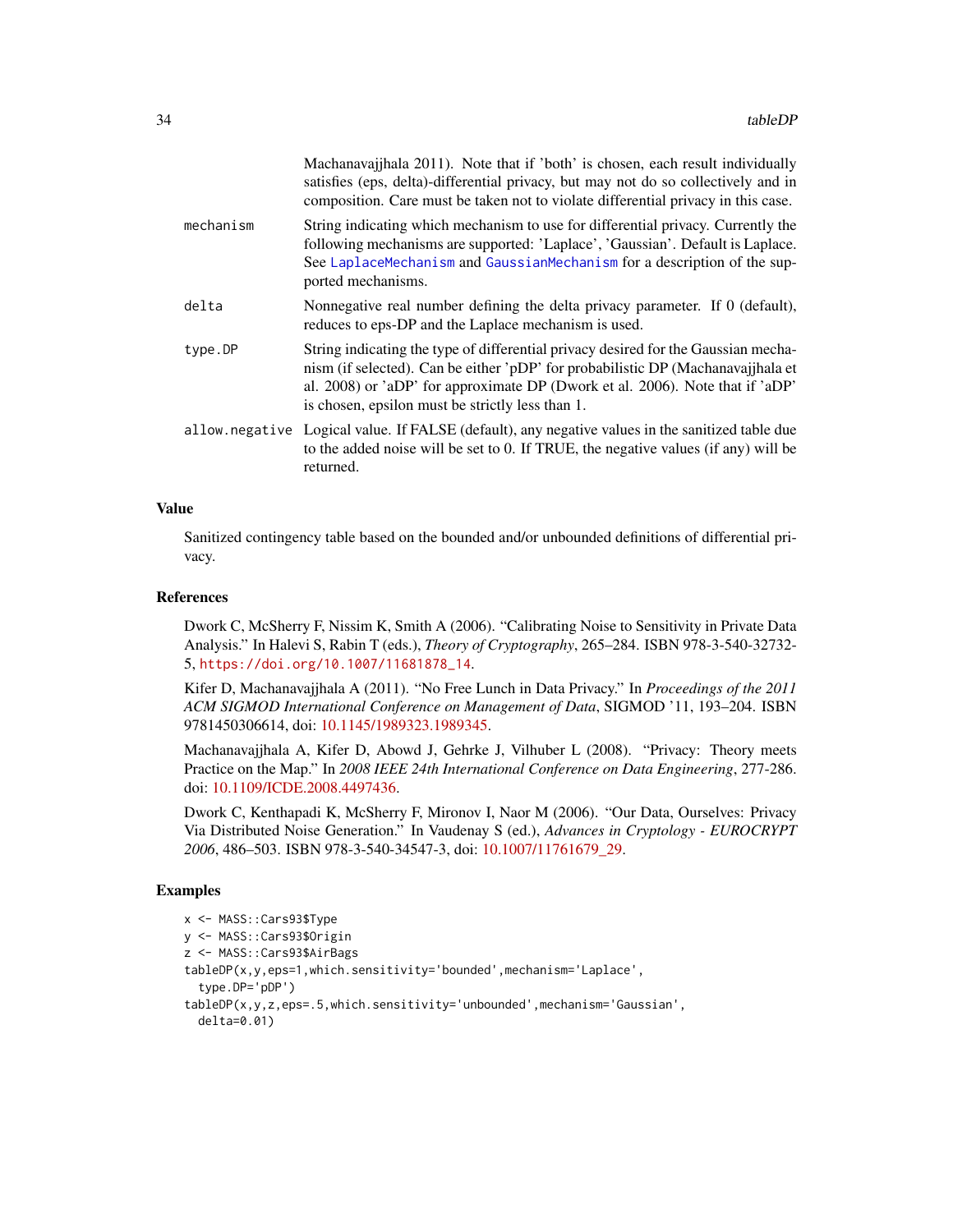<span id="page-34-0"></span>tune\_classification\_model

*Privacy-preserving Hyperparameter Tuning for Binary Classification Models*

# Description

This function implements the privacy-preserving hyperparameter tuning function for binary classification (Chaudhuri et al. 2011) using the exponential mechanism. It accepts a list of models with various chosen hyperparameters, a dataset X with corresponding labels y, upper and lower bounds on the columns of X, and a boolean indicating whether to add bias in the construction of each of the models. The data are split into m+1 equal groups, where m is the number of models being compared. One group is set aside as the validation group, and each of the other m groups are used to train each of the given m models. The number of errors on the validation set is counted for each model and used as the utility values in the exponential mechanism ([ExponentialMechanism](#page-3-1)) to select a tuned model in a privacy-preserving way.

# Usage

```
tune_classification_model(
  models,
  X,
  y,
  upper.bounds,
  lower.bounds,
  add.bias = FALSE
\lambda
```
# Arguments

| models       | Vector of binary classification model objects, each initialized with a different<br>combination of hyperparameter values from the search space for tuning. Each<br>model should be initialized with the same epsilon privacy parameter value eps.<br>The tuned model satisfies eps-level differential privacy. |
|--------------|----------------------------------------------------------------------------------------------------------------------------------------------------------------------------------------------------------------------------------------------------------------------------------------------------------------|
| X            | Dataframe of data to be used in tuning the model. Note it is assumed the data<br>rows and corresponding labels are randomly shuffled.                                                                                                                                                                          |
| У            | Vector or matrix of true labels for each row of X.                                                                                                                                                                                                                                                             |
| upper.bounds | Numeric vector giving upper bounds on the values in each column of X. Should<br>be of length $ncol(X)$ . The values are assumed to be in the same order as the<br>corresponding columns of X. Any value in the columns of X larger than the<br>corresponding upper bound is clipped at the bound.              |
| lower.bounds | Numeric vector giving lower bounds on the values in each column of X. Should<br>be of length $ncol(X)$ . The values are assumed to be in the same order as the<br>corresponding columns of X. Any value in the columns of X smaller than the<br>corresponding lower bound is clipped at the bound.             |
| add.bias     | Boolean indicating whether to add a bias term to X. Defaults to FALSE.                                                                                                                                                                                                                                         |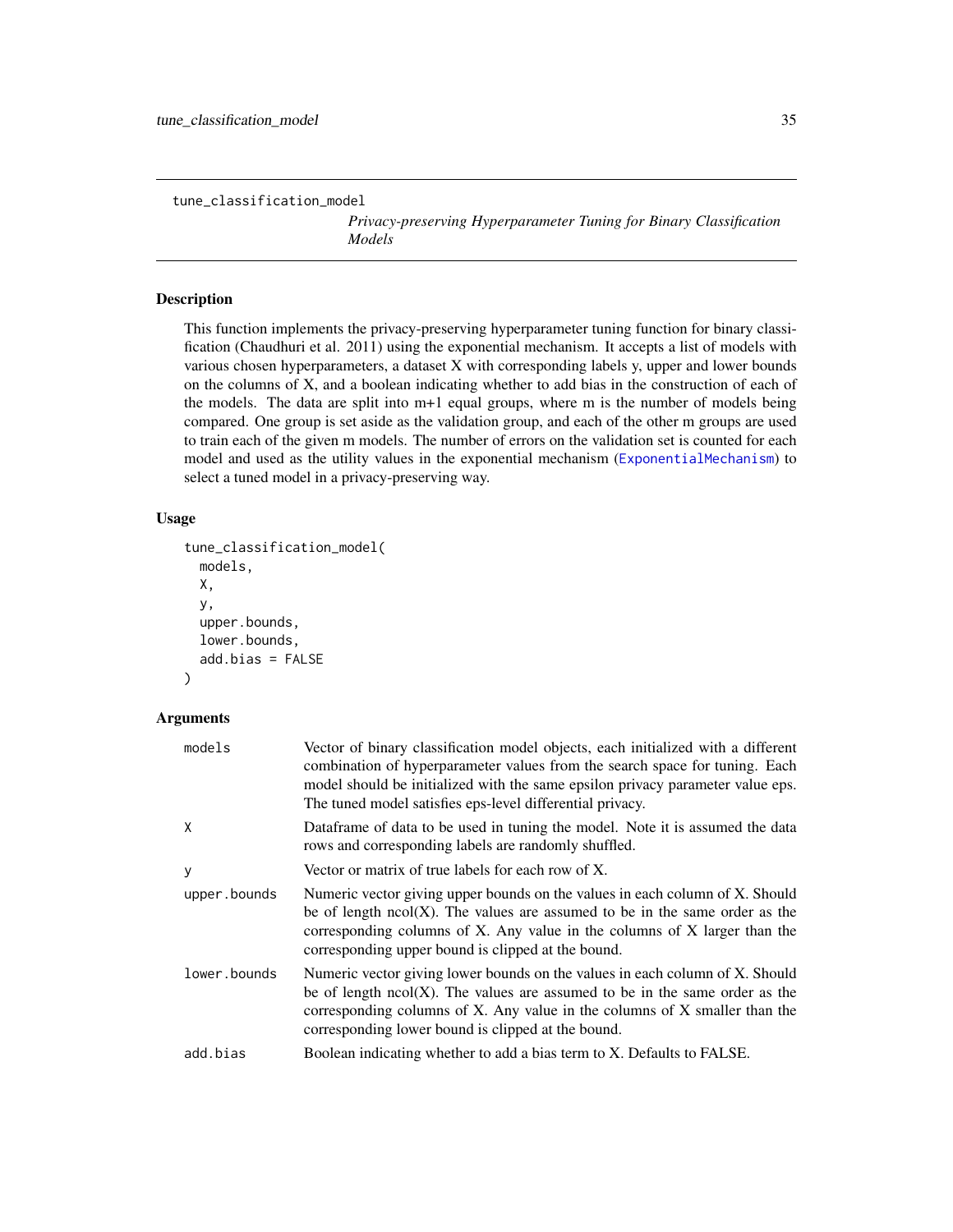Single model object selected from the input list models with tuned parameters.

### References

Chaudhuri K, Monteleoni C, Sarwate AD (2011). "Differentially Private Empirical Risk Minimization." *Journal of Machine Learning Research*, 12(29), 1069-1109. [https://jmlr.org/papers/](https://jmlr.org/papers/v12/chaudhuri11a.html) [v12/chaudhuri11a.html](https://jmlr.org/papers/v12/chaudhuri11a.html).

```
# Build train dataset X and y, and test dataset Xtest and ytest
N < -200K < -2X \leftarrow data . frame()y \le - data.frame()
for (j in (1:K)){
 t <- seq(-.25,.25, length.out = N)
  if (j==1) m \le - stats::rnorm(N, -.2, .1)if (j==2) m \leq - stats::rnorm(N, .2, .1)Xtemp \le data.frame(x1 = 3*t, x2 = m - t)
  ytemp <- data.frame(matrix(j-1, N, 1))
  X \leq - rbind(X, Xtemp)
  y <- rbind(y, ytemp)
}
Xtest <- X[seq(1,(N*K),10),]
ytest <- y[seq(1,(N*K),10),,drop=FALSE]
X \leq X[-seq(1, (N*K), 10), ]y <- y[-seq(1,(N*K),10),,drop=FALSE]
y \leq -as.matrix(y)# Grid of possible gamma values for tuning logistic regression model
grid.search <- c(100, 1, .0001)
# Construct objects for logistic regression parameter tuning
eps <- 1 # Privacy budget should be the same for all models
lrdp1 <- LogisticRegressionDP$new("l2", eps, grid.search[1])
lrdp2 <- LogisticRegressionDP$new("l2", eps, grid.search[2])
lrdp3 <- LogisticRegressionDP$new("l2", eps, grid.search[3])
models <- c(lrdp1, lrdp2, lrdp3)
# Tune using data and bounds for X based on its construction
upper.bounds <- c( 1, 1)
lower.bounds \leq c(-1, -1)tuned.model <- tune_classification_model(models, X, y, upper.bounds, lower.bounds)
tuned.model$gamma # Gives resulting selected hyperparameter
# tuned.model result can be used the same as a trained LogisticRegressionDP model
# Predict new data points
predicted.y <- tuned.model$predict(Xtest)
n.errors <- sum(predicted.y!=ytest)
```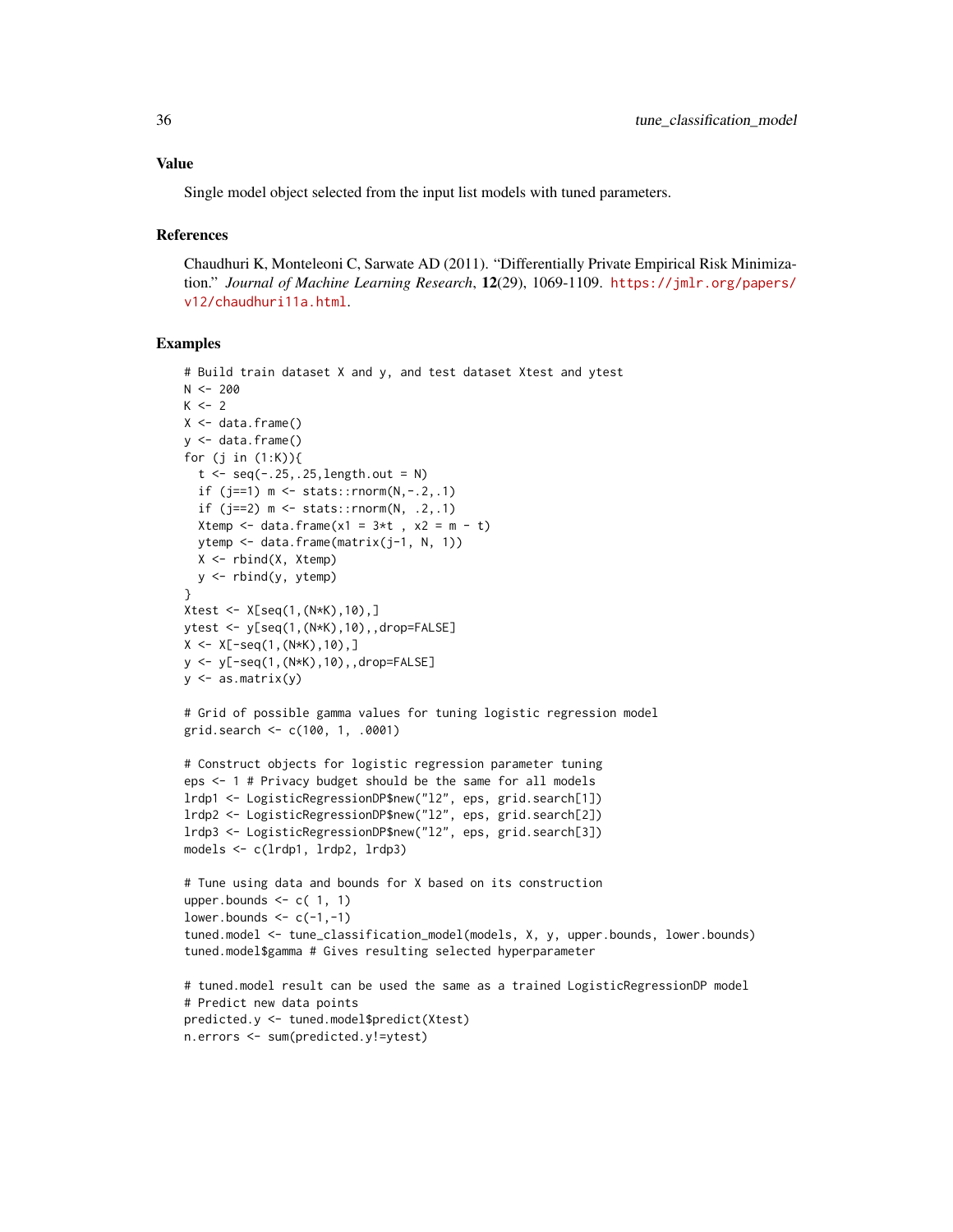<span id="page-36-0"></span>tune\_linear\_regression\_model

*Privacy-preserving Hyperparameter Tuning for Linear Regression Models*

# Description

This function implements the privacy-preserving hyperparameter tuning function for linear regression (Kifer et al. 2012) using the exponential mechanism. It accepts a list of models with various chosen hyperparameters, a dataset X with corresponding values y, upper and lower bounds on the columns of X and the values of y, and a boolean indicating whether to add bias in the construction of each of the models. The data are split into m+1 equal groups, where m is the number of models being compared. One group is set aside as the validation group, and each of the other m groups are used to train each of the given m models. The negative of the sum of the squared error for each model on the validation set is used as the utility values in the exponential mechanism ([ExponentialMechanism](#page-3-1)) to select a tuned model in a privacy-preserving way.

# Usage

```
tune_linear_regression_model(
 models,
 X,
  y,
  upper.bounds,
  lower.bounds,
  add.bias = FALSE
)
```
# Arguments

| models       | Vector of linear regression model objects, each initialized with a different com-<br>bination of hyperparameter values from the search space for tuning. Each model<br>should be initialized with the same epsilon privacy parameter value eps. The<br>tuned model satisfies eps-level differential privacy.                                                                                                             |
|--------------|--------------------------------------------------------------------------------------------------------------------------------------------------------------------------------------------------------------------------------------------------------------------------------------------------------------------------------------------------------------------------------------------------------------------------|
| Χ            | Dataframe of data to be used in tuning the model. Note it is assumed the data<br>rows and corresponding labels are randomly shuffled.                                                                                                                                                                                                                                                                                    |
| у            | Vector or matrix of true values for each row of $X$ .                                                                                                                                                                                                                                                                                                                                                                    |
| upper.bounds | Numeric vector giving upper bounds on the values in each column of X and the<br>values in y. Should be length $ncol(X)+1$ . The first $ncol(X)$ values are assumed<br>to be in the same order as the corresponding columns of X, while the last value<br>in the vector is assumed to be the upper bound on y. Any value in the columns<br>of X and y larger than the corresponding upper bound is clipped at the bound.  |
| lower.bounds | Numeric vector giving lower bounds on the values in each column of X and the<br>values in y. Should be length $ncol(X)+1$ . The first $ncol(X)$ values are assumed<br>to be in the same order as the corresponding columns of X, while the last value<br>in the vector is assumed to be the lower bound on y. Any value in the columns<br>of X and y smaller than the corresponding lower bound is clipped at the bound. |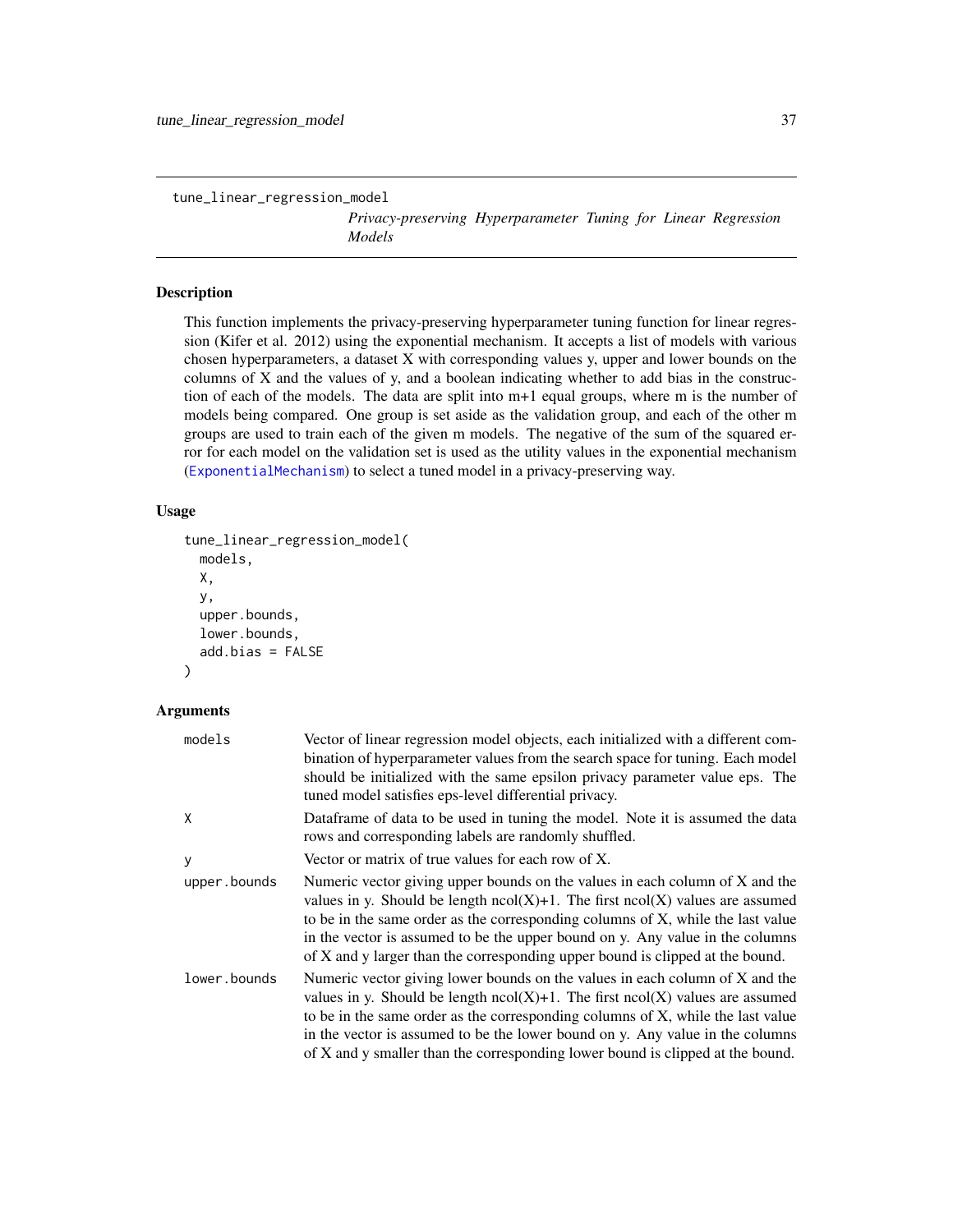add.bias Boolean indicating whether to add a bias term to X. Defaults to FALSE.

# Value

Single model object selected from the input list models with tuned parameters.

# References

Kifer D, Smith A, Thakurta A (2012). "Private Convex Empirical Risk Minimization and Highdimensional Regression." In Mannor S, Srebro N, Williamson RC (eds.), *Proceedings of the 25th Annual Conference on Learning Theory*, volume 23 of *Proceedings of Machine Learning Research*, 25.1–25.40. <https://proceedings.mlr.press/v23/kifer12.html>.

```
# Build example dataset
n <- 500
X \leq - data.frame(X=seq(-1,1,length.out = n))
true.theta \leq c(-.3, .5) # First element is bias term
p <- length(true.theta)
y \le - true.theta[1] + as.matrix(X)%*%true.theta[2:p] + stats::rnorm(n=n,sd=.1)
# Grid of possible gamma values for tuning linear regression model
grid.search <- c(100, 1, .0001)
# Construct objects for logistic regression parameter tuning
# Privacy budget should be the same for all models
eps <- 1
delta <- 0.01
linrdp1 <- LinearRegressionDP$new("l2", eps, delta, grid.search[1])
linrdp2 <- LinearRegressionDP$new("l2", eps, delta, grid.search[2])
linrdp3 <- LinearRegressionDP$new("l2", eps, delta, grid.search[3])
models <- c(linrdp1, linrdp2, linrdp3)
# Tune using data and bounds for X and y based on their construction
upper.bounds <-c(1, 2) # Bounds for X and y
lower.bounds \leq -c(-1, -2) # Bounds for X and y
tuned.model <- tune_linear_regression_model(models, X, y, upper.bounds,
                                             lower.bounds, add.bias=TRUE)
tuned.model$gamma # Gives resulting selected hyperparameter
# tuned.model result can be used the same as a trained LogisticRegressionDP model
tuned.model$coeff # Gives coefficients for tuned model
```

```
# Build a test dataset for prediction
Xtest <- data.frame(X=c(-.5, -.25, .1, .4))
predicted.y <- tuned.model$predict(Xtest, add.bias=TRUE)
```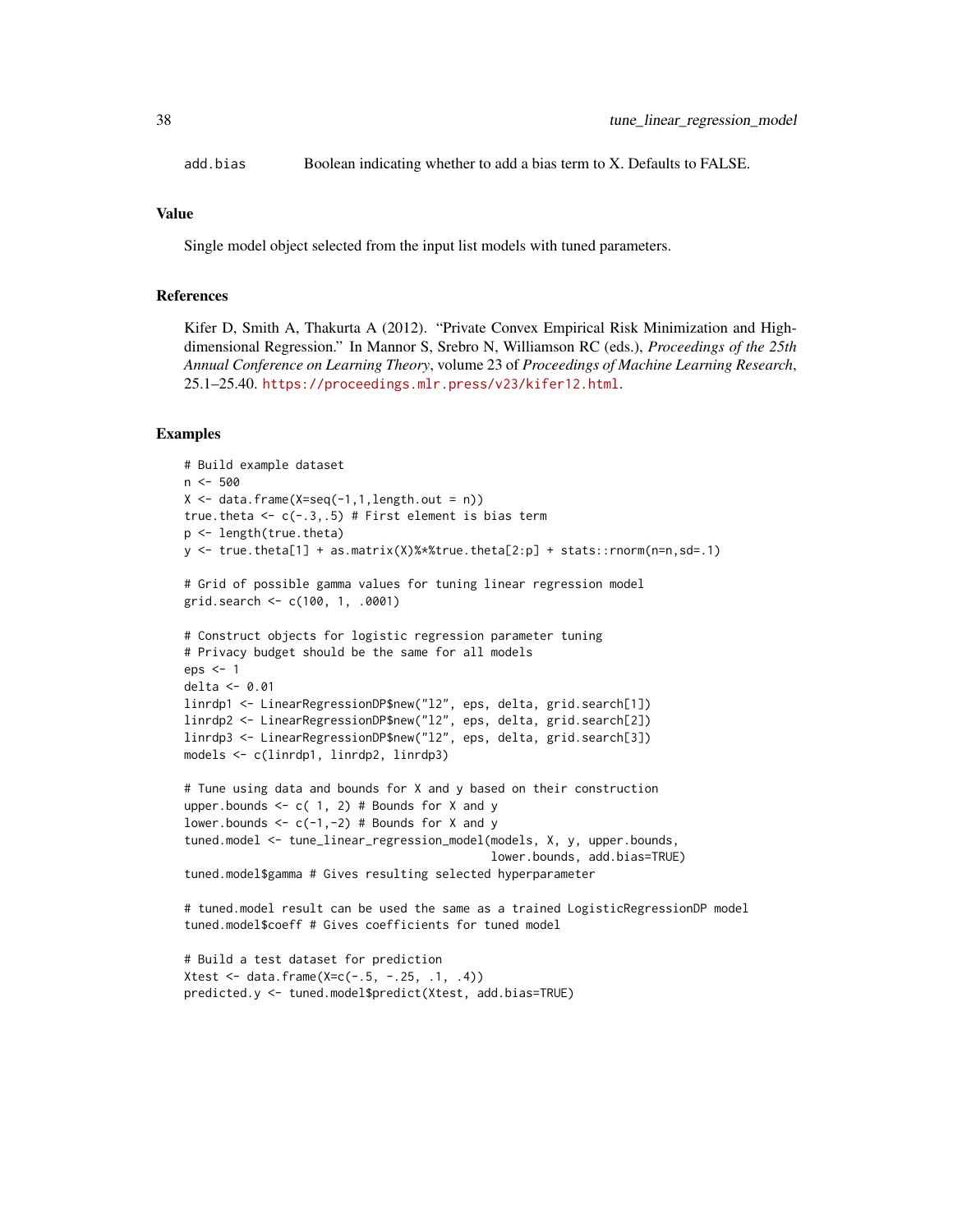<span id="page-38-0"></span>

# Description

This function computes the differentially private variance of a given dataset at user-specified privacy levels of epsilon and delta.

# Usage

```
varDP(
 x,
 eps,
 lower.bound,
 upper.bound,
 which.sensitivity = "bounded",
 mechanism = "Laplace",
 delta = 0,
  type.DP = "aDP")
```
# Arguments

| X                 | Numeric vector whose variance is desired.                                                                                                                                                                                                                                                                                                                                                                                                                                                                                                                                                       |
|-------------------|-------------------------------------------------------------------------------------------------------------------------------------------------------------------------------------------------------------------------------------------------------------------------------------------------------------------------------------------------------------------------------------------------------------------------------------------------------------------------------------------------------------------------------------------------------------------------------------------------|
| eps               | Positive real number defining the epsilon privacy budget.                                                                                                                                                                                                                                                                                                                                                                                                                                                                                                                                       |
| lower.bound       | Scalar representing the global or public lower bound on values of x.                                                                                                                                                                                                                                                                                                                                                                                                                                                                                                                            |
| upper.bound       | Scalar representing the global or public upper bound on values of x.                                                                                                                                                                                                                                                                                                                                                                                                                                                                                                                            |
| which.sensitivity |                                                                                                                                                                                                                                                                                                                                                                                                                                                                                                                                                                                                 |
|                   | String indicating which type of sensitivity to use. Can be one of 'bounded',<br>'unbounded', 'both'. If 'bounded' (default), returns result based on bounded<br>definition for differential privacy. If 'unbounded', returns result based on un-<br>bounded definition. If 'both', returns result based on both methods (Kifer and<br>Machanavajihala 2011). Note that if 'both' is chosen, each result individually<br>satisfies (eps, delta)-differential privacy, but may not do so collectively and in<br>composition. Care must be taken not to violate differential privacy in this case. |
| mechanism         | String indicating which mechanism to use for differential privacy. Currently the<br>following mechanisms are supported: 'Laplace', 'Gaussian'. Default is Laplace.<br>See LaplaceMechanism and GaussianMechanism for a description of the sup-<br>ported mechanisms.                                                                                                                                                                                                                                                                                                                            |
| delta             | Nonnegative real number defining the delta privacy parameter. If 0 (default),<br>reduces to eps-DP and the Laplace mechanism is used.                                                                                                                                                                                                                                                                                                                                                                                                                                                           |
| type.DP           | String indicating the type of differential privacy desired for the Gaussian mecha-<br>nism (if selected). Can be either 'pDP' for probabilistic DP (Machanavajjhala et<br>al. 2008) or 'aDP' for approximate DP (Dwork et al. 2006). Note that if 'aDP'<br>is chosen, epsilon must be strictly less than 1.                                                                                                                                                                                                                                                                                     |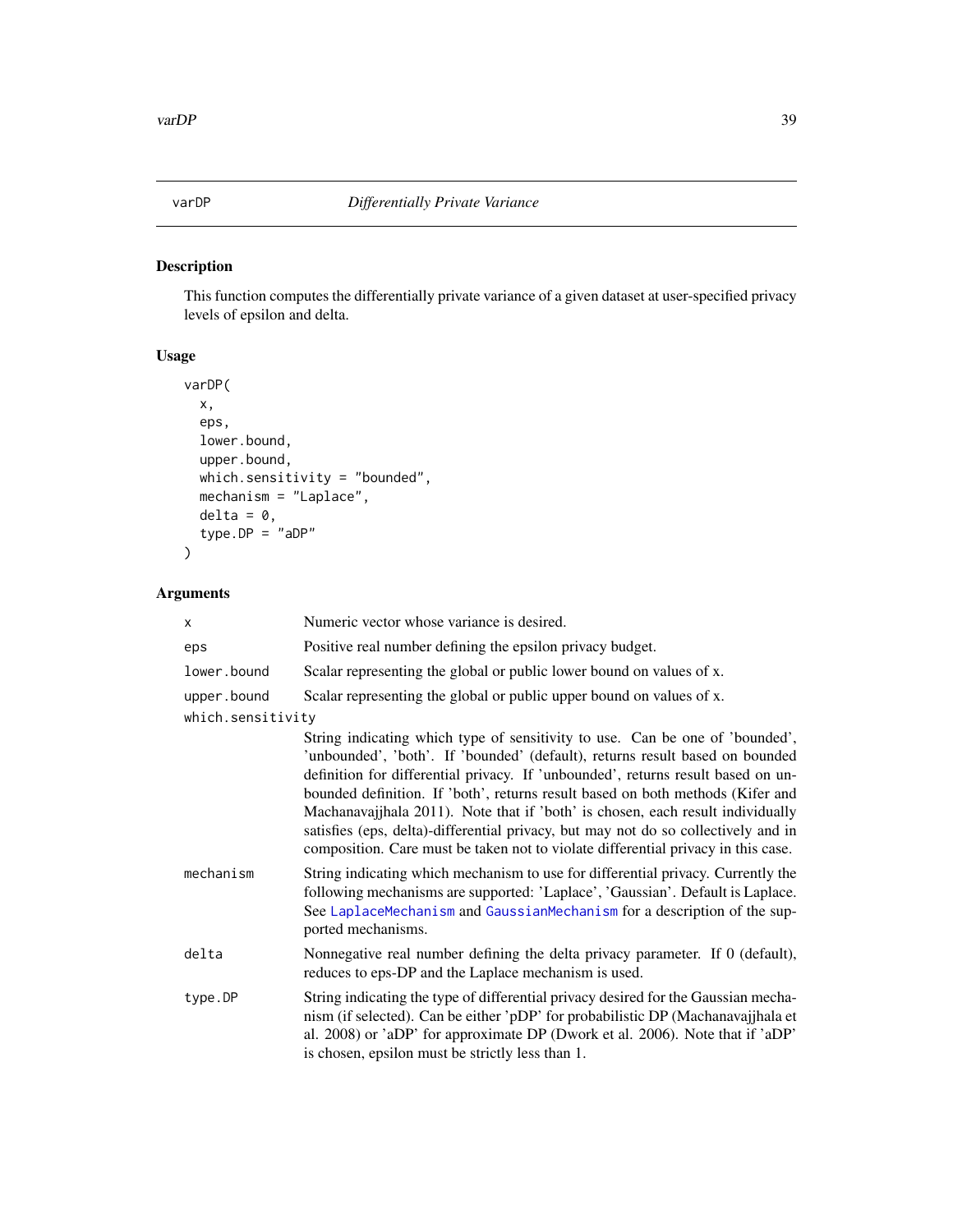### Value

Sanitized variance based on the bounded and/or unbounded definitions of differential privacy.

# References

Dwork C, McSherry F, Nissim K, Smith A (2006). "Calibrating Noise to Sensitivity in Private Data Analysis." In Halevi S, Rabin T (eds.), *Theory of Cryptography*, 265–284. ISBN 978-3-540-32732- 5, [https://doi.org/10.1007/11681878\\_14](https://doi.org/10.1007/11681878_14).

Kifer D, Machanavajjhala A (2011). "No Free Lunch in Data Privacy." In *Proceedings of the 2011 ACM SIGMOD International Conference on Management of Data*, SIGMOD '11, 193–204. ISBN 9781450306614, doi: [10.1145/1989323.1989345.](https://doi.org/10.1145/1989323.1989345)

Machanavajjhala A, Kifer D, Abowd J, Gehrke J, Vilhuber L (2008). "Privacy: Theory meets Practice on the Map." In *2008 IEEE 24th International Conference on Data Engineering*, 277-286. doi: [10.1109/ICDE.2008.4497436.](https://doi.org/10.1109/ICDE.2008.4497436)

Dwork C, Kenthapadi K, McSherry F, Mironov I, Naor M (2006). "Our Data, Ourselves: Privacy Via Distributed Noise Generation." In Vaudenay S (ed.), *Advances in Cryptology - EUROCRYPT 2006*, 486–503. ISBN 978-3-540-34547-3, doi: [10.1007/11761679\\_29.](https://doi.org/10.1007/11761679_29)

Liu F (2019). "Statistical Properties of Sanitized Results from Differentially Private Laplace Mechanism with Univariate Bounding Constraints." *Transactions on Data Privacy*, 12(3), 169-195. <http://www.tdp.cat/issues16/tdp.a316a18.pdf>.

```
D <- stats::rnorm(500, mean=3, sd=2)
1b <- -3 # 3 std devs below mean
ub <- 9 # 3 std devs above mean
varDP(D, 1, lb, ub)
varDP(D,.5, lb, ub, which.sensitivity='unbounded', mechanism='Gaussian',
  delta=0.01)
```